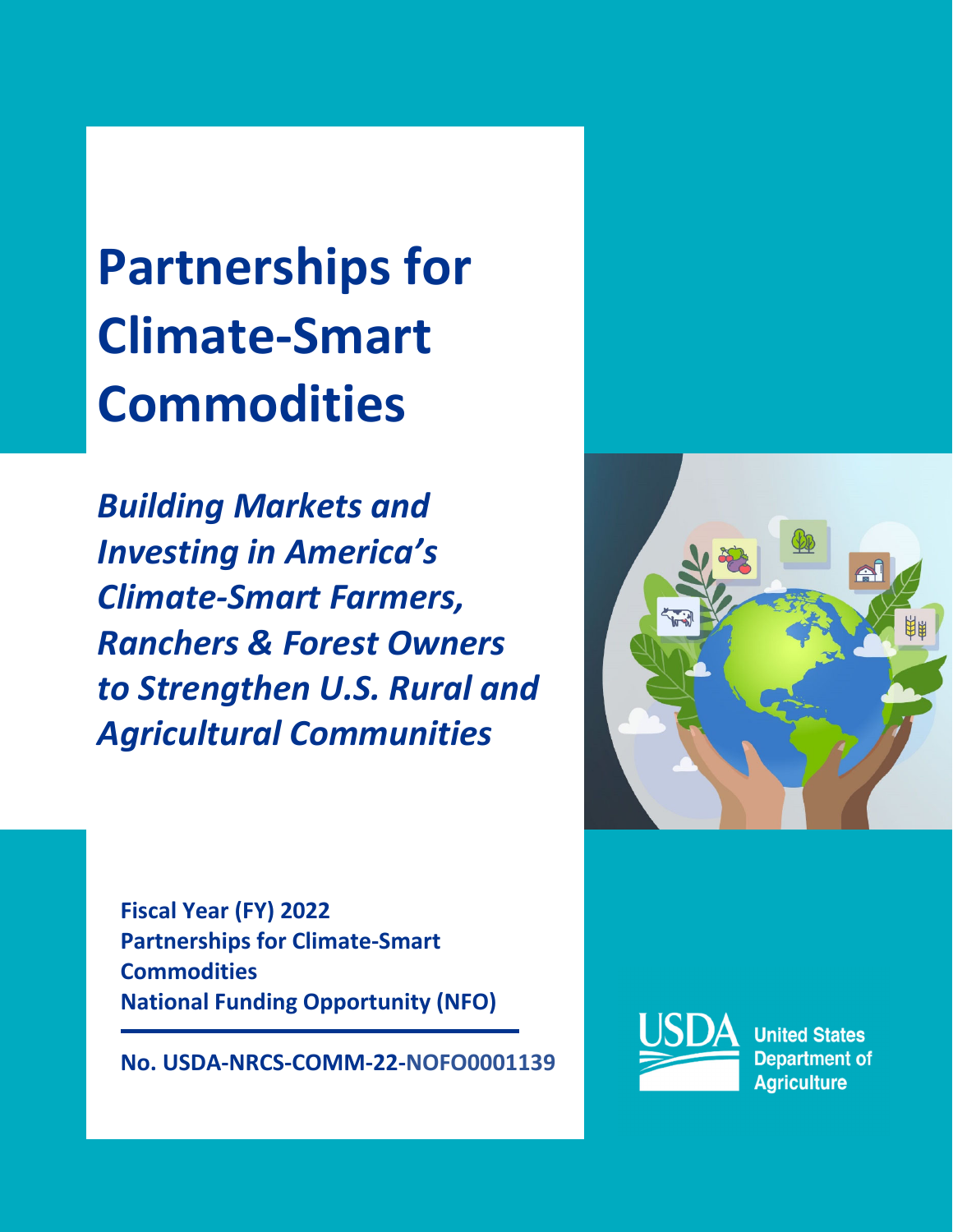# **Notice of Funding Opportunity (NFO)**

#### **SUMMARY INFORMATION**

**Federal Awarding Agency Name:** U.S. Department of Agriculture – Natural Resources Conservation Service (NRCS). NRCS is part of the Farm Production and Conservation Mission Area (FPAC). FPAC encompasses NRCS, Farm Service Agency (FSA), Risk Management Agency (RMA) and the FPAC Business Center.

**Notice of Funding Opportunity Title:** Partnerships for Climate‐Smart Commodities – Building Markets and Investing in America's Climate‐Smart Farmers, Ranchers & Forest Owners to Strengthen U.S. Rural and Agricultural Communities

**Notice of Funding Opportunity Number:** USDA‐NRCS‐COMM‐22‐NOFO0001139 Assistance Listing: This program is listed in the Assistance Listings on **Sam.gov** under 10.937 Partnerships for Climate‐Smart Commodities.

**SAM** is a web-based, government-wide application that collects, validates, stores, and disseminates business information about the federal government's trading partners in support of the contract awards, grants, and electronic payment processes.

### **Notice of Funding Opportunity Summary**

Up to approximately \$1 billion will be made available for the **Partnerships for Climate‐Smart Commodities** projects through this funding opportunity, which will build markets and invest in America's climate‐smart farmers, ranchers, and forest owners to strengthen U.S. rural and agricultural communities. Through the Partnerships for Climate‐Smart Commodities, USDA will support the production and marketing of climate‐smart commodities through a set of pilot projects that provide voluntary incentives through partners to producers and land owners, including early adopters, to:

- a. implement climate‐smart production practices, activities, and systems on working lands,
- b. measure/quantify, monitor and verify the carbon and greenhouse gas (GHG) benefits associated with those practices, and
- c. develop markets and promote the resulting climate‐smart commodities.

Grant agreements under this funding opportunity will be with a single entity, i.e., "partner"; however, USDA encourages multiple partners to coordinate on projects. A range of public and private entities are eligible to apply, as described in Section C.

Proposals must provide a plan to pilot implementation of climate‐smart agriculture and/or forestry practices on a large-scale, including meaningful involvement of small or historically underserved producers, consistent with spirit of the Justice40 initiative; a quantification, monitoring, reporting, and verification plan; and a plan to develop markets and promote climate‐smart commodities generated as a result of project activities.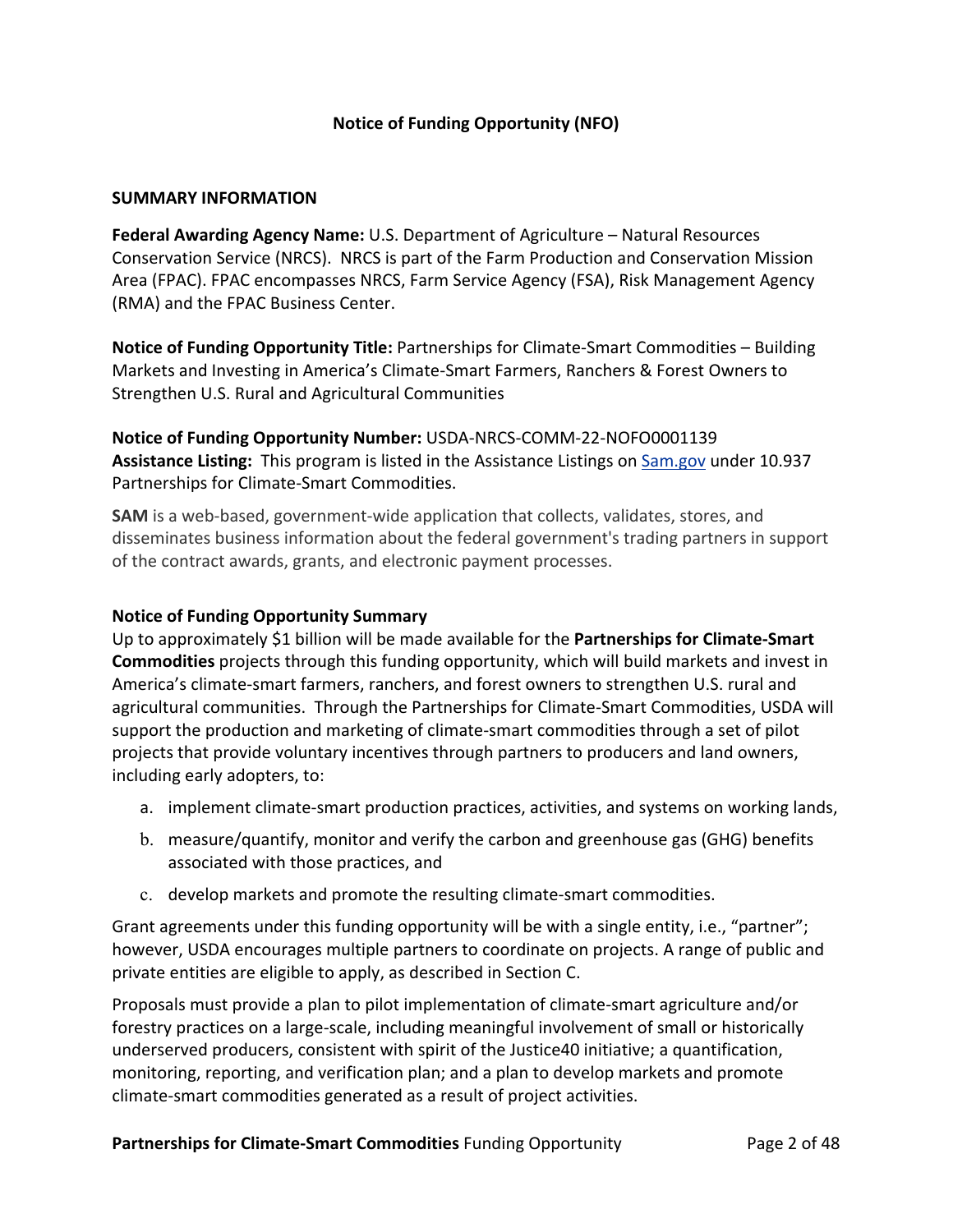Funding will be provided through two funding pools.

Proposals in the **first funding pool** (requests for amounts from \$5 million to \$100 million per proposal) will be large‐scale pilot projects that emphasize the greenhouse gas benefits of climate‐smart commodity production and include direct, meaningful benefits to a representative cross‐section of production agriculture, including small and/or historically underserved producers.

Proposals in the **second funding pool** (requests for amounts from \$250,000 to \$4,999,999 per proposal) are limited to particularly innovative pilot projects with an emphasis on

- enrollment of small and/or underserved producers and/or
- monitoring, reporting, and verification activities developed at minority-serving institutions.

All projects must be tied to the development of markets and promotion of climate‐smart commodities. For the purposes of this funding opportunity, a "climate‐smart commodity" is an agricultural commodity that is produced using agricultural (farming, ranching, or forestry) practices that reduce greenhouse gas emissions or sequester carbon. Markets for climate‐ smart commodities may include companies or processors sourcing climate-smart commodities to meet internal targets or other supply chain goals, biofuel and renewable energy markets, companies seeking to sell branded consumer products, or other opportunities that could provide a premium or additional revenue for participating producers and land owners.

Sufficient incentives to encourage producer participation, as well as, generation of verifiable greenhouse gas reductions and carbon sequestration are critical to project success and will be considered in the evaluation criteria.

For new users of Grants.gov, see Section D. for information about steps required before submitting an application via Grants.gov.

# **Key Dates**

Applicants must submit their applications via Grants.gov by 11:59 pm Eastern Time on:

- April 8, 2022 for the first funding pool (proposals from \$5 million to \$100 million)
- May 27, 2022 for the second funding pool (proposals from \$250,000 to \$4,999,999).

For technical issues with Grants.gov, contact Grants.gov Applicant Support at 1‐800‐518‐4726 or support@grants.gov. Awarding agency staff cannot support applicants regarding Grants.gov accounts.

For inquiries specific to the content of the NFO requirements, contact the federal awarding agency contact (section G of this NFO). Please limit questions to those regarding specific information contained in this NFO (such as dates, page numbers, clarification of discrepancies, etc.). Questions related to eligibility or the merits of a specific proposal will not be addressed.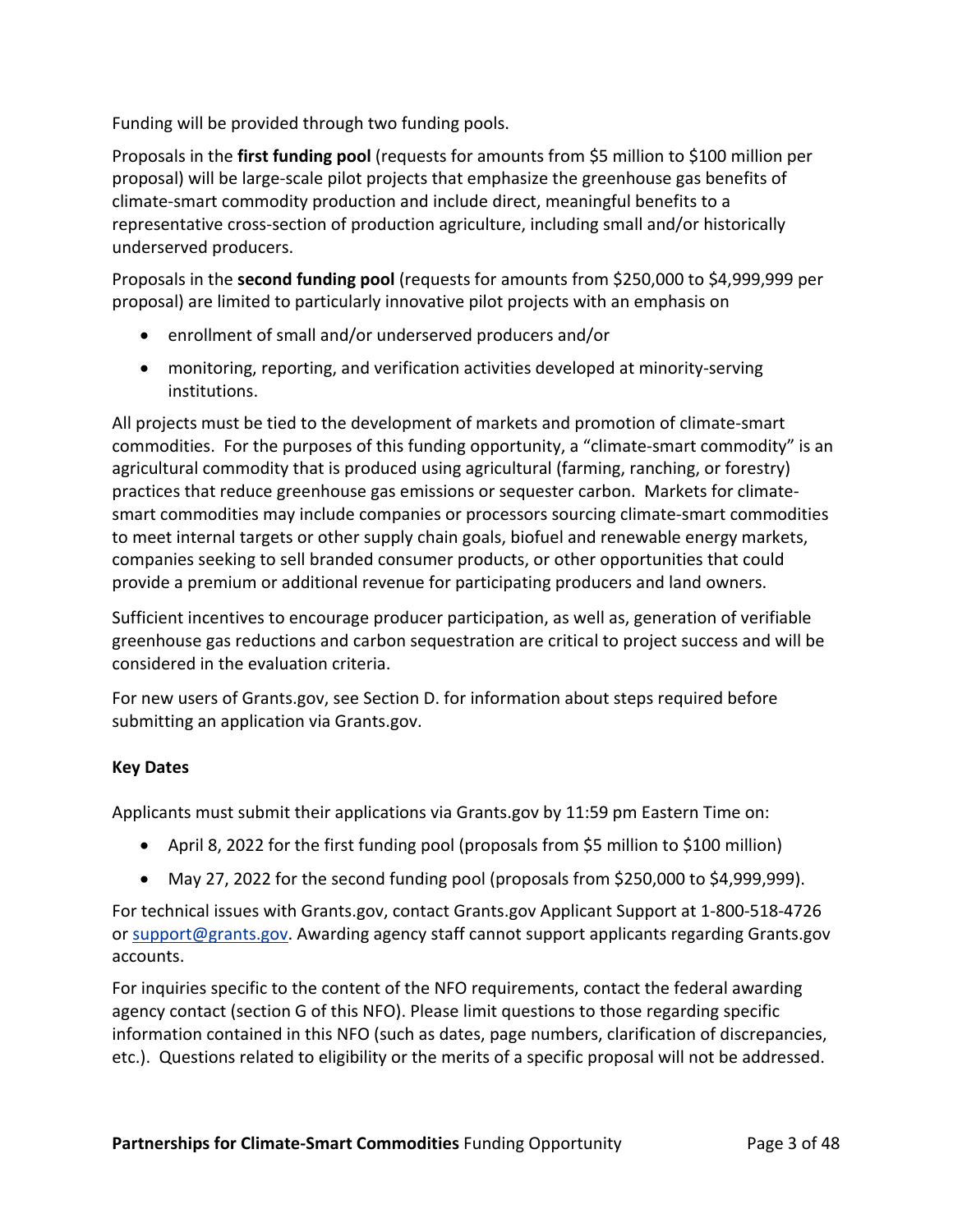Information on available webinars and other supporting information for this funding opportunity will be posted at: https://www.usda.gov/climate‐solutions/climate‐smart‐ commodities

The agency anticipates making selections by Summer 2022 and expects to execute awards by September 30, 2022*.* These dates are estimates and are subject to change.

## **Federal Funding Floor and Ceiling Amounts**

USDA intends to fund a diverse set of projects and will not discriminate based on size of the project. This funding opportunity will have two funding pools:

- The estimated funding floor for a given proposal in the first pool of applications is approximately \$5 million, and the estimated funding ceiling is approximately \$100 million.
- The estimated funding floor for a given proposal in the second pool of applications is approximately \$250,000, and the estimated funding ceiling is approximately \$4,999,999.

The funding floor means the minimum agreement funding amount for the Federal share per agreement awarded. The ceiling is the maximum agreement funding amount for the Federal share per agreement awarded. These numbers refer to the total agreement amount, not any specific budget period.

## **Federal Financial Assistance Training**

The funding available through this NFO is Federal financial assistance. Grants 101 Training is highly recommended for those seeking knowledge about Federal financial assistance. The training is free and available to the public via https://www.cfo.gov/grants-training/. It consists of five modules covering each of the following topics: 1) laws, regulations, and guidance; 2) financial assistance mechanisms; 3) uniform guidance on administrative requirements; 4) cost principles; and 5) risk management and single audit. USDA 's Farm Production and Conservation (FPAC) agencies also apply Federal financial assistance regulations to certain non‐assistance awards (e.g., non‐assistance cooperative agreements).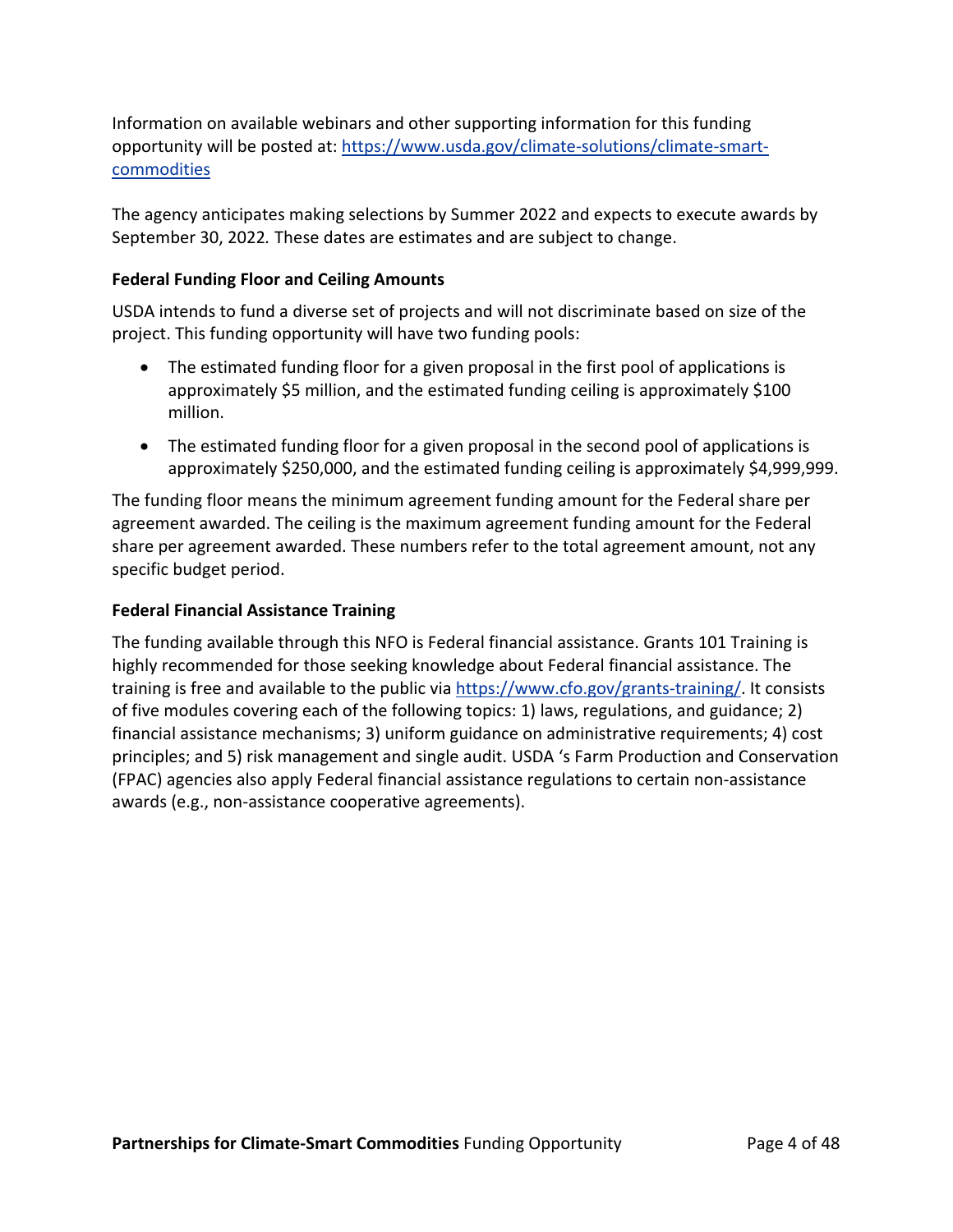# **Table of Contents**

| A.          |    |                                                                                    |  |
|-------------|----|------------------------------------------------------------------------------------|--|
| <b>B.</b>   |    |                                                                                    |  |
|             | 1. |                                                                                    |  |
|             | 2. |                                                                                    |  |
| $C_{\cdot}$ |    |                                                                                    |  |
|             | 1. |                                                                                    |  |
|             | 2. |                                                                                    |  |
|             | 3. |                                                                                    |  |
| D.          |    |                                                                                    |  |
|             | 1. |                                                                                    |  |
|             | 2. |                                                                                    |  |
|             | 3. |                                                                                    |  |
|             | 4. |                                                                                    |  |
|             | 5. |                                                                                    |  |
|             | 6. |                                                                                    |  |
|             | 7. |                                                                                    |  |
| E.          |    |                                                                                    |  |
|             | 1. |                                                                                    |  |
|             | 2. |                                                                                    |  |
|             | 4. | Awards Over the Simplified Acquisition Threshold (if applicable)  30               |  |
| F.          |    |                                                                                    |  |
|             | 1. |                                                                                    |  |
|             | 2. |                                                                                    |  |
|             | 3. |                                                                                    |  |
| G.          |    |                                                                                    |  |
| Η.          |    |                                                                                    |  |
|             |    |                                                                                    |  |
|             |    |                                                                                    |  |
|             |    |                                                                                    |  |
|             |    | APPENDIX D: Additional Application Requirements for Anaerobic Digester Projects 45 |  |
|             |    |                                                                                    |  |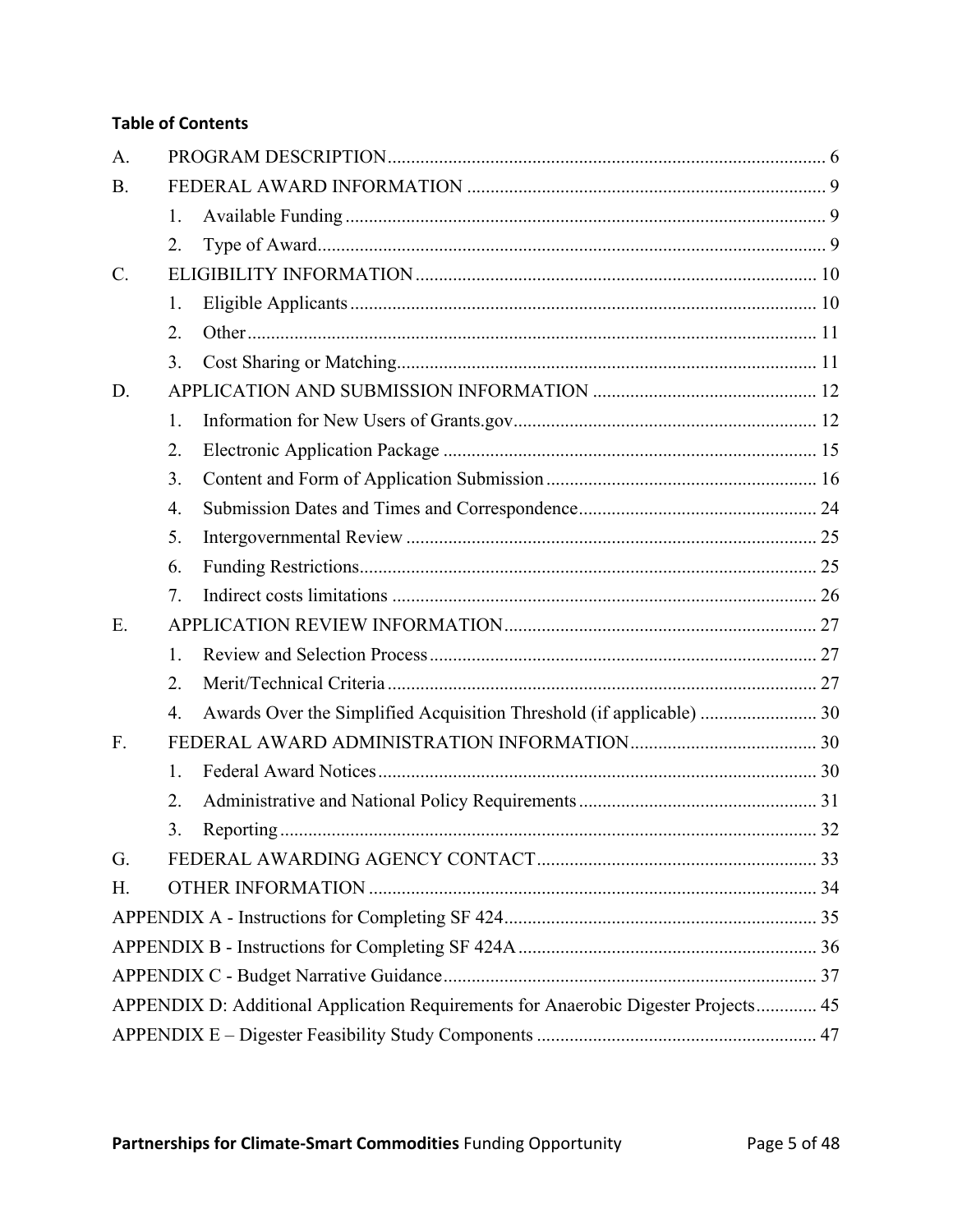### **A. PROGRAM DESCRIPTION**

### **Legislative Authority**

The authority for this funding opportunity is the Commodity Credit Corporation Charter Act (15 U.S.C. 714 et seq). This funding opportunity leverages the authorities under Section 5 of the Commodity Credit Corporation Charter Act at 15 U.S.C. 714c with particular emphasis on the following subsection:

 "(e) increase the domestic consumption of agricultural commodities (other than tobacco) by expanding or aiding in the expansion of domestic markets or by developing or aiding in the development of new and additional markets, marketing facilities, and uses for such commodities."

#### **Partnerships for Climate‐Smart Commodities Details**

In response to the climate crisis, USDA is pursuing actions within the agriculture sector to support the production of climate‐smart commodities. For the purposes of this funding opportunity, a "climate‐smart commodity" is defined as an agricultural commodity that is produced using agricultural (farming, ranching, or forestry) practices that reduce greenhouse gas emissions or sequester carbon. Adoption of these practices can produce other associated environmental benefits. Through Partnerships, USDA will support a set of pilot projects that provide voluntary incentives through partners to producers and land owners, including early adopters, to:

- implement climate-smart production practices, activities, and systems on working lands;
- Measure/quantify, monitor and verify the carbon and greenhouse gas benefits associated with those practices; and
- develop markets and promote the resulting climate-smart commodities.

### **Goals of the Partnerships for Climate‐Smart Commodities:**

#### Intended Overarching Outcomes

As demonstrated in Executive Order (EO) 14008, tackling the climate crisis at home and abroad will require a whole‐of‐government approach, and agriculture and forestry play an important role in that strategy. USDA's 90‐day progress report on our Climate‐Smart Agriculture and Forestry (CSAF) strategy emphasized that a successful CSAF strategy relies on a multi‐pronged approach. Projects funded through the Partnerships for Climate‐Smart Commodities will play an important role in that approach and will contribute to meeting the U.S. commitments to address climate change. The Partnerships aim to achieve the following outcomes through a variety of pilot projects:

■ Increased markets (supply and demand) for climate-smart commodities;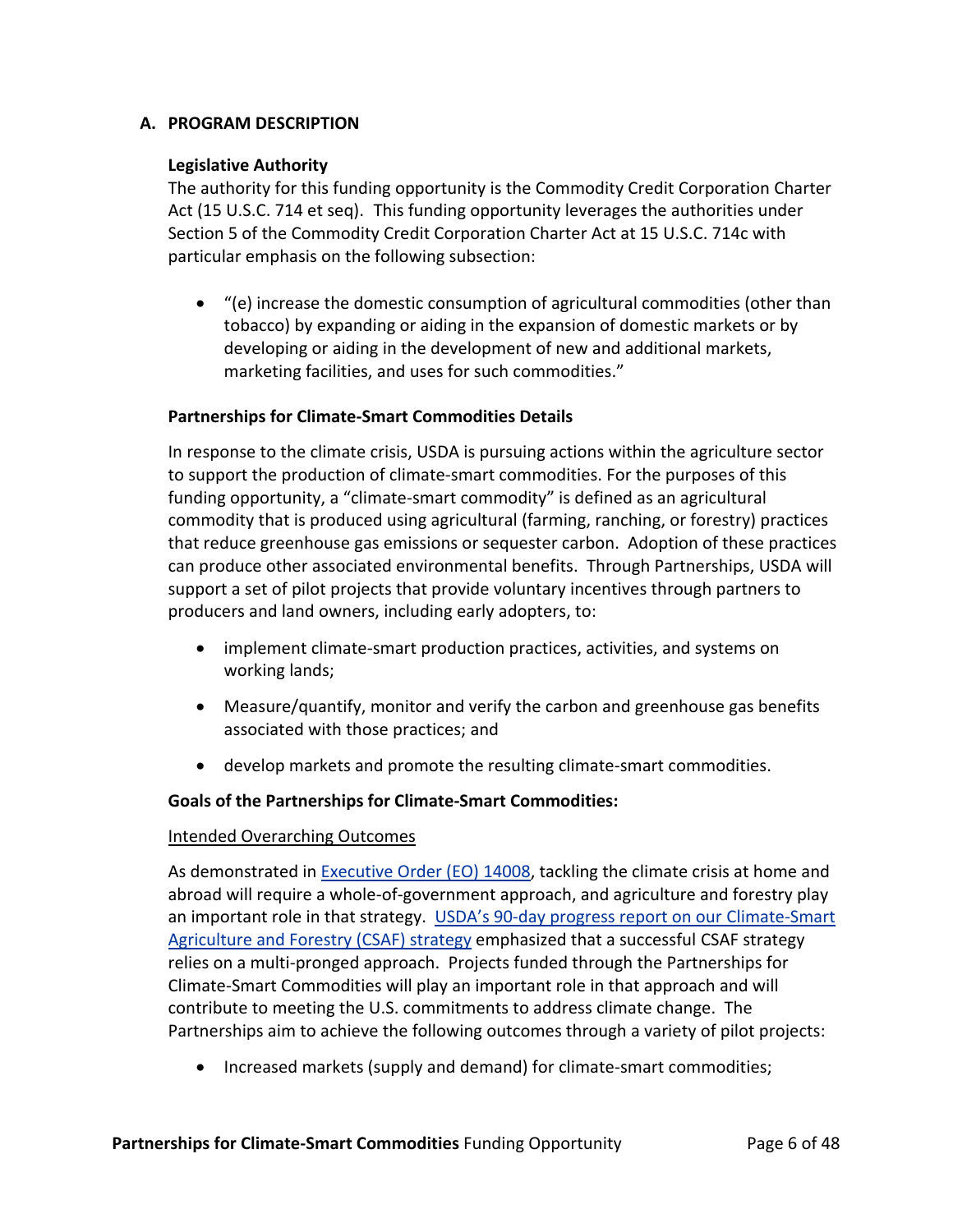- Increased adoption of Climate-Smart Agriculture and Forestry (CSAF) practices and systems that reduce agricultural greenhouse gas emissions (GHG) and/or increase carbon sequestration from the agricultural sector;
- Demonstration of scalable and low‐cost measurement/quantification, monitoring, reporting, and verification (MMRV) systems;
- Increased innovation and consistency in measuring/quantifying farm-level GHG benefits;
- Testing and evaluation of efficient traceability through supply chains from production of commodity to delivery to the consumer;
- Improved understanding and communication of economic and adaptation benefits, as well as ancillary environmental benefits;
- Equitable administration that includes small and underserved producers as well as early adopters (i.e., producers who have already used some climate‐smart approaches);
- Understanding of marketability advantages for a variety of farm types;
- Empowerment of farmers, ranchers, and forest land owners to drive CSAF markets and practice adoption; and
- Development of additional public-private partnerships to foster and develop CSAF markets.

### Intended Market Expansion Outcomes

The **Partnerships for Climate‐Smart Commodities** seek to address the need for new and expanded markets for CSAF commodities, including helping**:**

- Standardize the definition of a CSAF commodity;
- Improve the quality and ability to verify GHG emissions reductions and carbon sequestration benefits associated with commodities produced using CSAF practices to inform future measurement and quantification standards;
- Reduce the potential for double counting of benefits;
- Reduce transaction costs:
- Increase understanding and awareness of climate-smart commodities among small and underserved producers and expand their participation;
- $\bullet$  Increase the efficiency of supply chain traceability;
- Reduce the risk of market entry; and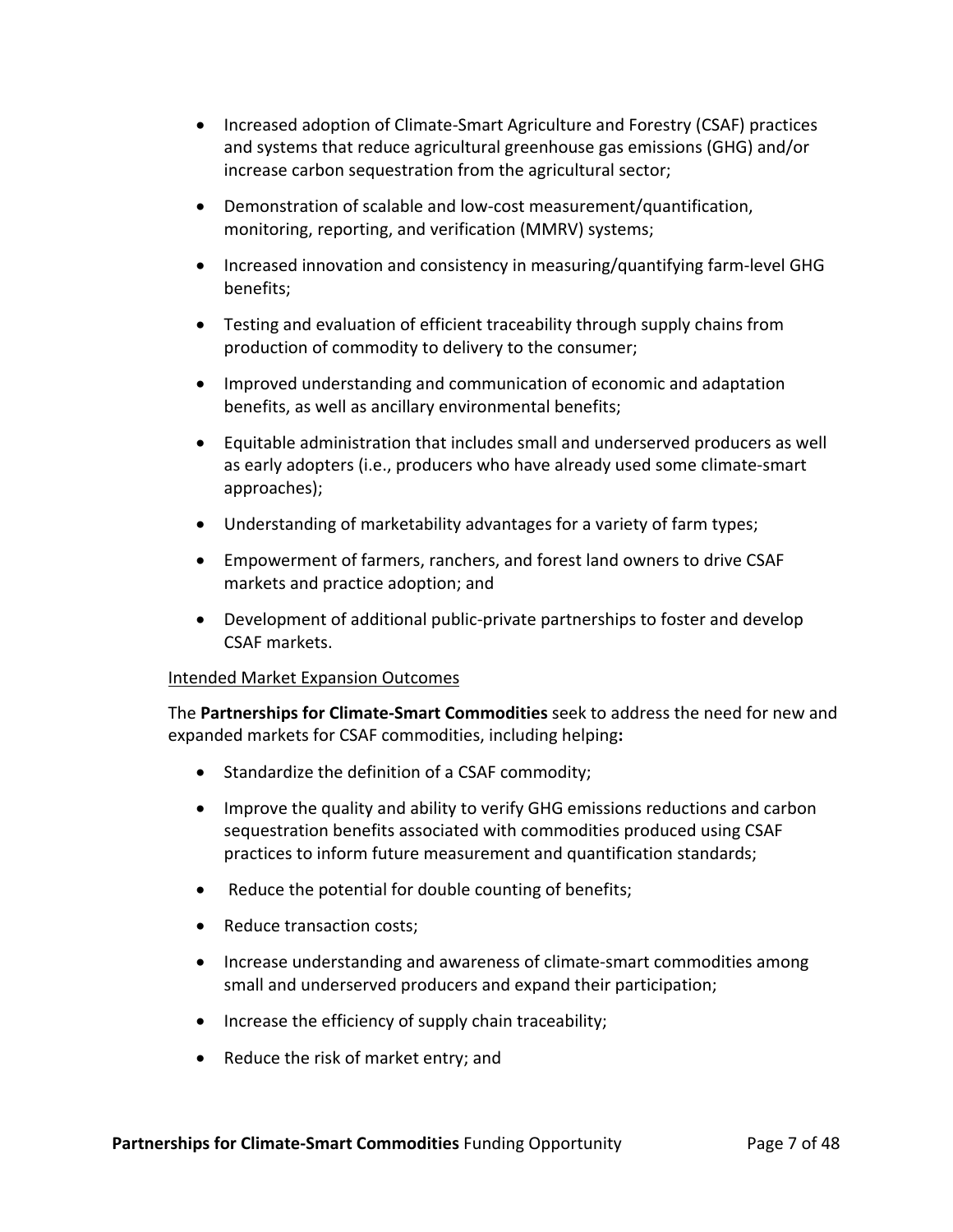• Increase the competitive advantage of U.S. farmers, ranchers and forest land owners domestically and internationally.

# Project Boundaries

The primary focus of the **Partnerships for Climate‐Smart Commodities** pilot projects must be on‐farm production of climate‐smart commodities. Commodities must be produced using verifiable and quantifiable climate‐smart practices (farming, ranching, or forestry). Climate‐smart forest products are included, and applicants may propose and justify innovative forestry projects that generate climate‐smart forestry commodities.

Projects must focus on verifiable on‐farm (or forest) GHG emissions and carbon sequestration benefits. Federal funding under this funding opportunity must not be used for renting or purchasing land in the form of an easement or other device. Other reductions associated with processing, transportation, etc., throughout the agriculture and forestry supply chains are not the focus of this funding opportunity.

Partners with agreements under this funding opportunity must ensure that payments are not provided to a producer or land owner for the same production practice or system implementation on the same land for which the producer or land owner has already received, or is contracted to receive, funding through another USDA program. Enhancements to existing practices may be funded as part of these pilot projects.

Specific ownership of GHG benefits shall be proposed by applicants(e.g., how GHG benefit ownership will be transferred through different parts of the supply chain). These chain‐of‐custody ownership clauses could be included, for example, in a) contracts between producers and project developers, and b) contracts between project developers and commodity purchasers.

### Practices

Highly competitive projects will include agricultural and forestry practices or combinations of practices, and/or practice enhancements that provide GHG benefits and/or carbon sequestration. Practices may include **but are not limited to the following**:

- Cover crops
- Low-till or no-till
- Nutrient management
- Enhanced efficiency fertilizers
- Manure management
- Feed management to reduce enteric emissions
- Buffers, wetland, and grassland management, and tree planting on working lands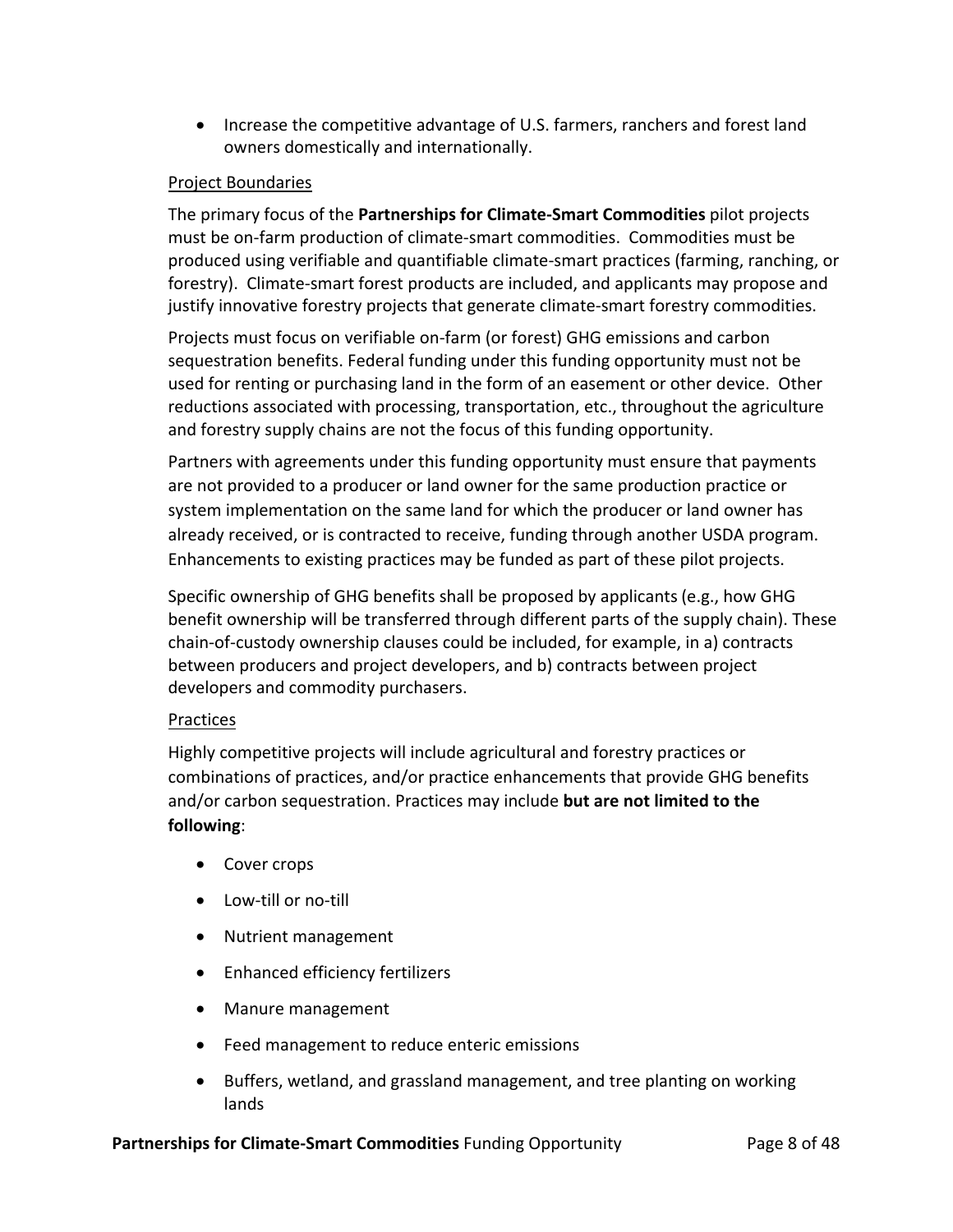- Agroforestry and afforestation on working lands
- Afforestation/reforestation and sustainable forest management
- Planting for high carbon sequestration rate
- Maintaining and improving forest soil quality
- Increase on-site carbon storage through Forest Stand Management
- Alternate wetting and drying on rice fields
- Climate-smart pasture practices, such as prescribed grazing or legume interceding
- Soil amendments, like biochar

**Notes:** All practices must demonstrate GHG benefits. Practices and enhancements to existing practices are not limited to those under existing USDA practice standards; however, compliance and reporting activities will likely be more complex for practices without existing standards. Projects may include digesters only in limited circumstances, with additional documentation; see notes in the Project Narrative section.

### **B. FEDERAL AWARD INFORMATION**

#### **1. Available Funding**

### **a. Estimated Funding**

The Federal funding agency expects to award a total of approximately \$1 billion through this opportunity.

### **b. Start Dates and Performance Periods**

Projects may be between 1 and 5 years in duration, with up to two years of no‐ cost extensions considered on a case‐by‐case basis. Anticipated start dates are Summer 2022.

Note: Projects must demonstrate project results on the ground within one year of the project start date.

### **c. Number of Awards**

USDA welcomes proposals from a range of funding sizes from \$250,000 to \$100 million; therefore, the number of awards under this announcement is difficult to predict. With this in mind, the agency expects to make approximately 30‐50 awards, depending on proposals received.

### **2. Type of Award**

### **a. Type of Federal Award**

USDA plans to award grant agreements pursuant to this opportunity. USDA will provide general oversight of the grant and reporting requirements. However, in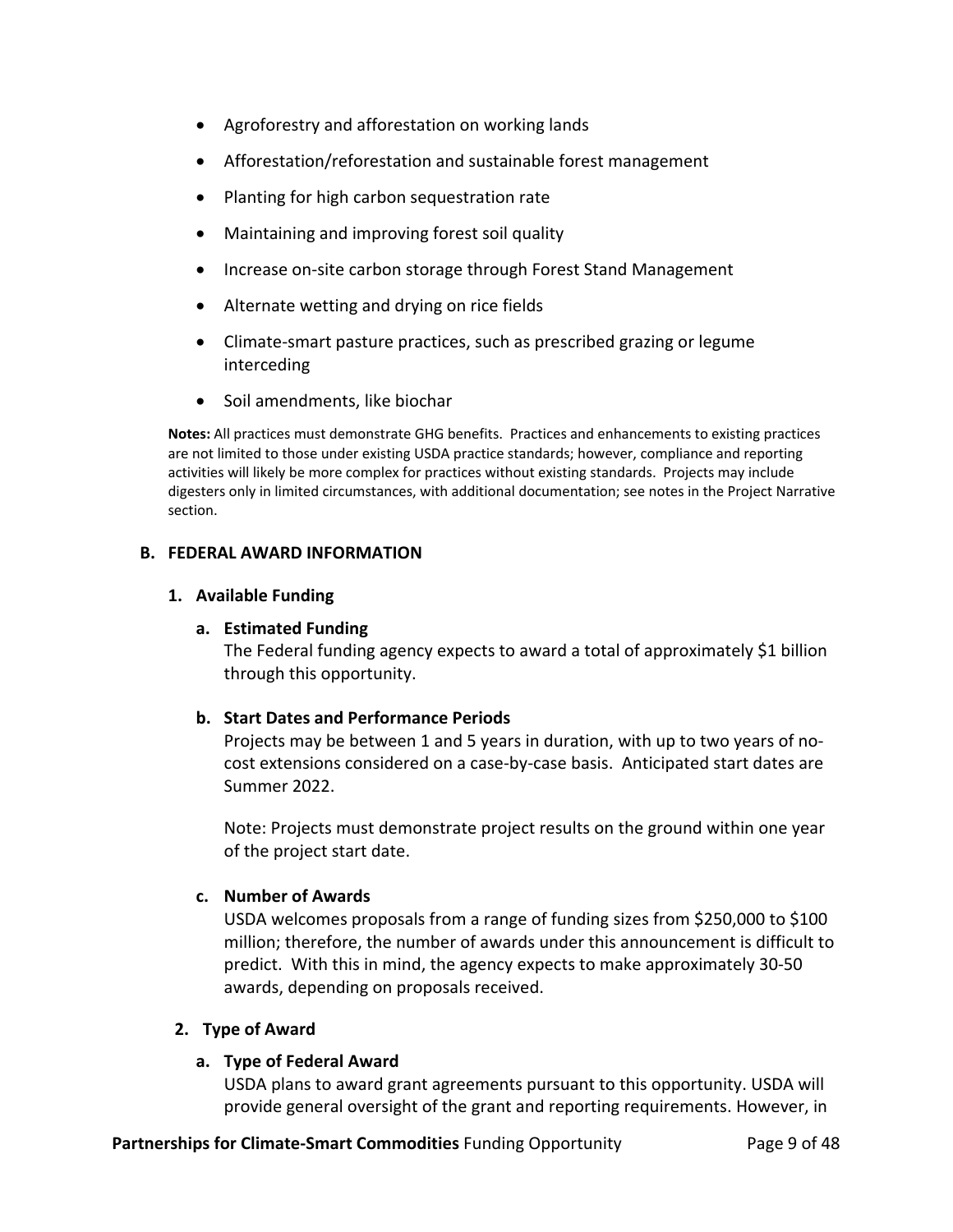general, any on the ground technical assistance will need to be provided by the recipient (except for Highly Erodible Land (HEL) and Wetland Compliance (WC) determinations). Recipients may only enroll agricultural producers and land owners who are compliant with HEL and WC requirements as described under 7 CFR part 12.

### **Procurement Contracts**

The agency does not expect to award procurement contracts associated with this NFO.

### **b. Eligibility of Renewal or Supplemental Project Applications**

Applications for renewal or supplementation of existing projects are not eligible to compete with applications for new Federal awards. An application for renewal means an application submitted to continue an existing agreement that meets the objectives and requirements of this NFO. An application for supplementation of an existing project means an application to add components to an existing agreement so that it would meet the objectives and requirements in this NFO. USDA does reserve the right to renew or supplement awards under this NFO in the future with additional federal funding without further competition.

#### **C. ELIGIBILITY INFORMATION**

#### **1. Eligible Applicants**

Applicants and applications must meet eligibility criteria by the application deadline to be considered for award. Eligible applicant type is consistent with the statutory authority for this funding opportunity. Applicant entities identified in the SAM.gov exclusions database as ineligible, prohibited/restricted, or excluded from receiving Federal contracts and certain Federal assistance and benefits will not be considered for Federal funding, as applicable to the funding being requested under this Federal program (2 CFR 200.206(d)). This opportunity is open only to domestic applicants. The primary applicant must demonstrate an existing relationship with and/or prior experience working with producers or land owners. Additionally, at minimum one project partner must have existing experience working with underserved producers or land owners. This information will be used when evaluating the application in the equity criteria.

Eligibility for this opportunity is limited to the following entity types:

- County, city or township governments
- Special district governments
- State governments
- Small businesses
- For-profit organizations other than small businesses
- Native American tribal governments (Federally recognized)
- Native American tribal organizations (other than Federally recognized tribal governments)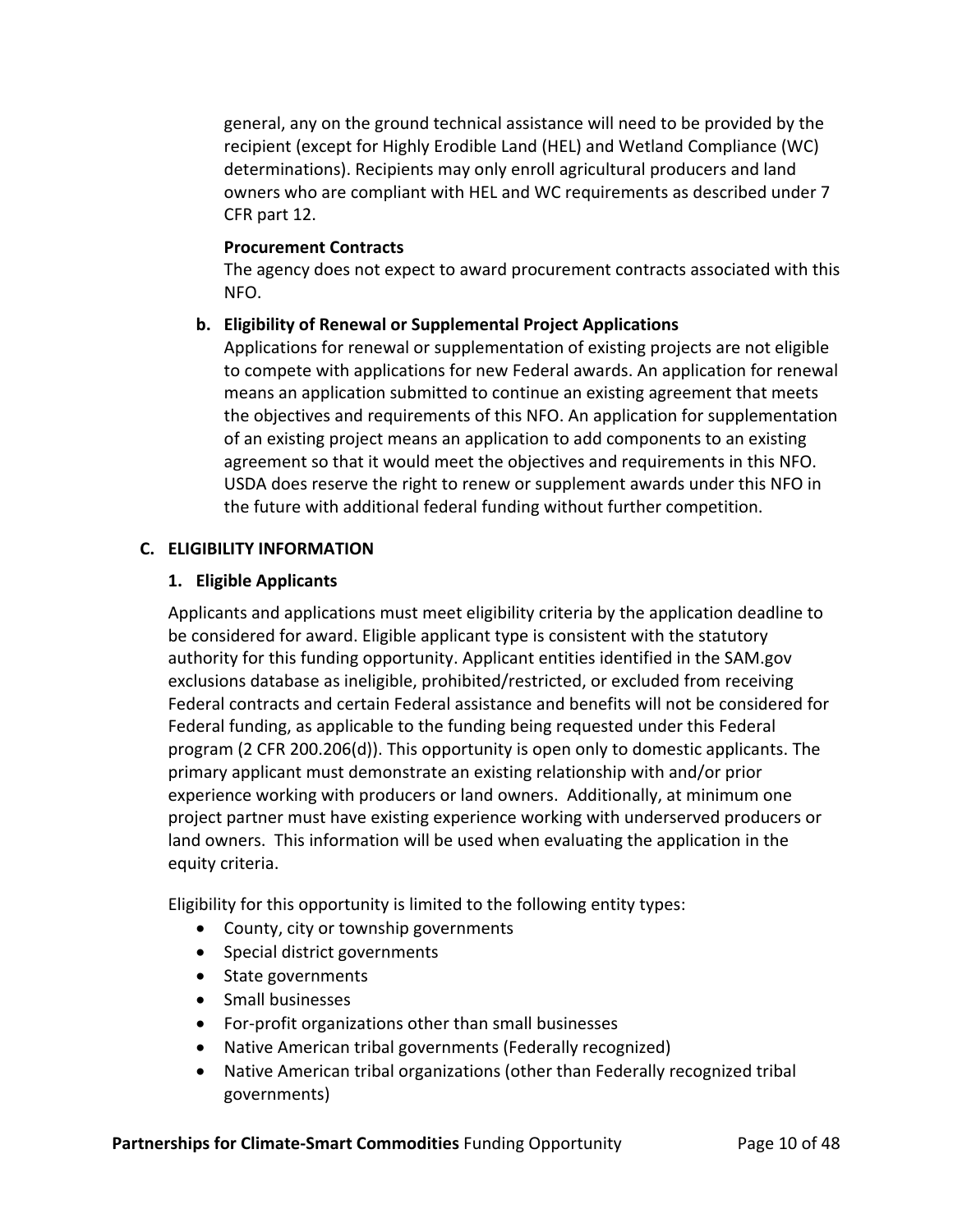- Nonprofits having a  $501(c)(3)$  status (other than institutions of higher education)
- Nonprofits that do not have a  $501(c)(3)$  status (other than institutions of higher education)
- Private institutions of higher education
- Public and State-controlled institutions of higher education.

The primary applicant/recipient must be an entity (not an individual). Commodity organizations, technical service provider organizations (including university extension), farming cooperatives, organizations representing historically underrepresented communities, local producers, micro‐producers, forestry organizations and others are encouraged to apply. Individuals may also be eligible as subrecipients but may not be the primary applicant/recipient.

# **2. Other**

Any award made pursuant to this NFO will be made to a single entity. Applicants that apply as "partnerships" or other similar groupings must clearly describe the relationship between the applicant and the "partner" parties. In all but exceptional cases, this must be reflected in the award as an awardee/sub‐awardee relationship.

An applicant organization **may** submit more than one application for different projects or propose different approaches to a particular project in separate applications. In the case of applications submitted as revisions or corrections to a previously submitted application under this NFO, the agency will consider the last application submitted prior to the established deadline.

Awards made pursuant to this NFO are not subject to any payment limitations. However, any agricultural producers or land owners receiving a payment through participation in a project awarded under this NFO must meet the eligibility requirements of 7 CFR Part 12 and 7 CFR Part 1400 and have control of the land involved for the term of the proposed award period.

# **3. Cost Sharing or Matching**

There is not a specific match requirement for this NFO. However, applications will be evaluated, in part, on the relative contribution of non‐Federal resources to the project. Cost sharing may be achieved with contributions of cash, services, materials, equipment, or third‐party in‐kind contributions. USDA values the importance of partners contributing to projects; the magnitude and quality of matching funds will be a part of the evaluation criteria. However, this will be considered through the lens of equity so that the ability to secure a non‐Federal match is not a barrier to participation. Refer to Section D of this NFO for information about any required submittals related to match or cost‐share requirements. Refer to Section E for a description of how a voluntary match will be evaluated.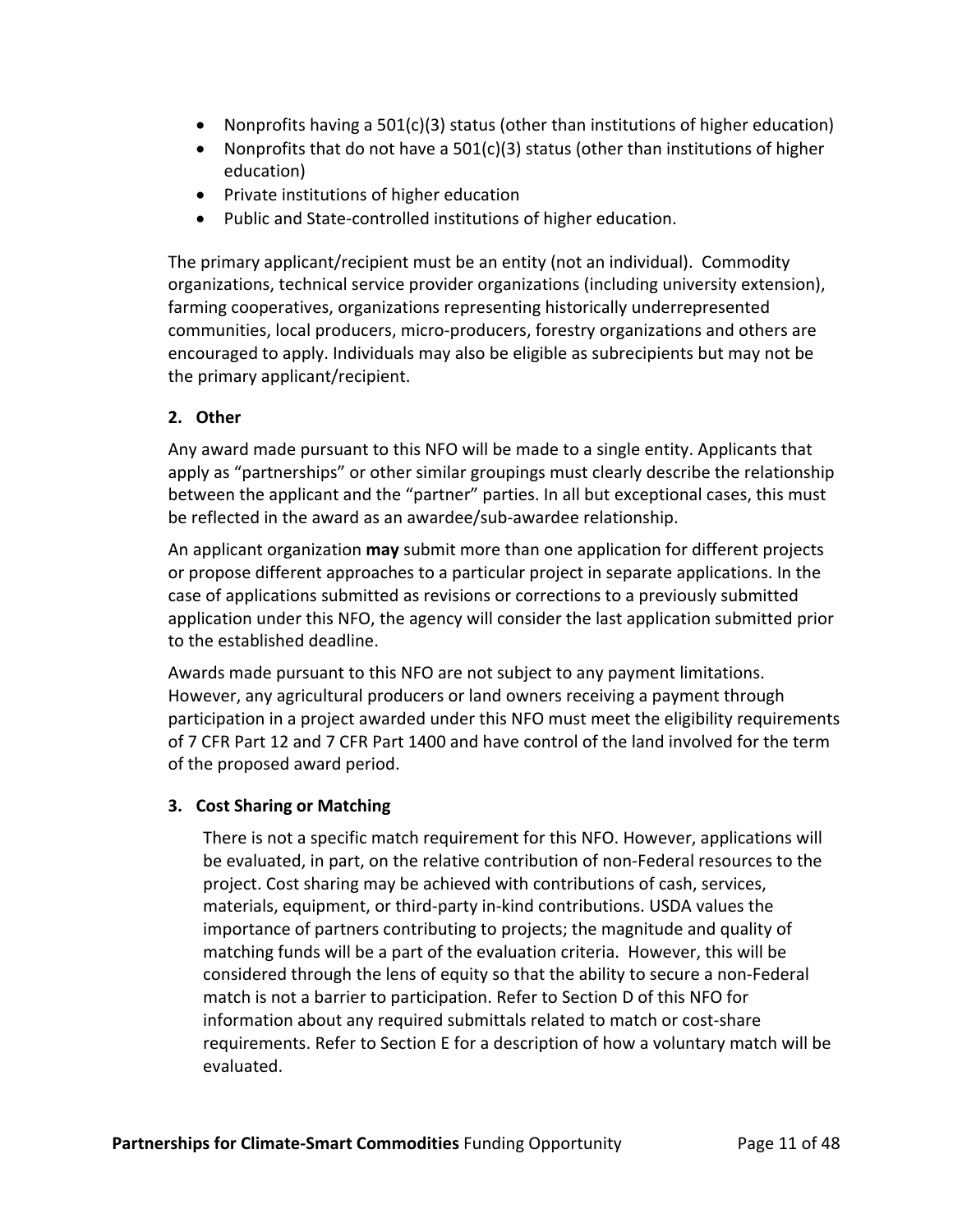While the pace of cost sharing/matching may vary throughout the award period, the agency will actively monitor cost sharing/matching levels as it receives payment requests to ensure the total cost sharing/matching requirement is met by the award period of performance end date. Additional details about cost sharing or matching funds/contributions are located at 2 CFR 200.306.

### **D. APPLICATION AND SUBMISSION INFORMATION**

### **1. Information for New Users of Grants.gov**

### **a. Overview**

While a Grants.gov account is not required to download an NFO and related documents, it is required to submit an application. If your organization has never submitted an application via Grants.gov, please be aware that there are several steps you must take to register your organization before you can submit an application. **Completing those steps can take a significant amount of time, so plan accordingly.**

For information about the Grants.gov pre‐award phase of the grant lifecycle, see https://www.grants.gov/web/grants/learn‐grants/grants‐101/pre‐award‐ phase.html.

## **b. Register to Apply through Grants.gov**

Carefully review the registration steps and gather information requested prior to beginning the registration process to avoid last‐minute searches for required information. For assistance with the registration process, contact Grants.gov Applicant Support at 1‐800‐518‐4726 or support@grants.gov.

Organizations must complete all steps to register (steps i. through v. below).

Complete organization instructions are included on Grants.gov here: https://www.grants.gov/web/grants/applicants/organization-registration.html.

Although creating a Grants.gov account online can take only minutes, SAM registrations may take several weeks. Therefore, organizations should begin the process early to ensure they have sufficient time to complete registration and meet required application submission deadlines.

Individuals are not subject to the Unique Entity Identifier (UEI)/DUNS or SAM requirement and may begin with step iii., Create a Grants.gov Account, listed below. (Note: Individuals are not eligible for all opportunities.)

### *c.* **Steps to Register**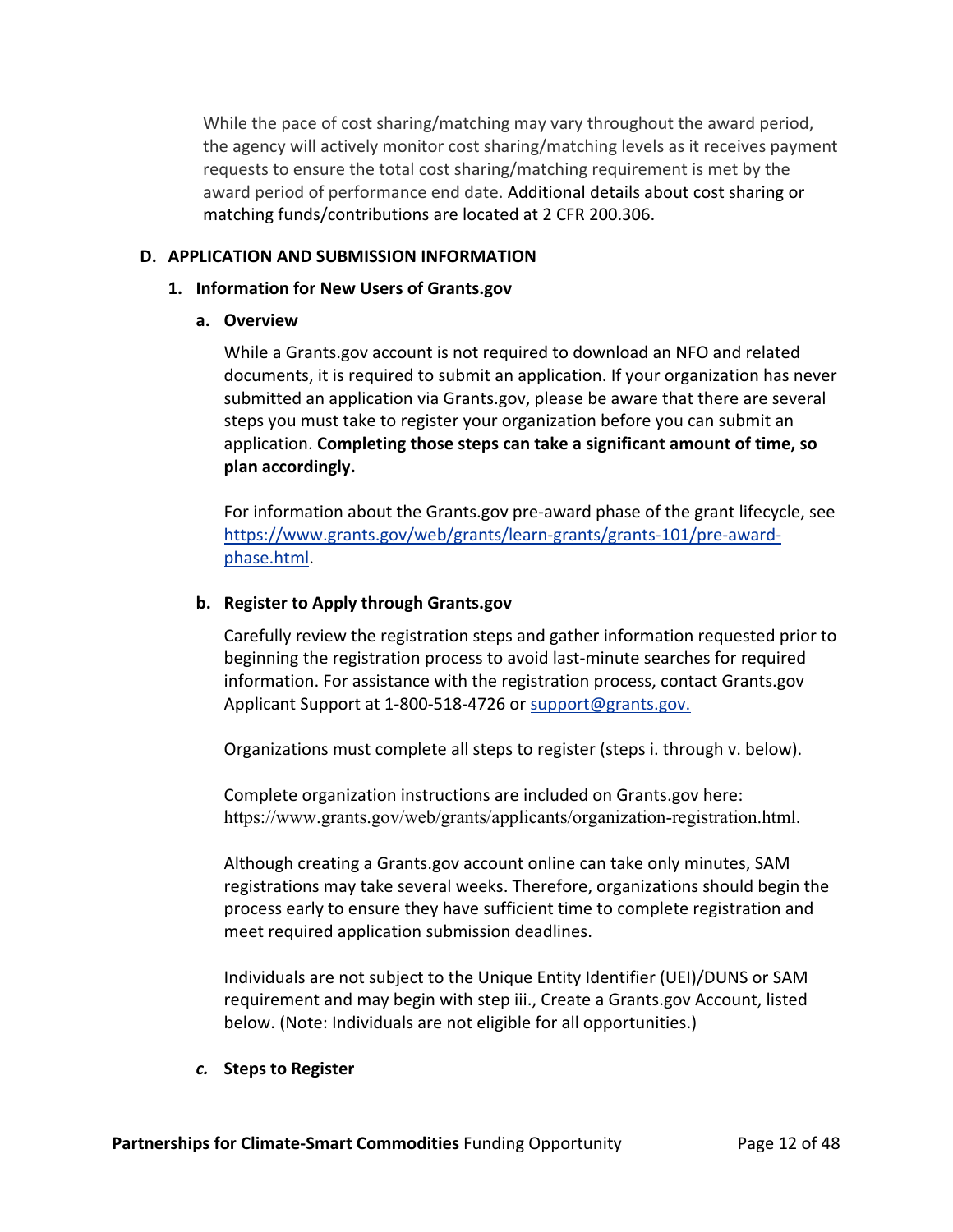- i. *Obtain a DUNS Number or UEI:* All entities applying for funding must have a Data Universal Numbering System (DUNS) Number from Dun & Bradstreet (D&B) or a UEI issued by SAM.gov. Applicants must enter the DUNS Number/UEI in the data entry field labeled "UEI" on the SF‐424 form.
- ii. *Register with SAM:* All organizations must register with System for Award Management (SAM) to apply online through Grants.gov. SAM registration must be renewed annually. Part of the SAM registration process includes designating an Electronic Business Point of Contact (EBiz POC). **The EBiz POC plays an integral part in the organization's Grants.gov registration and application process.** The individual in that role must authorize all other roles in Grants.gov. For more detailed instructions for registering with SAM, refer to

https://www.grants.gov/web/grants/applicants/organization‐ registration/step‐2‐register‐with‐sam.html

- iii. *Create a Grants.gov Account:* From the Grants.gov webpage (https://www.grants.gov/), click "Register" in the top right‐hand corner and follow the on‐screen instructions or refer to the detailed instructions here https://www.grants.gov/web/grants/applicants/registration.html
- iv. *Add an Organization Applicant Profile to a Grants.gov Account:* A profile in Grants.gov corresponds to a single applicant organization the user represents (i.e., an applicant) or an individual applicant. If you work for or consult with multiple organizations and have a profile for each, you may log in to one Grants.gov account to access all your grant applications. To add an organizational profile to your Grants.gov account, enter the DUNS Number/UEI for the organization in the UEI (Unique Entity Identifier) field while adding a profile. For more detailed instructions about creating a profile on Grants.gov, refer to

https://www.grants.gov/web/grants/applicants/registration/add‐ profile.html

v. *EBiz POC Authorized Profile Roles:* After you register with Grants.gov and create an Organization Applicant Profile, you must establish roles for individuals in the organization. The Authorized Organizational Representative (AOR) role is critical; it gives an individual permission to complete and submit applications on behalf of the organization. (Please be aware that the EBiz POC and the person with AOR Role cannot be the same individual; they must be different people.) Without this role, the organization cannot submit any applications. The request for role assignment will be routed to the organization's EBiz POC for approval. Once approved, the AOR can submit an application online. For more detailed instructions about creating a EBiz POC authorized profile on Grants.gov, refer to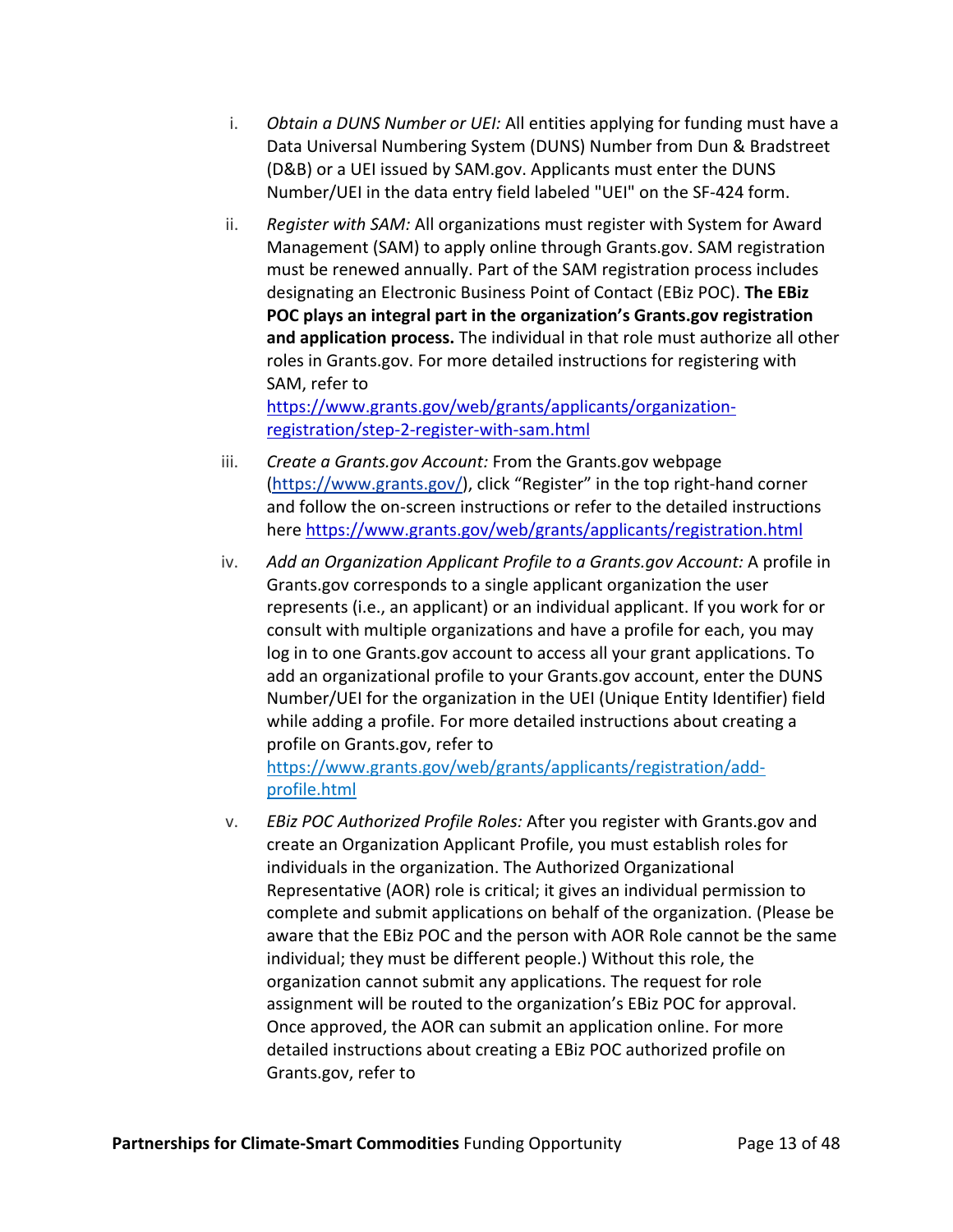https://www.grants.gov/web/grants/applicants/registration/authorizeroles.html

Track Role Status: To track your role request, refer to https://www.grants.gov/web/grants/applicants/registration/track-rolestatus.html

## **d.** *Electronic Signature*

When applications are submitted through Grants.gov, the name of the organization applicant with the AOR role that submitted the application is inserted into the signature line of the application, serving as the electronic signature. Please be aware that the EBiz POC and the person with AOR Role cannot be the same individual; they must be different people. The EBiz POC **must** authorize people who are able to make legally binding commitments on behalf of the organization as a user with the AOR role. T**his step (step c.v. above) is often missed, and it is crucial for valid and timely submissions.**

### **e. Workspace**.

Workspace is a shared, online environment where members of a grant team may simultaneously access and edit different webforms within an application. For each NFO, you can create individual instances of a workspace. An applicant can start an application in Workspace and return to work on it later within Workspace.

# **f. Apply for an Opportunity**

Below is an overview of applying on Grants.gov. For complete instructions on how to apply for opportunities, refer to https://www.grants.gov/web/grants/applicants/workspace‐overview.html

- i. Create a Workspace: Creating a workspace allows you to complete an application online and route it through your organization for review before submitting.
- ii. Complete a Workspace: Add participants to the workspace to work on the application together, complete all the required forms online or by downloading PDF versions, and check for errors before submission. The Workspace progress bar will display the status of your application process as you apply. As you apply using Workspace, you may click the blue question mark icon near the upper‐right corner of each page to access context‐sensitive help.
	- Adobe Reader: If you decide not to apply by filling out webforms you can download individual PDF forms in Workspace. The individual PDF forms can be downloaded and saved to your local device storage, network drive(s), or external drives, then accessed through Adobe Reader.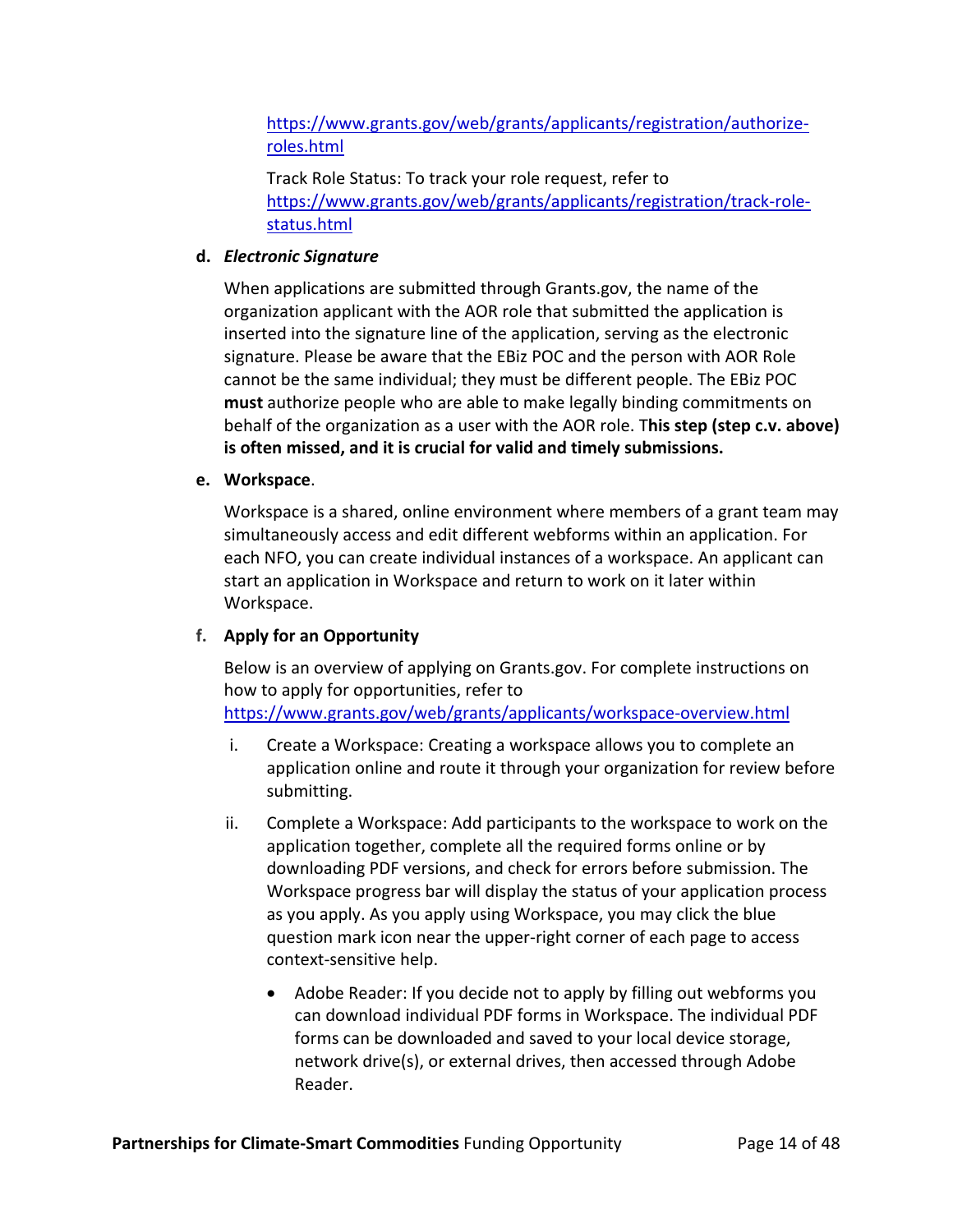NOTE: Visit the Adobe Software Compatibility page on Grants.gov to download the appropriate version of the software at https://www.grants.gov/web/grants/applicants/adobe‐software‐ compatibility.html

- Mandatory Fields in Forms: In the forms, you will note fields marked with an asterisk and a different background color. These fields are mandatory fields that must be completed to successfully submit your application.
- Complete SF‐424 Fields First: The forms are designed to fill in common required fields across other forms, such as the applicant name, address, and DUNS Number/UEI. Once it is completed, the information will transfer (i.e., prepopulate) to the other forms.
- iii. Submit a Workspace: An application may be submitted through workspace by clicking the Sign and Submit button on the Manage Workspace page, under the Forms tab. Grants.gov recommends submitting your application package at least 24‐48 hours prior to the close date to provide you with time to correct any potential technical issues that may disrupt the application submission.
- iv. Track a Workspace Submission: After successfully submitting a workspace application, a Grants.gov Tracking Number (GRANTXXXXXXXX) is automatically assigned to the application. The number will be listed on the Confirmation page that is generated after submission. Using the tracking number, access the Track My Application page under the Applicants tab or the Details tab in the submitted workspace.

For additional training resources, including video tutorials, refer to https://www.grants.gov/web/grants/applicants/applicant‐training.html

### **2. Electronic Application Package**

Applicants interested in submitting an application in response to this NFO must submit it via Grants.gov; the agency will not accept applications submitted via email or any other method. Applicants are urged to submit early to the Grants.gov system.

For technical issues with Grants.gov, contact Grants.gov Applicant Support at 1‐800‐ 518-4726 or support@grants.gov. Awarding agency staff cannot support applicants regarding Grants.gov accounts.

### **Address to Request Application Package**

All information necessary to apply for this opportunity is included in the Grants.gov opportunity announcement.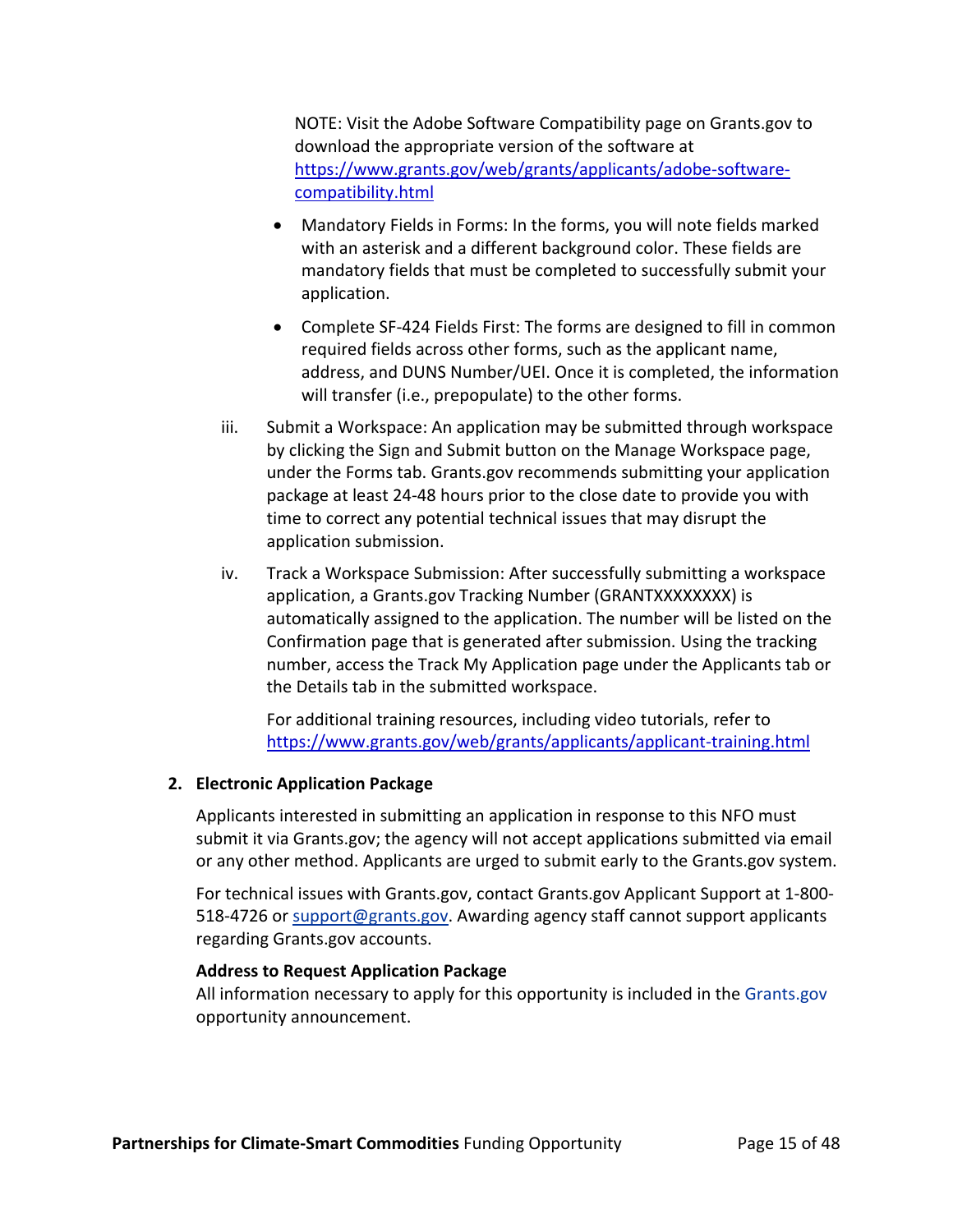### **3. Content and Form of Application Submission**

The agency may choose not to consider applications that fail to comply with the required content, format, and page limits, or those that are incomplete.

To be considered for funding under this opportunity, an application must contain the documents in paragraphs a‐e, below.

## **a. Project Narrative**

Each page must be numbered and have one‐inch margins. The text of the project narrative must be single spaced and typed in a standard typeface (e.g., Times New Roman, Arial, Courier) with no smaller than 12‐point font. The project narrative must not exceed 15 pages. This page limitation applies to the project narrative only. Other application materials, such as budget details/narratives, resumes of staff, and support letters are not counted against this 15‐page limit.

# **Proposals in the first funding pool (requesting from \$5 million to \$100 million) must include all of the following:**

- i. Executive Summary of Pilot Project, which includes at minimum a high level description of the project, the issues it is seeking to address and how the project will contribute to the goals in this funding opportunity, including:
	- A. Contact Information
	- B. List of Project Partners
	- C. List of underserved/minority‐focused project partners
	- D. Compelling need for the project
	- E. Approach to minimize transaction costs associated with project activities
	- F. Approach to reduce producer barriers to implementing CSAF practices for the purpose of marketing climate‐smart commodities
	- G. Geographic Focus
	- H. Project management capacity of partners, including a description of existing relationship with and/or prior experience working with producers or land owners, promoting climate‐smart activities and marketing climate‐smart commodities.
- ii. A plan to pilot climate‐smart agriculture and/or forestry practices on a large scale, including:
	- A. A description of CSAF practices to be deployed,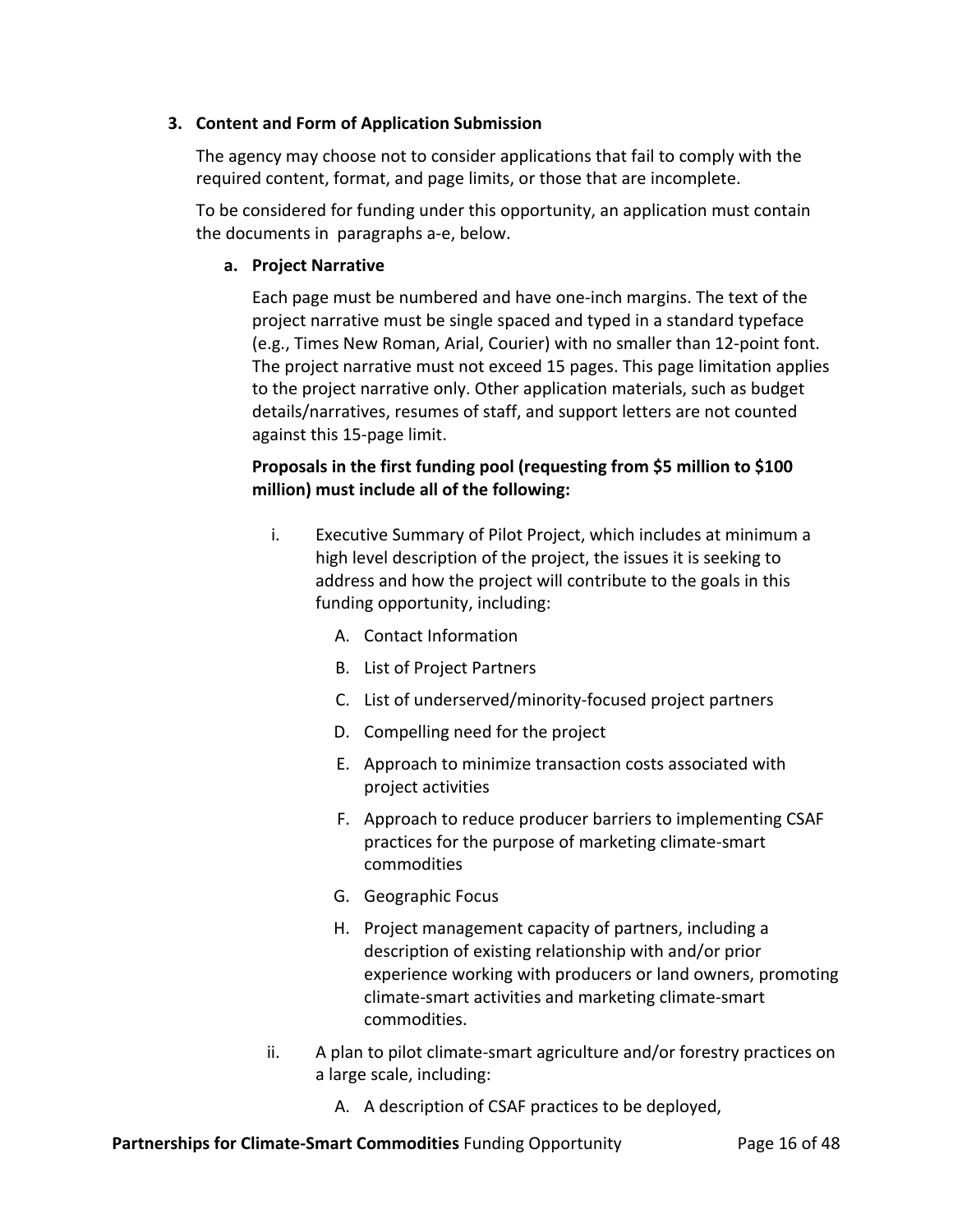- B. Plan to recruit producers and land owners, including estimated scale of the project (e.g., number of land owners, acres targeted, head of livestock, etc.)
- C. Plan to provide technical assistance, outreach, and training, including who will be conducting these activities, qualifications and projected timeline,
- D. Plan to provide financial assistance for producers/land owners to implement CSAF practices, and
- E. Plan to enroll underserved and small producers, including estimated number of underserved and small producers participating and associated dollar amounts anticipated to go directly to producers, in the form of technical and financial assistance.

**Note:** Under the first funding pool, projects may include digesters as part of a broader project working with producers and land owners to implement climate‐smart practices, but the planning for, materials for, and construction of digester(s) will not be funded through this funding opportunity under this funding pool. Applications NOT requesting funding for digesters as part of the project are not required to complete Appendix D and Appendix E.

- iii. A measurement/quantification, monitoring, reporting, and verification plan, including:
	- A. Approach to greenhouse gas benefit quantification, including methodology approach consistent with the section titled "Quantification Requirements" below,
	- B. Approach to monitoring of practice implementation, including the anticipated number of farms and acres reached through project activities,
	- C. Approach to reporting and tracking of greenhouse gas benefits including the anticipated GHG benefits per farm, per project, per commodity produced, per dollar expended, and the anticipated longevity of GHG benefits,
	- D. Approach to verification of greenhouse gas benefits, and
	- E. Agreement to participate in the Partnerships Network (see entry below in "Considerations for Successful Projects").

**Note:** Applicants must describe how they will track GHG benefits through the supply chain. This funding opportunity is focused on projects that generate climate‐smart commodities, and not on projects that focus on generating carbon offsets. Projects may investigate systems that track GHG benefits associated with both climate‐smart commodities and carbon offsets. Applicants may consider approaches where the climate‐smart activities could generate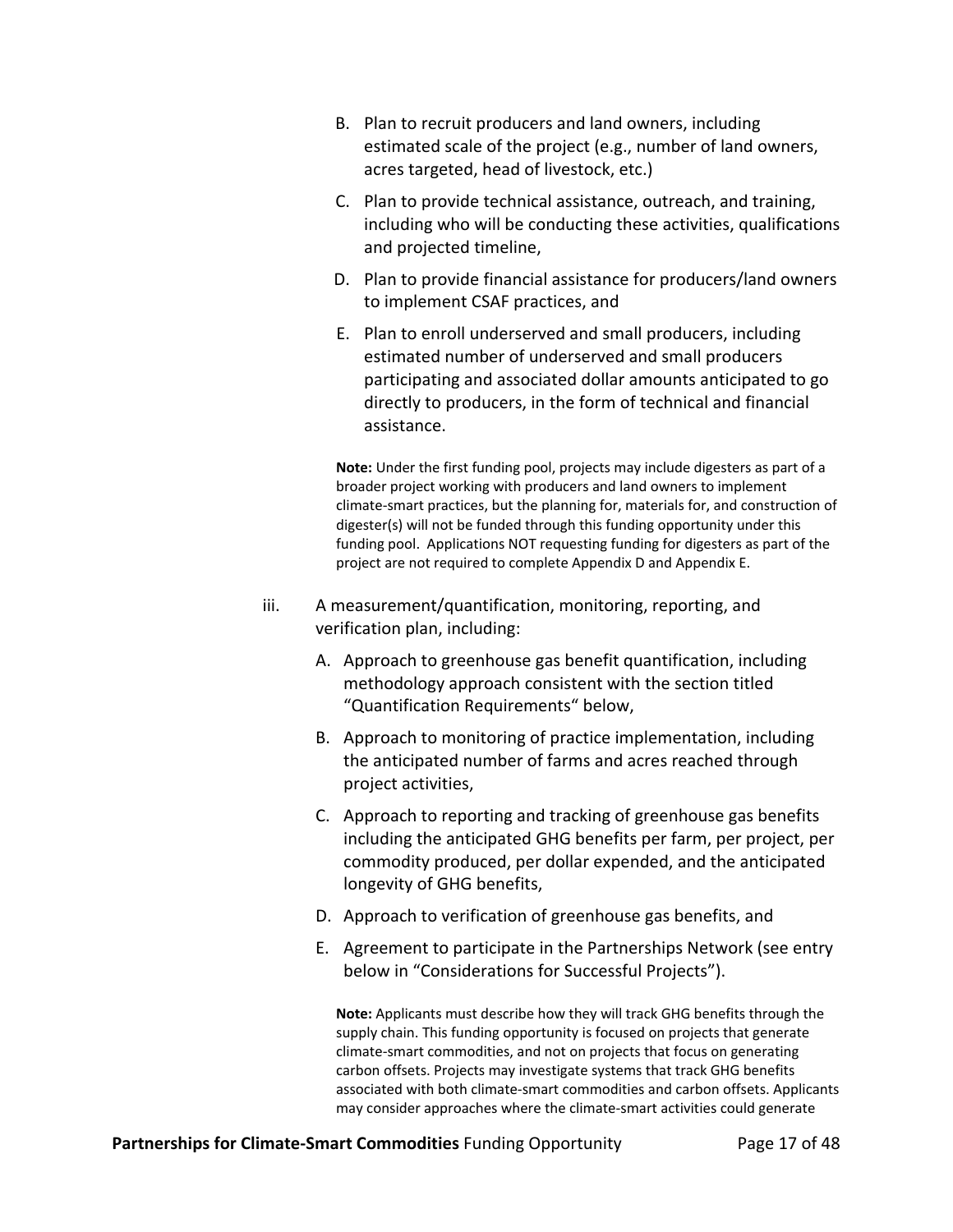carbon offsets; however, applicants should ensure there is not double‐ counting of climate benefits entering commodity supply chains and the benefits being used to generate carbon offsets. Applicants must define how GHG benefit ownership will be transferred through different parts of the supply chain; and double counting will be avoided. Applicants will also have to attest that producers and land owners will not be involved in multiple USDA programs that fund the same practice on the same land . Federal funds under this funding opportunity may not be used to pay for implementation of the same practice on the same land, but funding may be used to enhance a practice or to further incentivize the climate‐smart commodity generated, especially with respect to early adopters.

- iv. A plan to develop and expand markets for climate‐smart commodities generated as a result of project activities, including:
	- A. Any partnerships designed to market resulting climate‐smart commodities,
	- B. A plan to track climate‐smart commodities through the supply chain, if appropriate,
	- C. Estimated economic benefits for participating producers including market returns, and
	- D. Post‐project potential, including anticipated ability to scale project activities, likelihood of long‐term viability beyond project period, and ability to inform future USDA actions to encourage climate‐smart commodities.

**Proposals in the second funding pool (requesting from \$250,000 to \$4,999,999) are limited to particularly innovative pilot projects with a focus on:** 

- **enrollment of small and/or underserved producers, and/or**
- **monitoring, reporting, and verification activities at minority serving institutions.**

**Proposals in the second funding pool are also encouraged to include plans for all of the elements listed above for the first funding pool. However, USDA recognizes that projects of this size may face limitations in the capacity to execute on all elements and will take these limitations into account during project evaluation.**

**Note:** Under the second funding pool, digesters may be funded as a part of a project to help fund proving out technologies and building infrastructure on farm. Large digesters with high capital costs should plan to leverage other innovative financing as part of their applications. Small‐scale digesters that can build off manure management strategies (e.g., covered lagoons that can be converted) and community digesters where one system serves multiple farms may be included. Funding for the digester(s) when combined with other sources may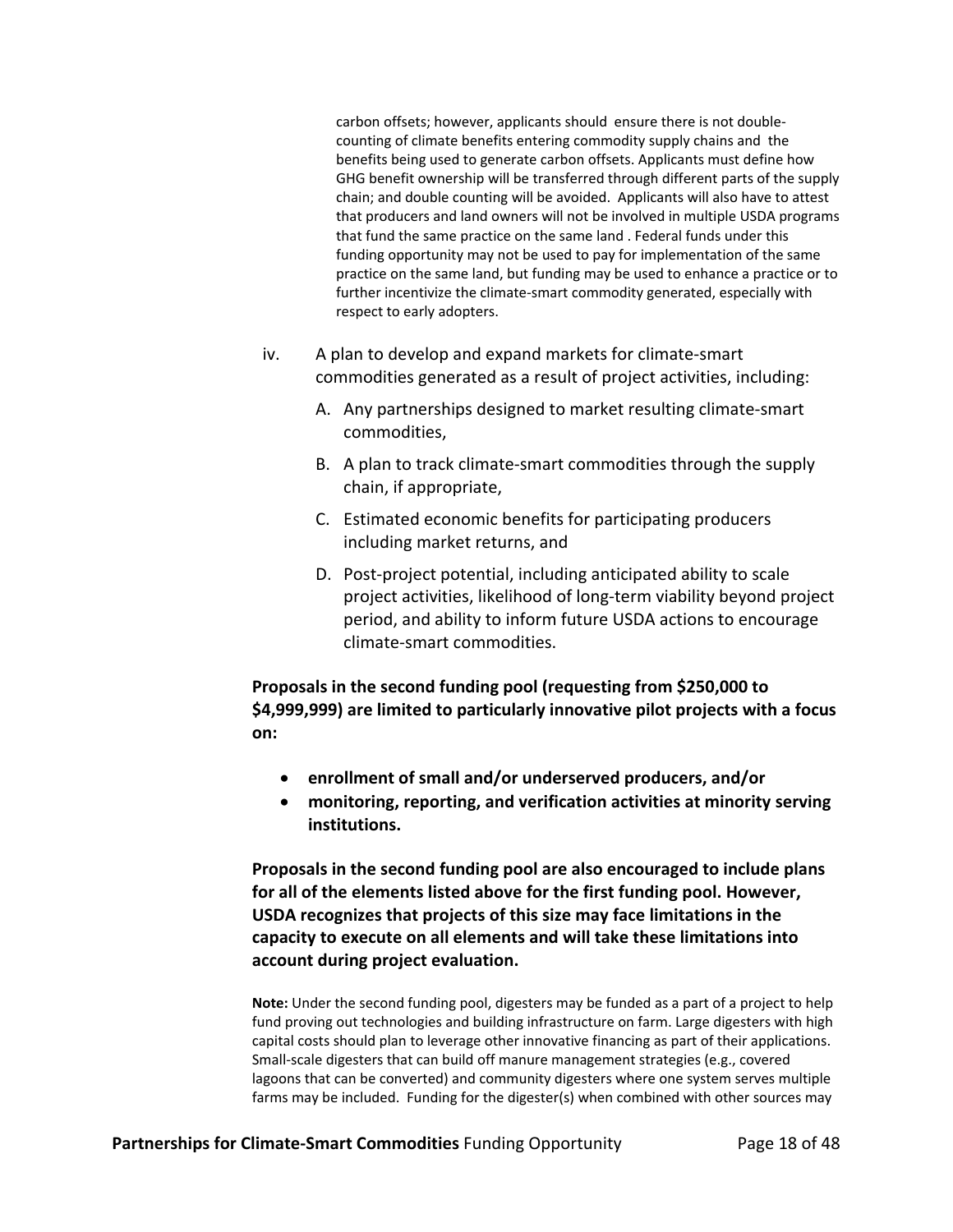not exceed the cost of the digester(s). Applications requesting funding for digesters as part of the project MUST complete Appendix D and Appendix E, which include additional requirements and a feasibility study to be conducted by an outside consultant. All projects that incorporate digesters must include provisions for pollution and pathogen mitigation.

#### Considerations for Successful Projects

All projects must be tied to the development of markets and promotion of climate‐ smart commodities. Markets for climate‐smart commodities may include companies or processors sourcing climate‐smart commodities to meet internal targets or other supply chain goals, biofuel and renewable energy markets, companies seeking to sell branded consumer products, or other opportunities that could provide a premium or additional revenue for participating producers and land owners.

Sufficient incentives to encourage producer participation, as well as, generation of verifiable greenhouse gas reductions and carbon sequestration are critical to project success and will be considered in the evaluation criteria.

Requirements for (1) quantification, and (2) monitoring and verification of GHG benefits through Partnership projects are outlined below:

## (1) Quantification Requirements

USDA encourages deployment of innovative, cost‐effective methods for the quantification of greenhouse gas and carbon sequestration benefits in these pilots. Alongside such innovative approaches, the Carbon Management Evaluation Tool (COMET) should be used where applicable. COMET is an USDA online management system that provides land owners and conservation planners with an easy-to-use, web-based tool to evaluate potential carbon sequestration and greenhouse gas reductions from adopting production practices. The methodologies used in the suite of COMET tools are documented in USDA's entity‐scale methods, "Quantifying Greenhouse Gas Fluxes in Agriculture and Forestry: Methods for Entity‐Scale Inventory" ("Entity Scale Methods"), and are based on peer‐reviewed science. At present, USDA uses COMET‐Planner to quantify the greenhouse gas and carbon sequestration benefits for a number of climate‐smart agriculture and forestry practices. To help ensure comparability of project results, funded projects also should use COMET‐Planner, where applicable, to determine common estimates of the GHG impacts of activities. Projects are encouraged to use USDA's Entity Scale Methods when GHG benefit estimates are not available in COMET‐ Planner. Applicants are also encouraged to use innovative quantification methodologies in addition to those mentioned above or for situations. The outcomes of the alternative methods should be compared against the Entity‐Scale Methods and/or COMET‐Planner, as appropriate. Alternate methodologies should be documented transparently, be based in peer-reviewed literature whenever possible, be replicable by third parties, and be available for other projects to implement.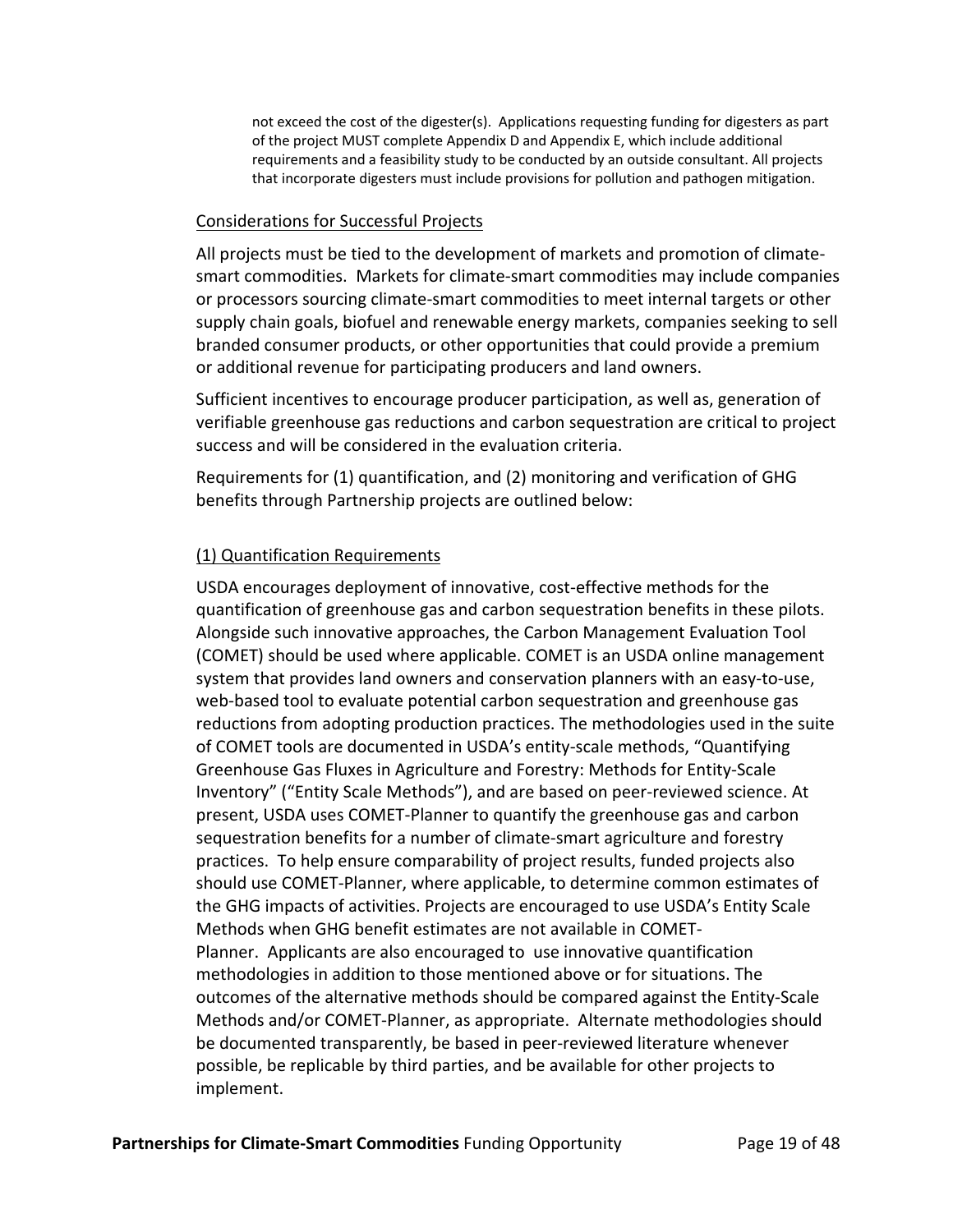# (2) Monitoring and Verification Requirements

USDA is not prescribing monitoring and verification methodologies, and is seeking proposals that include innovative, rigorous and cost‐effective approaches. Innovation in approaches to monitoring and verification will help to facilitate the deployment of climate smart agriculture and forestry at scale and provide information critical to adapting quantification models in the future. Proposed monitoring and verification approaches should ensure the integrity of the GHG benefits and resulting climate‐smart commodities, while also ensuring that transaction costs are not a barrier to participation.

Additional requirements for quantification, monitoring and verification may be provided at the time of award.

# Partnerships Network

A representative from each awarded project must be designated as a member of the "USDA **Partnerships for Climate‐Smart Commodities** Learning Network" (Partnerships Network). Participation involves up to two virtual meetings and two in-person meetings a year during the project duration, subject to change. The Partnerships Network will be co‐chaired by the Office of the Chief Economist and FPAC. The Partnerships Network will inform synthesis reports to be assembled by USDA on a range of topics related to the implementation of **Partnerships for Climate‐Smart Commodities** projects, including:

- Lessons‐learned as projects are implemented;
- Options for providing technical assistance;
- Procedures for measurement/quantification, monitoring, reporting, and verifying GHG benefits;
- Options for tracing climate-smart commodities through the supply chain;
- Mechanisms for reducing costs of implementation;
- A forum for discussion and learning regarding approaches to CSAF program implementation (including but not limited to deployment; measurement/quantification, monitoring, reporting, tracking, and verification of associated greenhouse gas benefits and marketing of climate‐smart commodities).
- Synthesis of outcomes and successes; and
- Opportunities for USDA and others to inform future approaches to generating new and expanded markets for climate‐smart commodities.

If your proposal will include information collection from non‐Federal sources,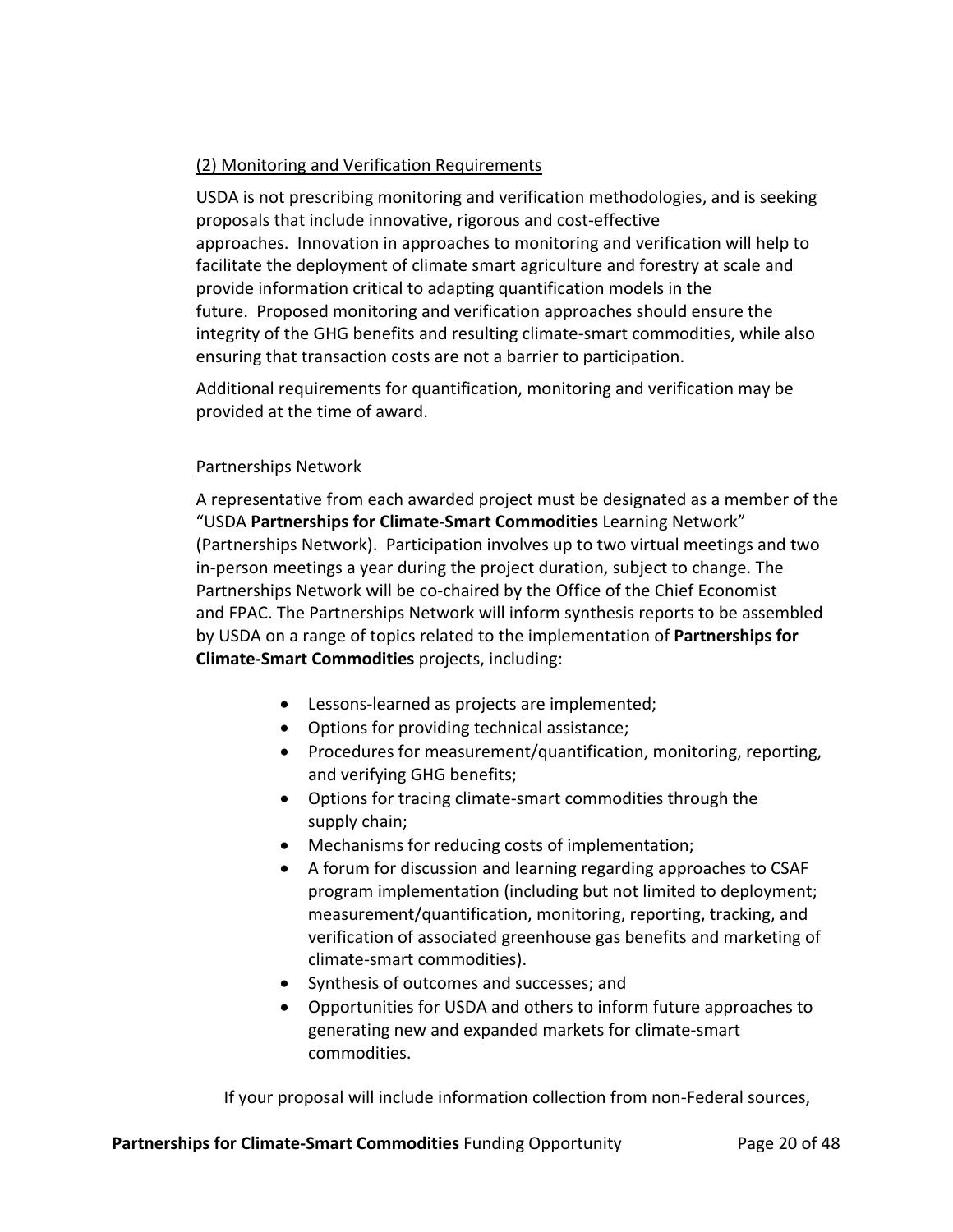ensure the collection meets the requirements of the Paperwork Reduction Act. Surveys of individuals or entities are generally prohibited without prior approval from the Office of Management and Budget. For additional guidance about allowable and unallowable activities, please visit the following website: https://pra.digital.gov/do-i-need-clearance/.

The following documents do not count toward the above-stated page limit.

## **b. Application Form**

(Standard Form 424 Application for Federal Assistance) See Instructions for Completing SF‐424 located at the end of this document.

## **c. Standard Form (SF) 424A, Budget Information ‐ Non‐Construction Programs**

Fill in all spaces as appropriate. Section B, Item 6, Column 1 should reflect the agency funds, and Column 2 should reflect the applicant's matching funds. This form is the summary budget for the project and should include the full project totals on pages one and two. See Instructions for Completing SF‐424A located at the end of this document. Refer to Section D of this opportunity for information regarding indirect costs.

## **d. Budget Narrative**

- i. In a separate document titled "Budget Narrative," explain and justify all requested budget items/costs. (Refer to the budget narrative guidance located at the end of this document.) Detail how the totals on the SF‐424A were determined and demonstrate a clear connection between costs and the proposed project activities. For personnel salary costs, include the base‐line salary figures and the estimates of time (as percentages) to be directly charged to the project. Describe any item that under the applicable Federal cost principles requires the agency's approval and estimate its cost. The pages included as the budget narrative do not count toward the page limit. Cost sharing/matching must be committed at the time of application submission. The budget narrative must show the amounts and sources of match or cost share (including both cash and in‐kind contributions).
- ii. Any non‐Federal entity (except State and local governments that receive more than \$35 million per year in Federal funding) that does not have a current negotiated (including provisional) rate may elect to charge a de minimis rate of 10 percent of modified total direct costs (MTDC) which may be used indefinitely. No documentation is required to justify the 10 percent de minimis indirect cost rate. As described in 2 CFR 200.403, costs must be consistently charged as either indirect or direct costs but may not be double charged or inconsistently charged as both. If chosen, this methodology once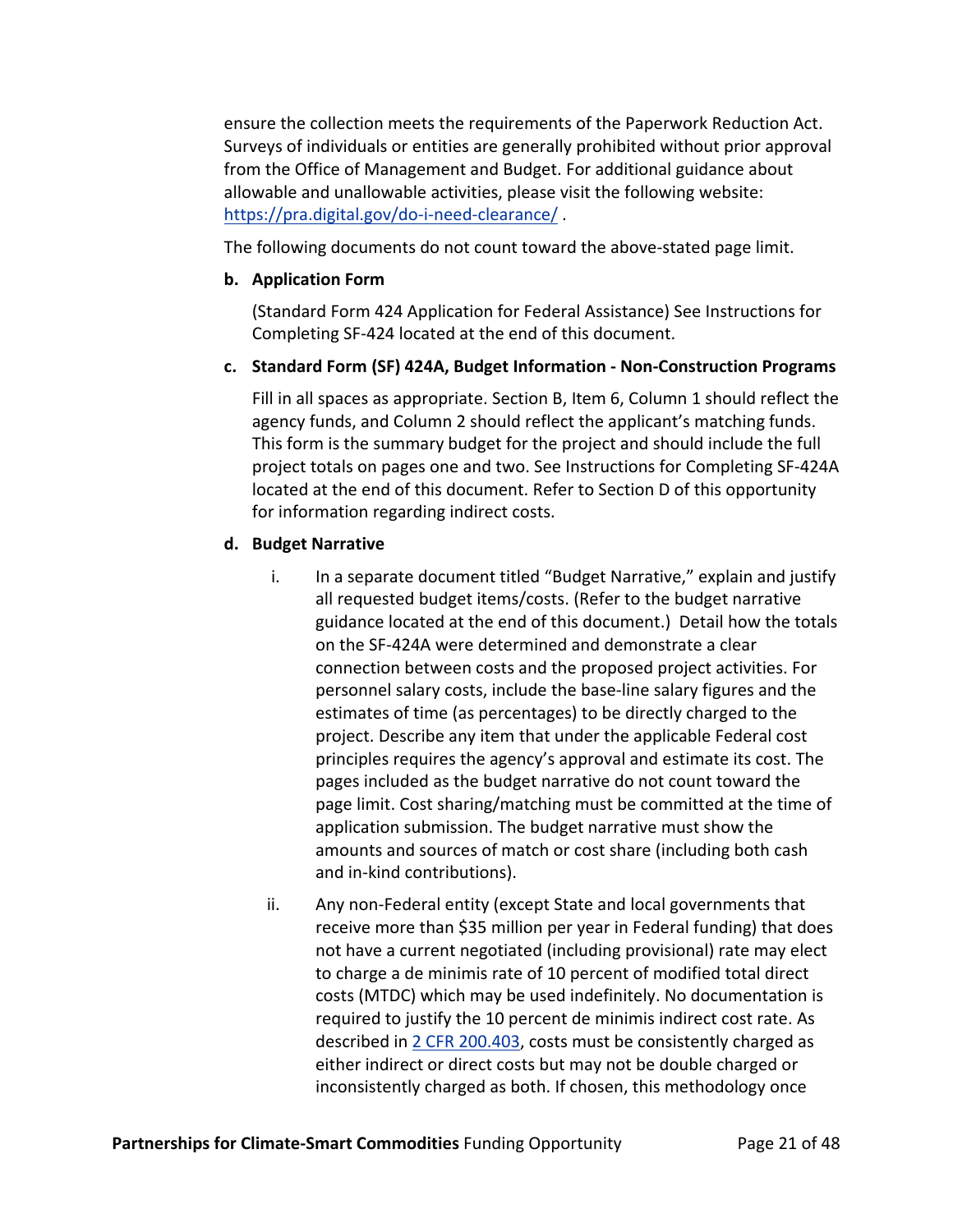elected must be used consistently for all Federal awards until such time as a non‐Federal entity chooses to negotiate for a rate, which the non‐Federal entity may apply to do at any time.

- iii. Modified Total Direct Cost (MTDC) means all direct salaries and wages, applicable fringe benefits, materials and supplies, services, travel, and up to the first \$25,000 of each subaward (regardless of the period of performance of the subawards under the award). MTDC excludes equipment, capital expenditures, charges for patient care, rental costs, tuition remission, scholarships and fellowships, participant support costs and the portion of each subaward in excess of \$25,000. Other items may only be excluded when necessary to avoid a serious inequity in the distribution of indirect costs, and with the approval of the cognizant agency for indirect costs.
- iv. As required in 2 CFR Part 200, Subpart F Audit Requirements, all U.S. states, local governments, Federally recognized Indian tribal governments, and non‐profit organizations expending \$750,000 or more in Federal award funds in a fiscal year must submit a Single Audit report for that year through the Federal Audit Clearinghouse's Internet Data Entry System.

# **e. Grants.gov Lobbying Form, Certification and Disclosure of Lobbying Activities**

Under Title 31 of the United States Code, Section 1352, an applicant or recipient must not use any federally appropriated funds (both annually appropriated and continuing appropriations) or matching funds under a grant or cooperative agreement award to pay any person for lobbying in connection with the award. Lobbying is defined as influencing or attempting to influence an officer or employee of any agency, a Member of Congress, an officer or employee of Congress, or an employee of a Member of Congress connection with the award. Submission of an application also represents the applicant's certification of the statements in 2 CFR Part 418, Appendix A‐ Certification Regarding Lobbying. If you/your organization have/has made or agrees to make any payment using non‐appropriated funds for lobbying, you must also complete and submit the SF LLL, Disclosure of Lobbying Activities located at 2 CFR 418, Appendix B. See 2 CFR 418.110 for more information on when additional submission of this form is required.

# **f. Negotiated Indirect Cost Rate Agreement** (NICRA) if applicable

If charging indirect costs, upload the NICRA under Other Attachments (listed as an Optional Form) in the Grants.gov Opportunity Application Package. See Section D for information regarding indirect costs.

# **g. Disclosure of Potential Conflict of Interest**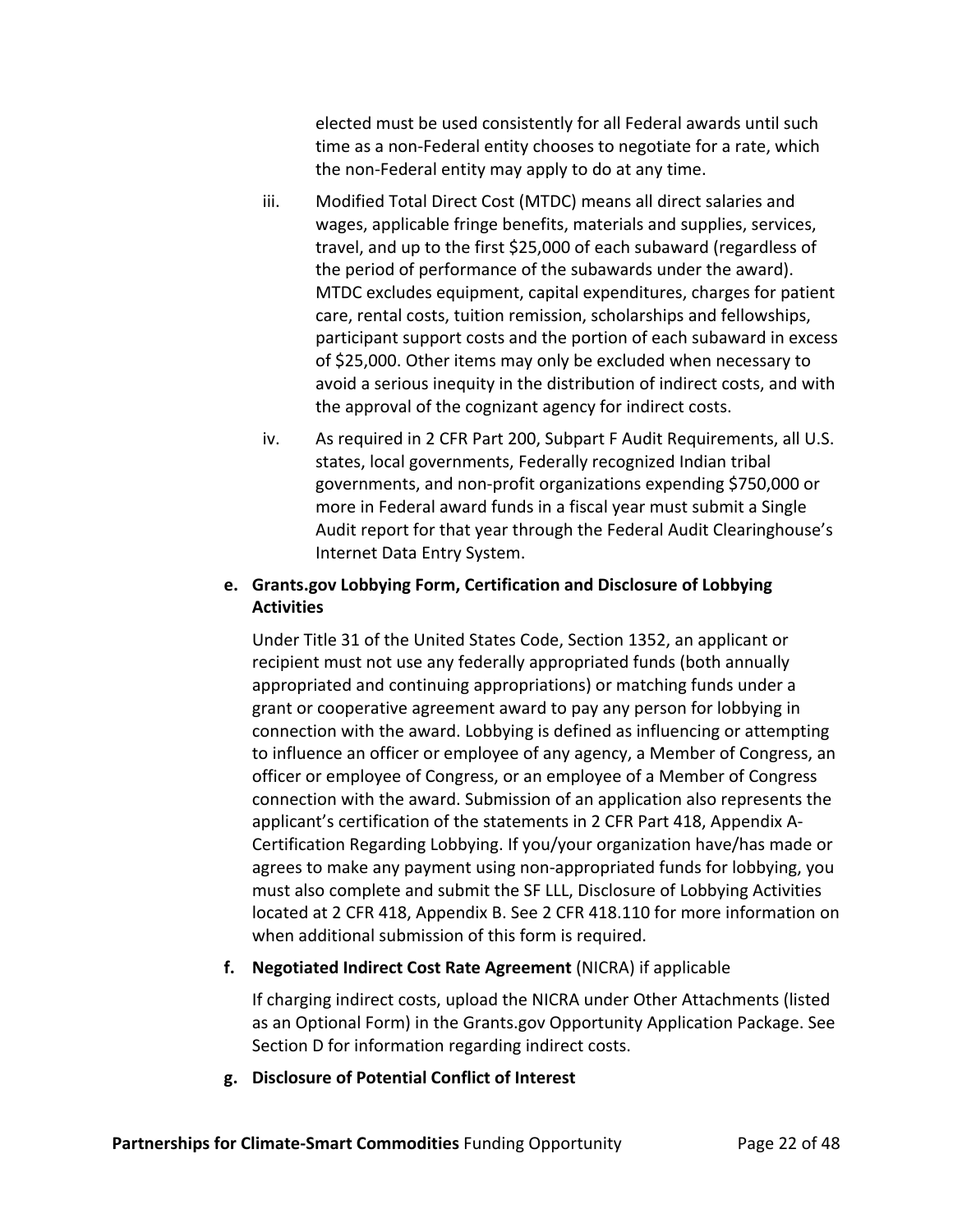Applicants must maintain written standards of conduct covering conflicts of interest and governing the performance of its employees in the selection, award, and administration of Federal awards. No employee, officer, or agent may participate in the selection, award, or administration of a Federal award if he or she has a real or apparent conflict of interest. Such a conflict of interest would arise when the employee, officer or agent, any member of his or her immediate family, his or her partner, or an organization which employs or is about to employ any of the parties referenced, has a financial or other interest in or a tangible personal benefit from an applicant considered for a Federal award. The standards of conduct must provide for disciplinary actions to be applied for violations of such standards by officers, employees, or agents of the applicant.

If the applicant has a parent, affiliate, or subsidiary organization that is not a state, local government, or Indian tribe, the applicant must also maintain written standards of conduct covering organizational conflicts of interest. Organizational conflict of interest means that because of the relationships with a parent company, affiliate, or subsidiary organization, the applicant is unable or appears to be unable to be impartial in conducting a Federal award action involving a related organization.

#### **h. Post Award Documentation**

Post award documentation may be required in addition to what is described elsewhere in this funding opportunity.

## **i. Unique entity identifier (UEI)/DUNS and System for Award Management (SAM)**

Each applicant (unless the applicant is an individual excepted from those requirements under 2 CFR 25.110(b) or (c), or has an exception approved by the Federal awarding agency under 2 CFR 25.110(d)) is required to: (i) Be registered in SAM before submitting its application; (ii) provide a valid unique entity identifier in its application; and (iii) continue to maintain an active SAM registration with current information at all times during which it has an active Federal award or an application or plan under consideration by a Federal awarding agency. The agency may not make a Federal award to an applicant until the applicant has complied with all applicable unique entity identifier and SAM requirements and, if an applicant has not fully complied with the requirements by the time the agency is ready to make an award, it may determine that the applicant is not qualified to receive a Federal award and use that determination as a basis for making a Federal award to another applicant.

Entities must obtain a DUNS or UEI and register in SAM prior to registering with Grants.gov. A description of each is below. Entities are strongly encouraged to apply early for their SAM registration.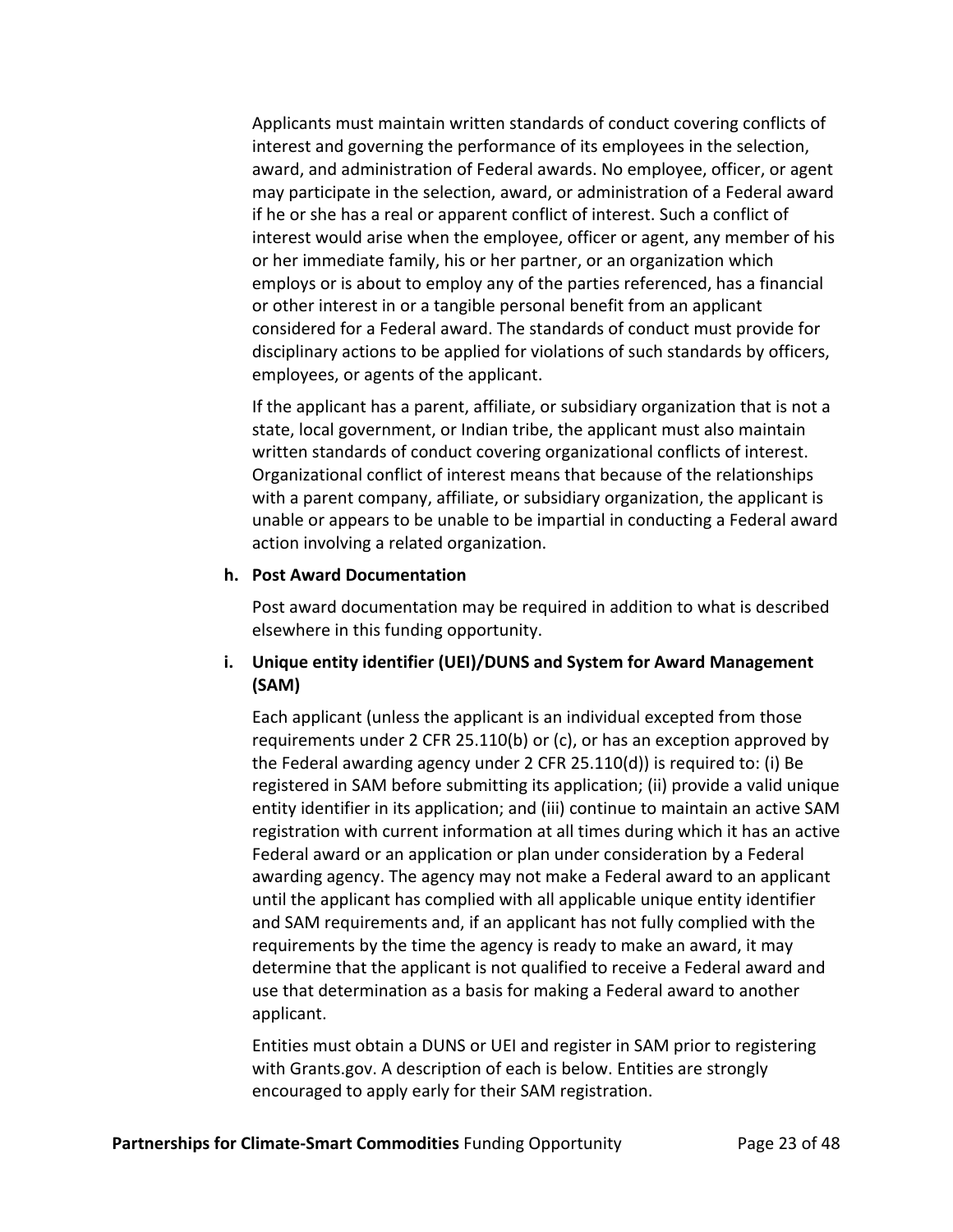System for Award Management (SAM) Registration: To register, go to: https://www.sam.gov. The Federal Service Desk is available for registration assistance and can be contacted via the Help tab at the website listed above.

Awarding agency staff cannot support applicants regarding DUNS/UEI or SAM issues.

The Government intends to replace the D-U-N-S<sup>®</sup> number with a "new, nonproprietary identifier" requested in, and assigned by SAM.gov. This new identifier is being called the Unique Entity Identifier (UEI), or the Entity ID. See Planned UEI Updates in Grant Application Forms for UEI updates.

- **j. Support Letters** The applicant organization must provide letters of support from all project partners identified in the project narrative. Additional letters of support from organizations or individuals not directly involved in the project, which demonstrate past success of the applicant's activities may also be provided.
- **k. A resume for the lead project administrator is also required.**

## **4. Submission Dates and Times and Correspondence**

Applicants must submit applications via Grants.gov. Applications must be received by 11:59 pm Eastern Time (ET) on

- $\circ$  April 8, 2022 for the first funding pool (applications \$5 million to \$100 million)
- o May 27, 2022 for the second funding pool (applications \$250,000 to \$4,999,999)

An application submitted or resubmitted after the deadline is late (an application is considered on time at 11:59.59 pm ET, but it is late at 12:00 am ET). Late submissions will not be reviewed or considered.

Grants.gov will provide either an error or a successfully received transmission in the form of an email sent to the applicant's Authorized Organizational Representative (AOR) attempting to submit the application. The Grants.gov Support Center reports that some applicants end the transmission because they think that nothing is occurring during the transmission process; be patient and give the system time to process the application.

If you have trouble submitting an application to Grants.gov, you should FIRST contact the Grants.gov Help Desk to resolve any issues. Keep a record of any such correspondence. See Section D. 2. for Grants.gov contact information.

For applications successfully transmitted to Grants.gov before the deadline: The applicant with the AOR role who submitted the application will receive:

• an acknowledgement of receipt and a tracking number (GRANTXXXXXXXX) from Grants.gov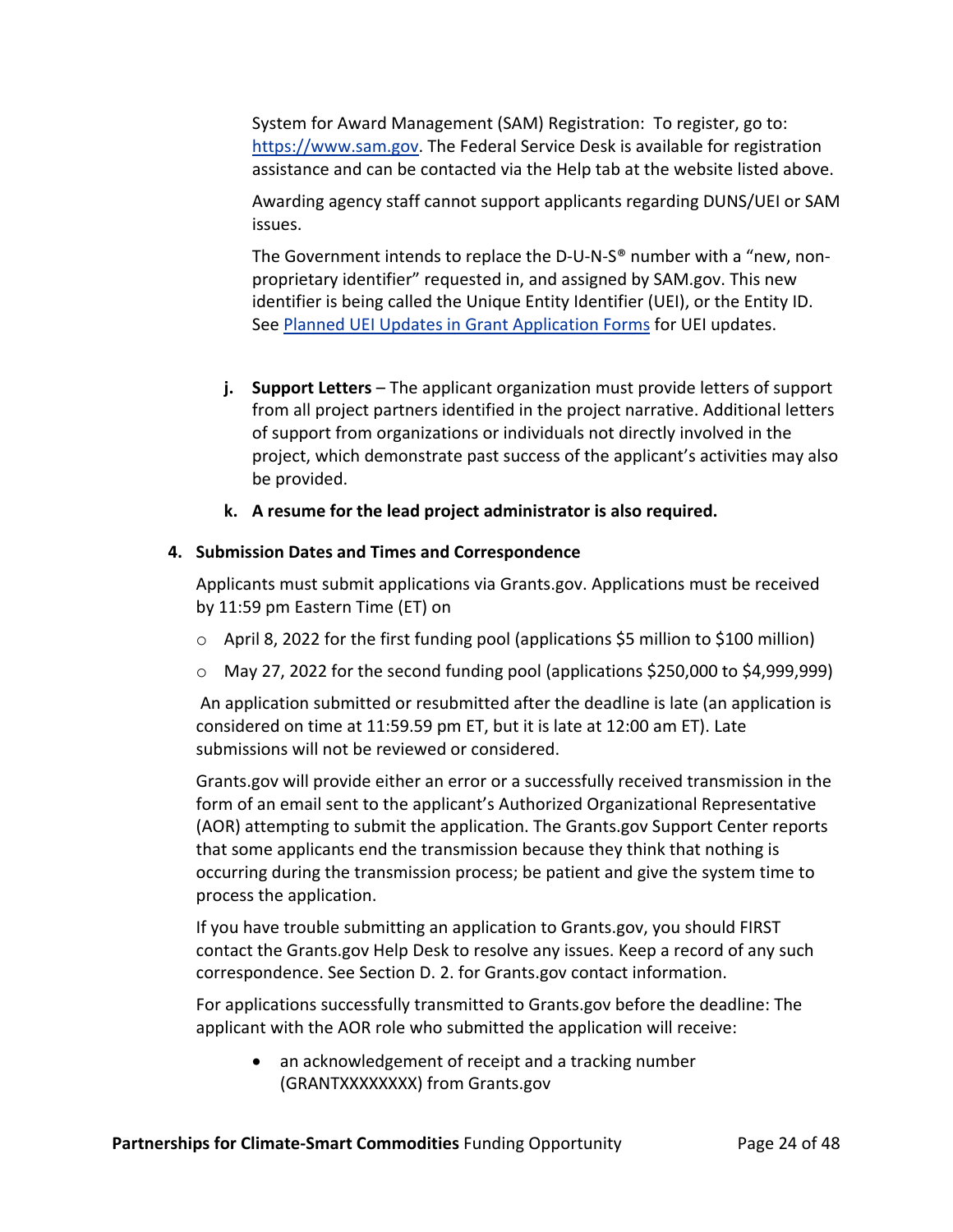• an email with the official date/time stamp (this stamp is used to determine if the application was received prior to the deadline) and Grants.gov

When the agency successfully retrieves the application from Grants.gov and acknowledges the download of submissions, Grants.gov will also provide an electronic acknowledgment of receipt of the application to the applicant.

### **5. Intergovernmental Review**

This funding opportunity is not subject to Executive Order 12372, "Intergovernmental Review of Federal Programs."

## **6. Funding Restrictions**

Funds may not be used to pay any of the following costs unless otherwise permitted by law and approved in writing by the agency in advance of incurring such costs:

- a. Costs above the amount of funds authorized for the project.
- b. Costs incurred prior to the effective date of the award, including time spent applying for this opportunity.
- c. Costs which lie outside the scope of the approved project and amendments thereto.
- d. Entertainment costs, regardless of their apparent relationship to project objectives.
- e. Compensation for injuries to persons, or damage to property arising out of project activities.
- f. Consulting services performed by a Federal employee during official duty hours when such consulting services result in the payment of additional compensation to the employee.
- g. Capital expenditures for general purpose equipment, buildings, and land, and for improvements to land, buildings, or equipment which materially increase their value or useful life. See 2 CFR 200.439 for additional information.
- h. Management fees and profit. Any funds awarded to for‐profit entities must be used for reimbursement of award related direct and indirect costs only.
- i. Meals may be charged to an award only if they are necessary for the performance of the project. For instance, meals (normally only lunch) that are a necessary part of the costs of meetings and conferences (i.e., required attendance and continuity of a meeting), the primary purpose of which is the dissemination of information, are allowable, as are costs of transportation, rental of facilities, speakers' fees, and other items incidental to such meetings or conferences. Note: meals consumed while in official travel status do not fall in this category; they are considered to be per diem expenses and should be reimbursed in accordance with the organization's established travel policies subject to statutory limitations or in accordance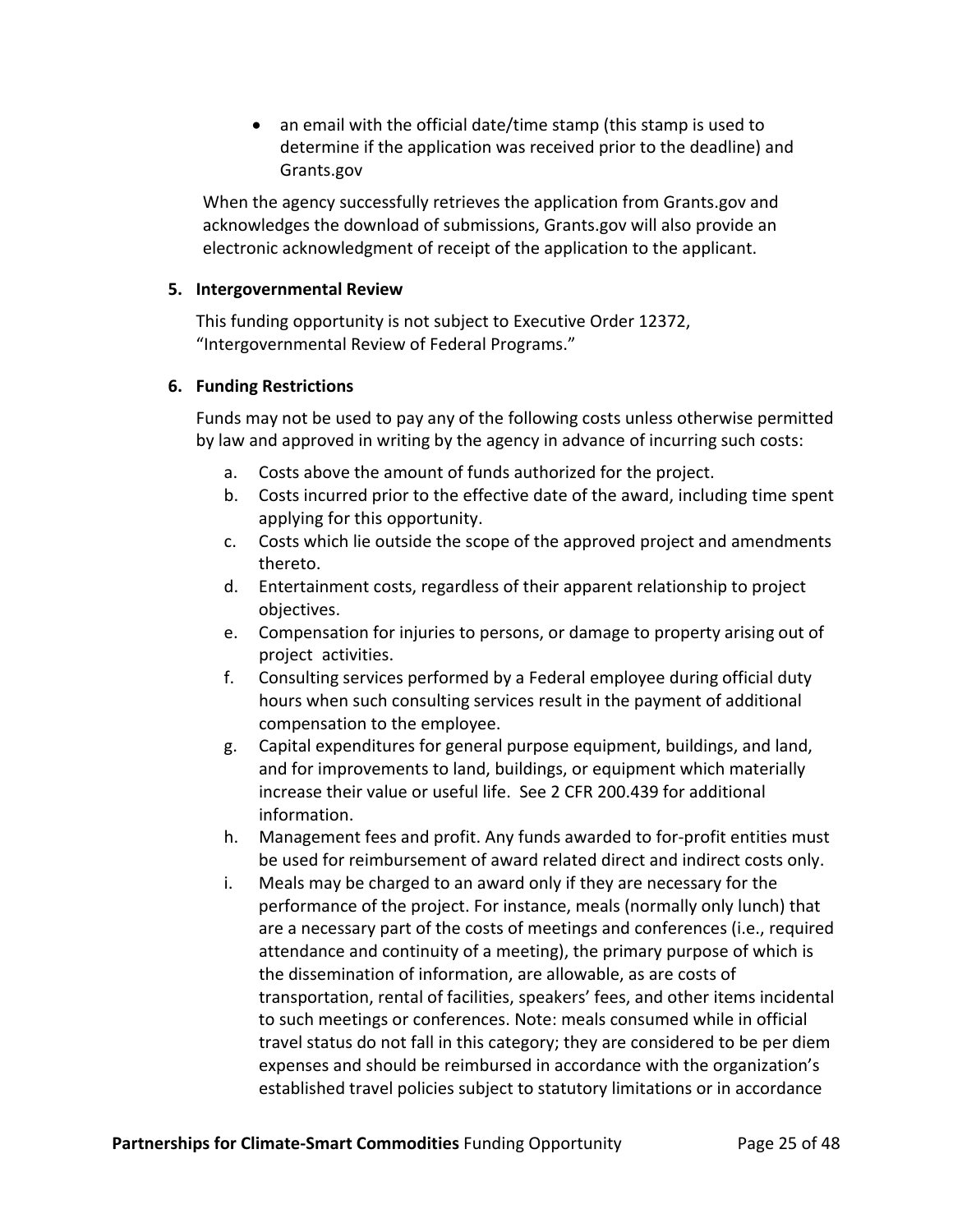with Federal travel policies.

- j. Costs normally charged as indirect costs may not be charged as direct costs without proper justification and agency approval. Proper justification includes documentation that the costs meet the criteria for allowability (see 2 CFR 200.403). Examples of such costs include rent, utilities, depreciation on buildings and equipment, the costs of operating and maintaining facilities, and general administration and general expenses, such as the salaries and expenses of executive officers, personnel administration, and accounting.
- k. Salaries that are not commensurate with level of work. All costs must be reasonable to be allowable (2 CFR 200.403), and 2 CFR 200.404 defines a reasonable cost as one if, in its nature and amount, it does not exceed that which would be incurred by a prudent person under the circumstances prevailing at the time the decision was made to incur the cost. Salaries determined not to be reasonable compared to the level of work will be unallowable.

This list is not exhaustive. For additional information please refer to 2 CFR Part 200, subpart E, Cost Principals.

Funding will be provided on a reimbursable basis based on benchmarks for each project. Advances may be considered in limited circumstances particularly for small and underserved entities consistent with 2 CFR 200.

### **7. Indirect costs limitations**

- a. To be eligible to recover any indirect cost under a Federal award, recipients must either 1) have a current negotiated indirect cost rate agreement (NICRA) with a Federal agency that has not expired; or 2) qualify for use of the de minimis rate authorized by 2 CFR 200.414(f). A State, local, or tribal governmental department or agency unit that receives more than \$35 million in direct Federal funding is not eligible for the de minimis rate.
- b. Applicants that have a current NICRA must calculate indirect costs using the rate and base specified in their NICRA. A recipient may voluntarily reduce or waive recovery of indirect costs at its sole discretion and must not be encouraged or coerced in any way to do so by the agency. A copy of the applicant's current NICRA must be provided with the application. Indirect costs may not be recovered under an expired NICRA.
- c. Recipients are prohibited from shifting unallowable indirect costs to another Federal award unless specifically authorized to do so by legislation.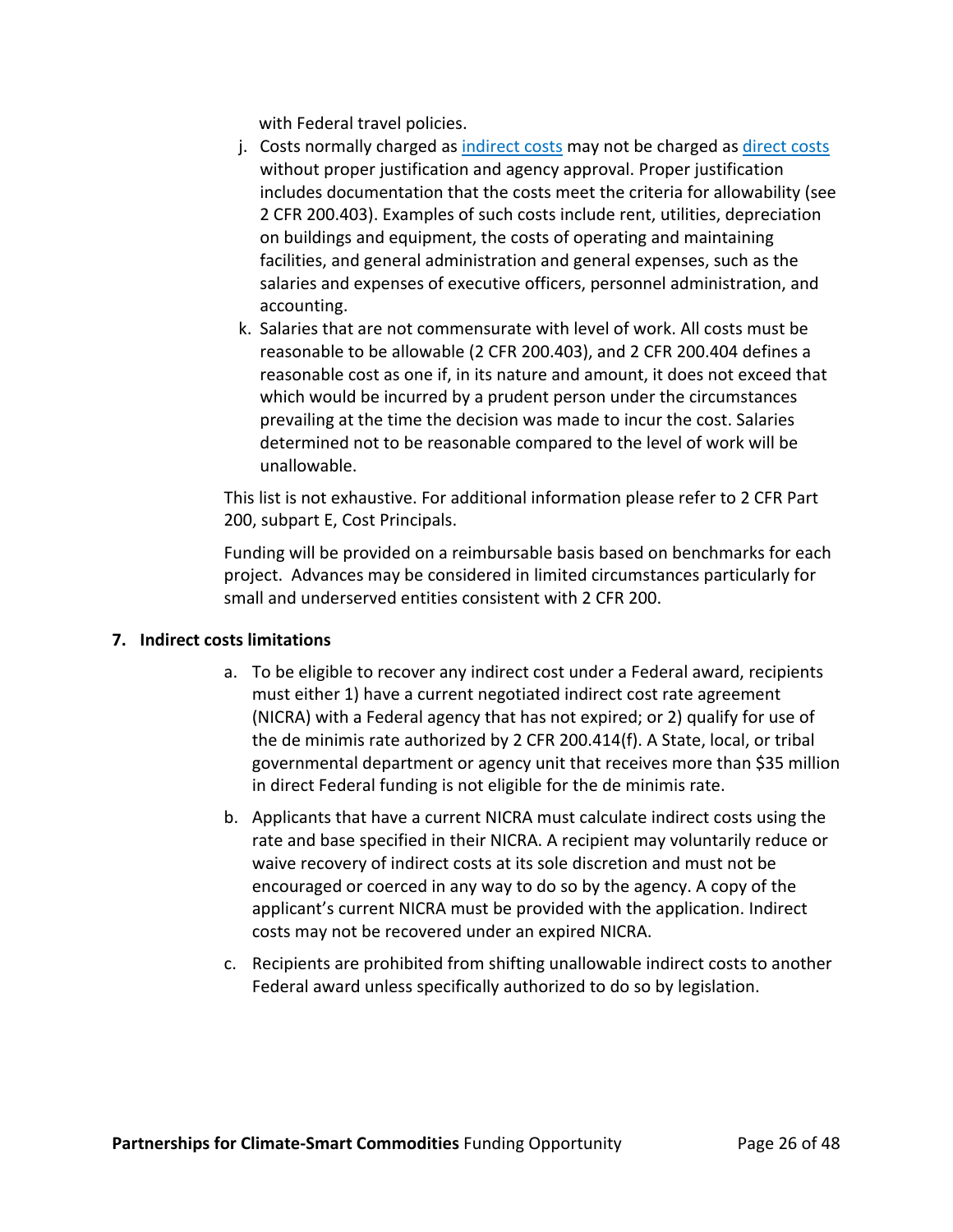### **E. APPLICATION REVIEW INFORMATION**

### **1. Review and Selection Process**

Applications will be screened for completeness and compliance with the provisions of this notice. Incomplete, noncompliant, and/or applications not meeting the formatting criteria may be eliminated from competition. In that event, the agency will send notification of elimination to the applicant. The agency intends to select and award without conducting any discussions or allowing applicants to correct deficiencies or omissions in their applications. Consequently, applicants must ensure their applications are complete and accurate. However, while the agency intends to select without contacting applicants, it reserves the right to request applicants to revise their applications to correct deficiencies or omissions it identifies. If this occurs, the agency will conduct discussions with all applicants, identify deficiencies and omissions for all, and give applicants an opportunity to submit a revised application by a common cut‐off date. The agency may also contact individual applicants to clarify certain components of their applications.

Merit/technical reviews will be conducted by a technical review board nominated by the approving official. Risk reviews will be conducted by the FPAC Business Center, Grants and Agreements Division. The approving official will make the final award decisions. The approving official for this opportunity is the FPAC Under Secretary. A multi‐phase approval process may be utilized if determined necessary by the approving official.

### **2. Merit/Technical Criteria**

In general, all proposals will be evaluated at minimum on the following primary evaluation criteria and sub‐criteria as drafted below. For applications in the second funding pool (under \$5 million), equity and outreach criteria will be weighted more heavily.

- a. Benefits Associated with the Production of Climate‐Smart Commodities
	- **i. Projected benefits from GHG mitigation and carbon sequestration from ongoing or new on‐farm practices associated with the production of climate‐smart commodities (bolded to emphasize that this criterion is weighted most heavily in first funding pool)**
	- ii. Anticipated GHG benefits associated with the production of climate‐ smart commodities per farm, per project, per commodity produced, per dollar expended
	- iii. Anticipated longevity of GHG benefits associated with the project
	- iv. (Non-GHG) Environmental co-benefits (e.g., water quality, soil quality, localized air pollution, wildlife habitat) of climate‐smart commodity production
	- v. Climate adaptation benefits of climate‐smart commodity production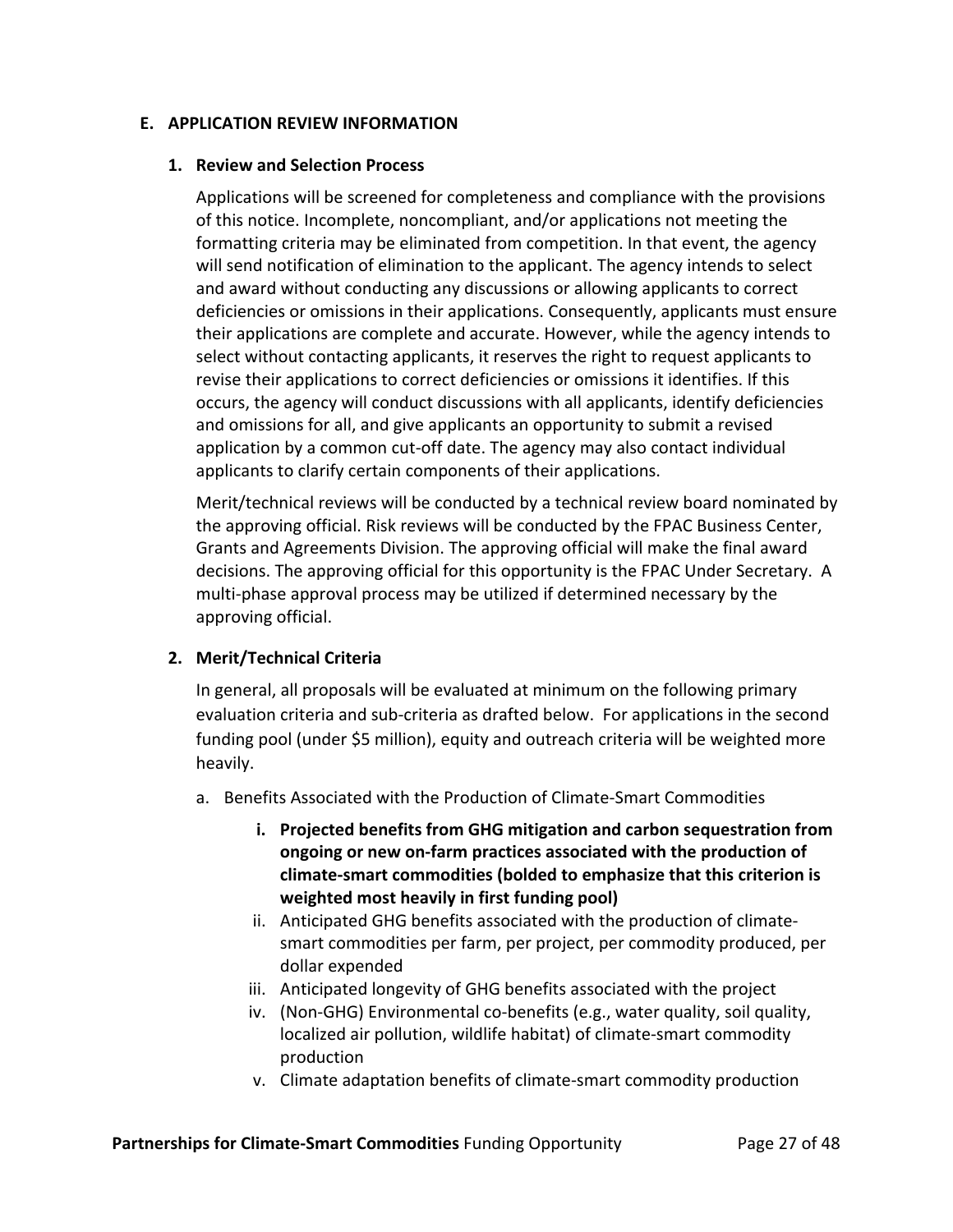- b. CSAF Market Development for Climate‐smart Commodities
	- i. Scalability
	- ii. Likelihood of long‐term viability beyond project period
	- iii. Ability to inform future USDA actions to encourage climate‐smart commodities
	- iv. Ability to help producers realize greater market returns by overcoming barriers to adopting CSAF practices, including estimated market returns to participating producers.

# **c. Equity/Environmental Justice (EJ)/Minority Serving Institutions (MSI) Reach (weighted most heavily in the second funding pool)**

- i. Economic benefits for producers, including underserved producers
- ii. Proposed number of underserved producers to be enrolled
- iii. Partnerships with EJ/MSI/equity/small farmer representation organizations
- d. Project Management Proposal
	- i. Budget proposal
	- ii. Estimated GHG benefits from the production of climate‐smart commodities per dollar invested

Note: The size, complexity and diversity of operations reached will be considered in weighing this factor.

- iii. Innovative collaborations/partnerships among organizations
- iv. Prior experience/confidence in the team
- e. Technical proposal
	- i. Measuring, monitoring, and reporting plan:
		- A. Project's contribution to advancing supply chain tracing and incentive structures,
		- B. Completeness and credibility of measurement/quantification, monitoring, tracking and verification approach
		- C. Innovation in approaches to quantification, monitoring and verification of GHG benefits associated with specific CSAF practices.
		- D. Project's direct benefit to producers, particularly small and historically underserved producers.
	- ii. Approach to reducing transaction costs
	- iii. Technical assistance plan
	- iv. Producer reach/number of producers targeted to be enrolled
	- v. Consideration of how proposal fits into broad portfolio of funding opportunity (underserved, commodity type, etc.)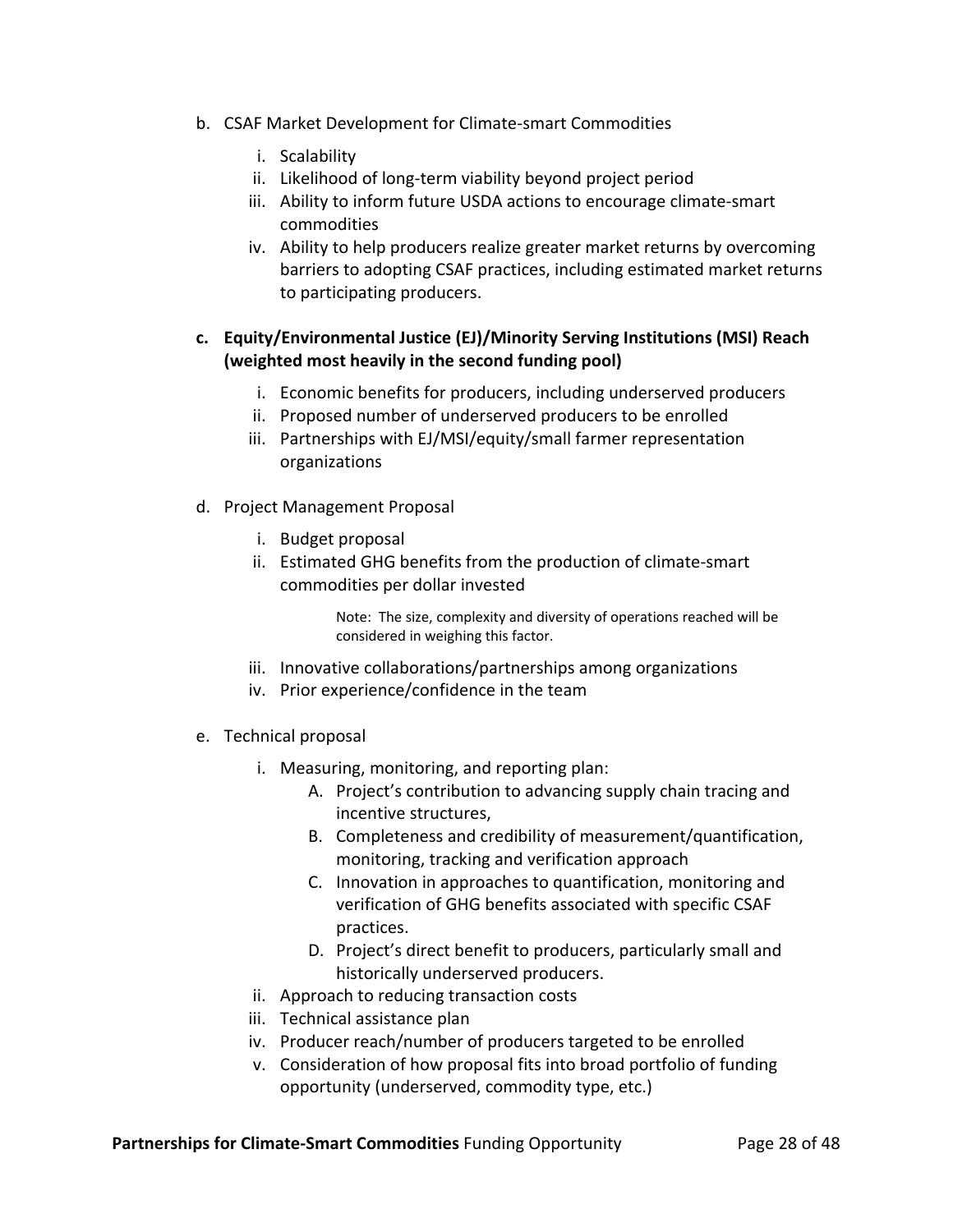Diversity of applications, including geographic diversity and size and scale of projects, will be considered when making award decisions. The Biden‐Harris Administration issued EO 14036 on "Promoting Competition in the American Economy" in July 2021 and is committed to selecting a variety of projects such that this emerging marketplace starts out with robust competition and options for producers. USDA is committed to equity and environmental justice in program delivery and explicitly seeks to ensure that all projects provide direct, meaningful benefits to a representative cross‐section of production agriculture, including small and/or historically underserved producers, consistent with Justice40 and other related initiatives.

## Administrative and Risk Criteria

Notice of selection after merit/technical evaluation does not guarantee that an applicant will receive an award. Following notification of selection for funding (see Section F), the FPAC Business Center, Grants and Agreements Division's staff conducts a final administrative and risk review of those applications. The administrative review includes, but is not limited to, a check to ensure that NFO requirements were met (e.g., applicant meets eligibility criteria, application was submitted via Grants.gov by the established deadline), and proposed costs are allowable, allocable, and necessary. During this process, it may be necessary to request further documentation from the applicant (e.g., organizational information as part of the risk assessment, more detail regarding proposed costs).

In addition, to comply with the requirements at 2 CFR 200.206, the agency will follow, at a minimum, the risk review process described below (additional steps may be taken).

The awarding agency will check SAM to ensure the applicant is not suspended or debarred, which would preclude receiving an award. In addition, prior to making a Federal award with a total Federal share greater than the simplified acquisition threshold (\$250,000), the agency must review and consider any information about the applicant that is in the designated integrity and performance system accessible through SAM (the Federal Awardee Performance Integrity Information System, FAPIIS) (see 41 USC 2313 and 2 CFR 200.206(a)).

An applicant must meet the following standards to be considered for award:

# a. **Financial Stability**

The applicant maintains an adequate financial resources or cash flow to meet its financial obligations on a routine basis in order to successfully complete any agreement it may be awarded.

b. **Quality of Management Systems and Ability to meet Management Standards prescribed in 2 CFR Part 200**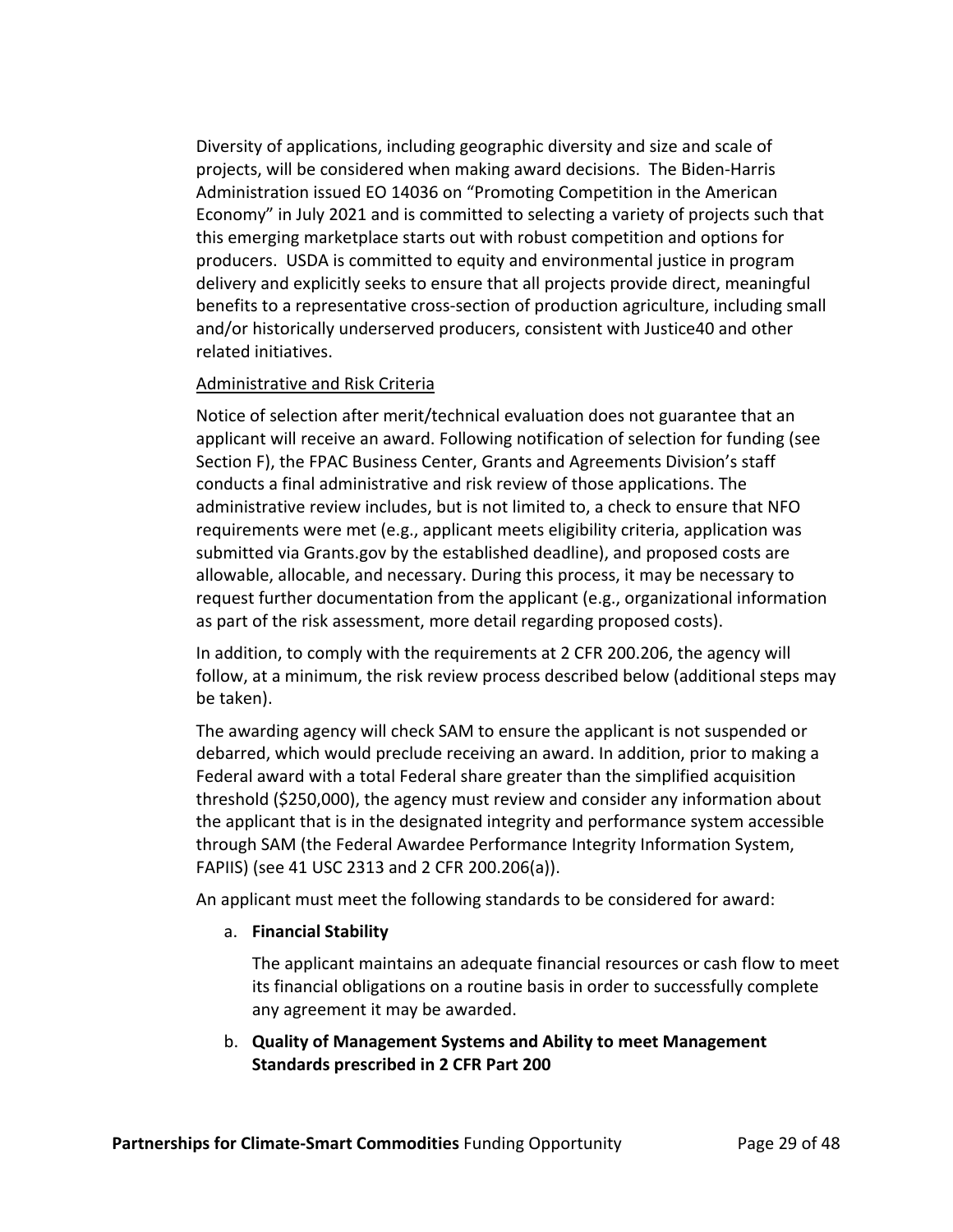The applicant has a financial management system adequate to segregate and track federal funds. It has adequate systems in place for proper agreement administration; compliance with the standards outlined in 2 CFR Part 200 Subpart D for procurement, property, and records management; and required financial and performance reporting.

### c. **History of Performance**

If the applicant has previously obtained Federal financial assistance award, it has never failed to materially comply with the Federal award terms and conditions and further, that it has never had an award terminated on that basis.

Submission of an application constitutes certification that an applicant meets these standards (items a. through c. above). The agency may request documentation to substantiate the certification. Based on risk assessment, the agency may impose specific award conditions in accordance with 2 CFR 200.208.

# **4. Awards Over the Simplified Acquisition Threshold (if applicable)**

- a. Prior to making a Federal award with a total Federal share greater than the simplified acquisition threshold (\$250,000), the agency must review and consider any information about the applicant that is in the designated integrity and performance system accessible through SAM, the Federal Awardee Performance Integrity Information System (FAPIIS). FAPIIS is a federal database intended to serve as a government‐wide source of information about the prior performance and compliance of federal procurement contractors, grantees, and cooperative agreement holders (see 41 U.S.C. 2313 and 2 CFR 200.206(a)).
- b. An applicant may review information in FAPIIS accessible through SAM and comment on any information about it that a Federal awarding agency previously entered.
- c. The agency will consider any comments by the applicant, in addition to the other information in FAPIIS, in making a judgment about the applicant's integrity, business ethics, and record of performance under Federal awards when completing the review of risk posed by applicants as described in 2 CFR 200.206, Federal awarding agency review of risk posed by applicants.

### **F. FEDERAL AWARD ADMINISTRATION INFORMATION**

### **1. Federal Award Notices**

The agency will provide notice that an application has been selected before it actually makes the Federal award. As such, the selection notification is not an authorization to begin performance. Any pre‐award costs incurred by the awardee will not be reimbursed. The Notice of Grant and Agreement Award (ADS‐093)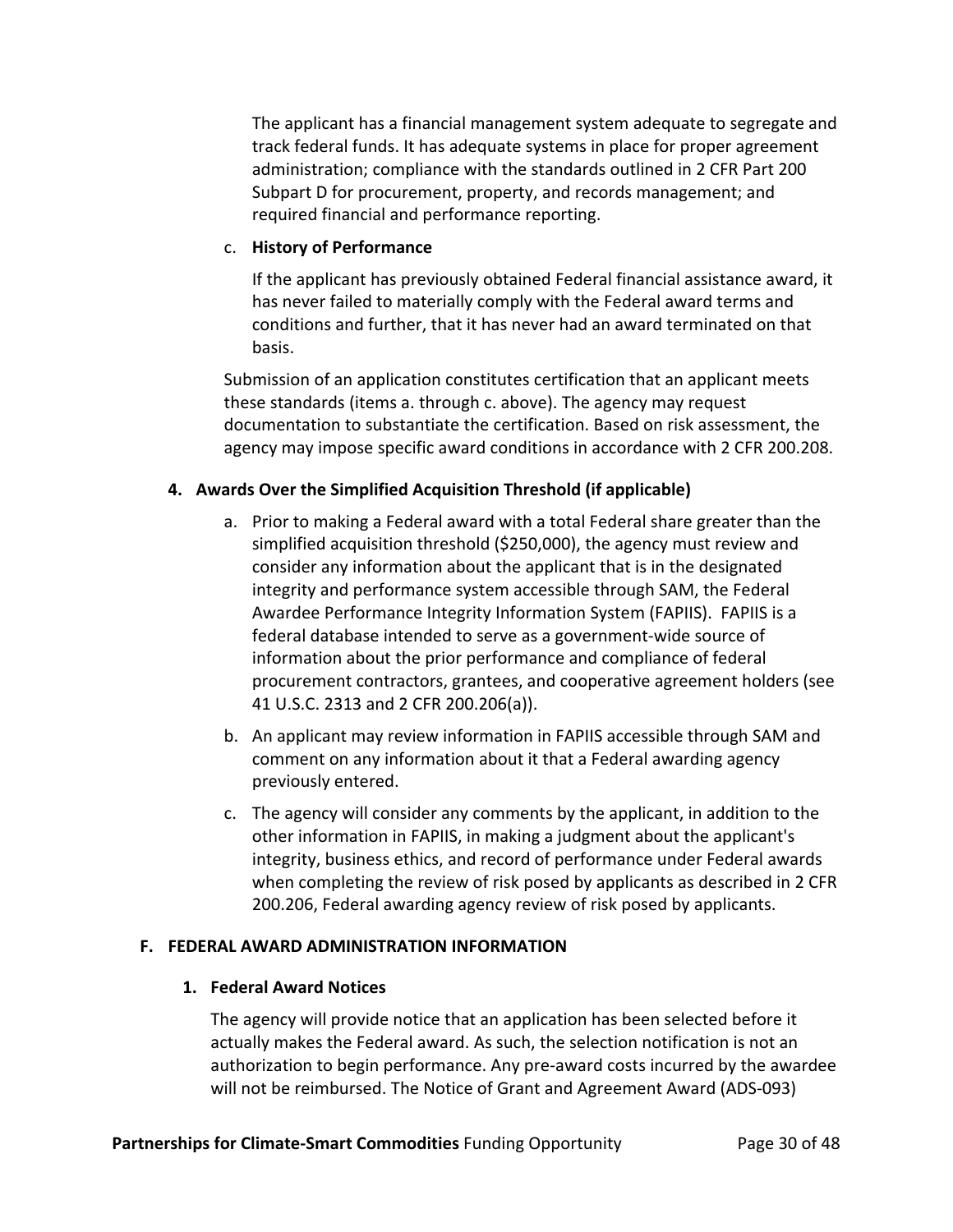signed by the authorized agency official is the only authorizing document and will be provided electronically to the entity's authorized official for signature.

# **2. Administrative and National Policy Requirements**

All project funds will be used in accordance with 2 CFR Part 200 and the General Terms and Conditions, which are available at the following website: https://www.fpacbc.usda.gov/about/grants‐and‐agreements/award‐terms‐and‐ conditions/index.html.

Projects performed pursuant to this opportunity may be subject to the National Environmental Policy Act (NEPA). For any project that involves on‐the‐ground activities undertaken by partners and agricultural producers following the issuance of the award, but prior to any ground disturbing activities related to the **Partnerships for Climate‐Smart Commodities** project, the awardee must work with the local Natural Resources Conservation Service (NRCS) field office to complete an Environmental Evaluation (EE) related to each individual producer's activities under the project. Based on the outcome of the EE, the project may proceed as planned, proceed under an alternative designed to avoid, minimize, or mitigate potential adverse impacts, or awardees may be required to prepare or pay for preparation of an environmental assessment (EA) or environmental impact statement (EIS), should the EE find that an EA or EIS is required.

In addition, should the outcome of the EE require it, a National Historic Preservation Act (NHPA), Section 106 review and consultation by an NRCS State or area office with consulting parties (such as the pertinent State Historic Preservation Officer and federally recognized Indian Tribes) may be required prior to the implementation of project activities that have the potential to impact cultural resources. NHPA Section 106, its implementing regulations (36 CFR Part 800), and other related authorities, require Federal agencies to determine if a project has the potential to cause an effect to historic properties and, if so, if they are adverse and how the effects may be addressed. The NHPA review and compliance in accordance with Section 106 of NHPA and implementing regulations at 36 CFR Part 800 must be completed by NRCS and applicants may be required to pay for any cultural resource surveys needed for NRCS to assess project effects. More information on the applicant's role in the NHPA Section 106 process can be found on the Advisory Council on Historic Preservation website at https://www.achp.gov/digital‐library‐section‐106‐landing/section‐106‐applicant‐ toolkit.

Agency consultation with the U.S. Fish & Wildlife Service and/or the National Marine Fisheries Service under the Section 7 of the Endangered Species Act (ESA) is also required for projects that may affect listed or proposed species or destroy or modify critical habitat. The ESA consultation in accordance with Section 7 of the ESA and implementing regulations at 50 CFR Part 402 must be completed by NRCS prior to the implementation of project activities that have the potential to impact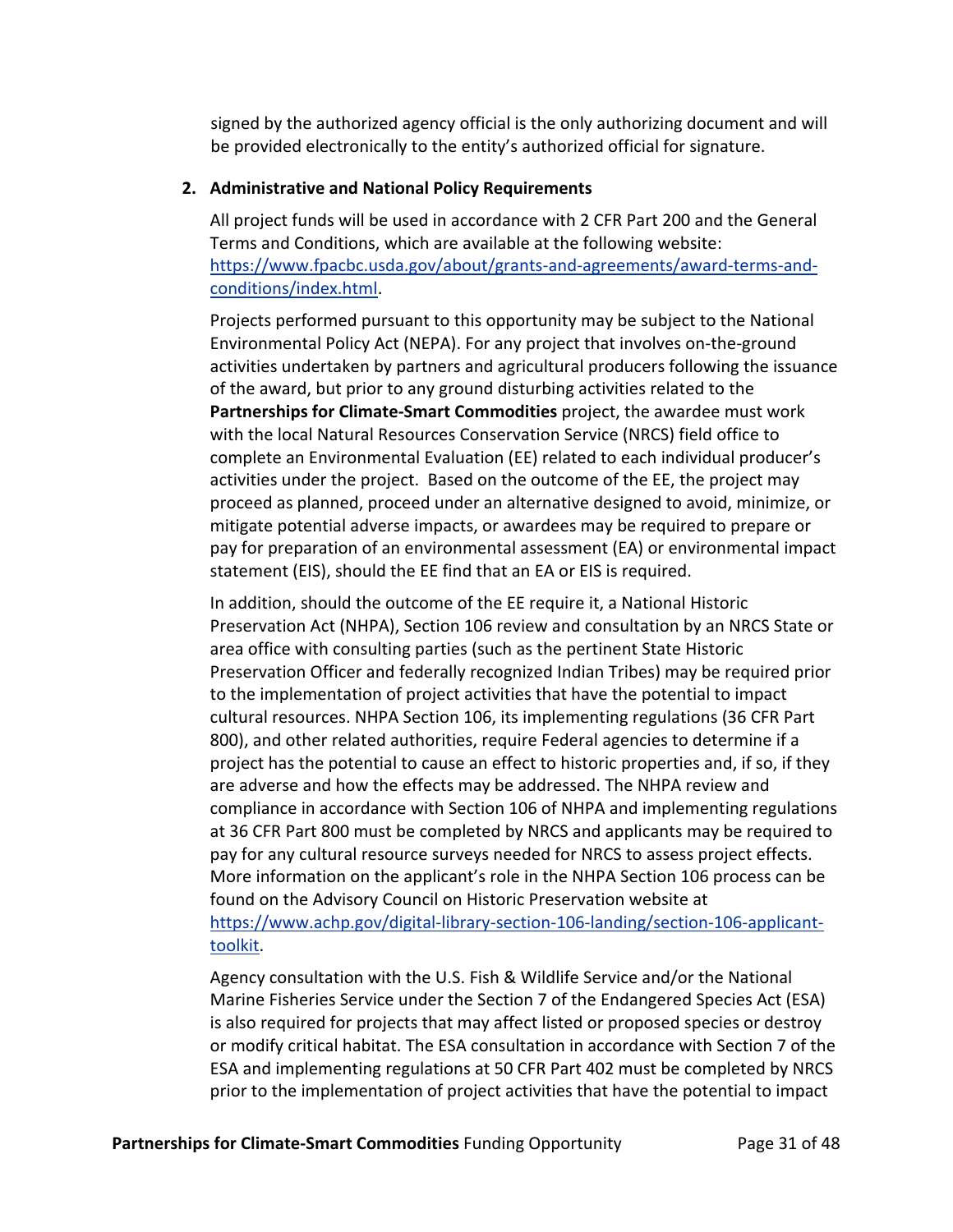species or habitat protected under the ESA. More information on the Section 7 consultation process can be found at

https://www.fws.gov/endangered/what‐we‐do/consultations‐overview.html.

Allocation of rights to patents, inventions, and copyrights shall be in accordance with 2 CFR Part 200. This regulation provides that small businesses normally may retain the principal worldwide patent rights to any invention developed with USDA support. In accordance with 2 CFR Part 200, this provision will also apply to commercial organizations for the purposes of this funding opportunity. USDA receives a royalty‐free license for federal use, reserves the right to require the patentee to license others in certain circumstances, and requires that anyone exclusively licensed to sell the invention in the United States must normally manufacture it domestically. With regard to copyright, the grant recipient may copyright any work that is subject to copyright and was developed, or for which ownership was acquired, under an award. USDA reserves a royalty‐free, nonexclusive, and irrevocable right to reproduce, publish, or otherwise use the work for federal purposes and to authorize others to do so.

All tools produced must meet the accessibility of Electronic and Information Technology (EIT) requirements as specified in Section 508 of the Rehabilitation Act of 1973 (29 U.S.C. 794d) as amended by the Workforce Investment Act of 1998 (P.L. 105‐220). Specifically, subsection 508(a)(1) requires that when the federal government procures EIT, it must allow federal employees and individuals of the public with disabilities comparable access to and use of information and data that is provided to federal employees and individuals of the public without disabilities. All EIT that is subject to the 36 CFR 1194 standards will have a Section 508 acceptance test and will be validated upon acceptance. All maintenance for EIT that requires upgrades, modifications, installations, and purchases will adhere to the Section 508 standards and 36 CFR 1194. Email the inbox below in Section G with specific questions with regard to the applicability of this section.

### **3. Reporting**

Reporting will follow the guidelines included in the agency's General Terms and Conditions, which are available at the following website: https://www.fpacbc.usda.gov/about/grants‐and‐agreements/award‐terms‐and‐ conditions/index.html

If the Federal share of any agreement awarded under this opportunity notice may include more than \$500,000 over the period of performance, recipients must also comply with the post award reporting requirements reflected in Appendix XII of 2 CFR Part 200 —Award Term and Condition for Recipient Integrity and Performance Matters.

Applicants that receive awards pursuant to this opportunity and any sub awardees must comply with the reporting requirements described at 2 CFR Part 170 unless an exception applies. Applicants must ensure they have the necessary processes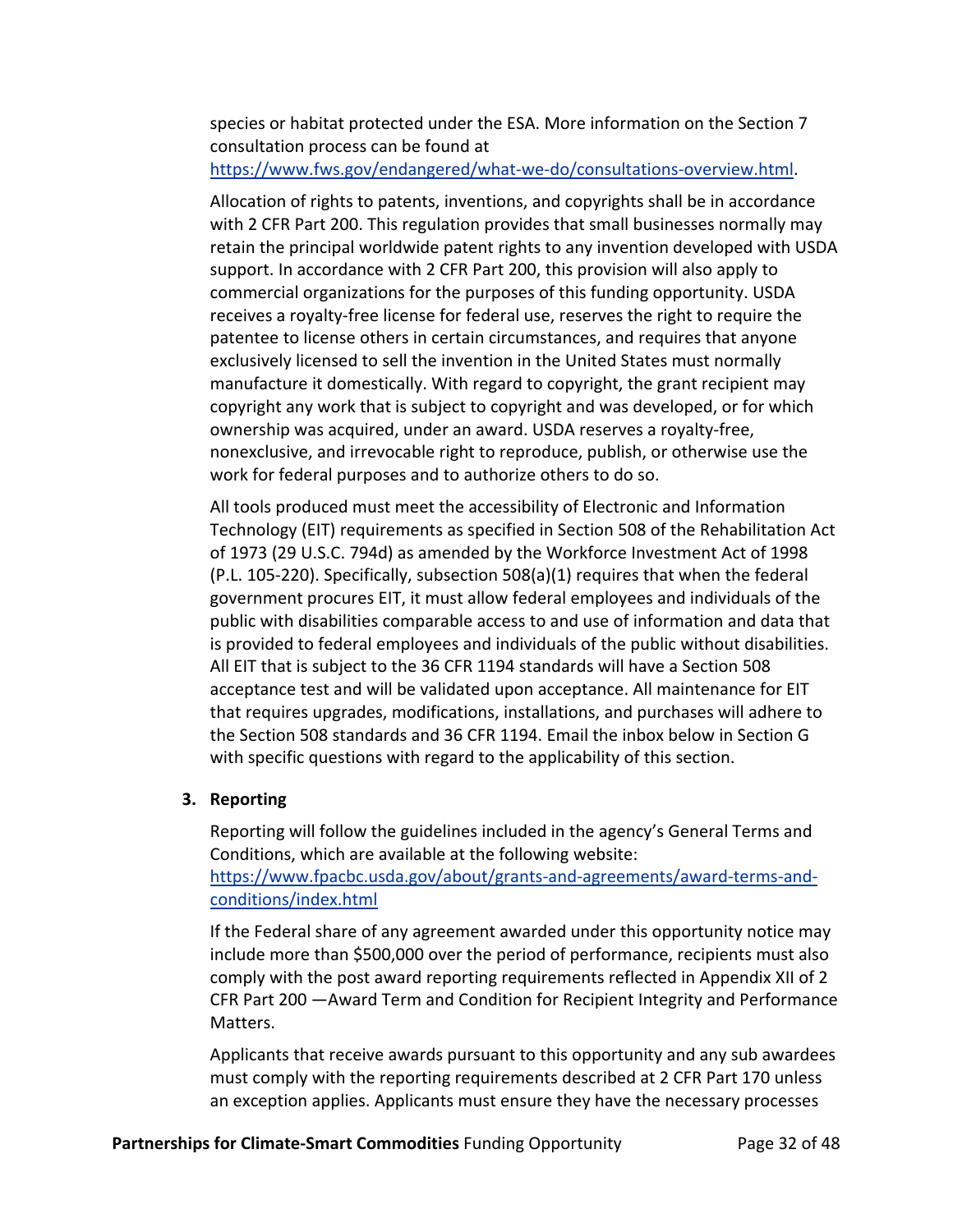and systems in place to comply with those requirements. A list of exceptions can be found at 2 CFR 170.110(b).

Progress reports will be required after the first quarter and at least biannually thereafter on the project, including the following components:

- Producers and land owners participating, and demonstration of equitable enrollment, including enrollment of underserved and small producers.
- Practices applied
- Outreach and training
- Financial assistance for producers/land owners to implement CSAF practices
- Greenhouse gas and carbon sequestration benefits accrued and verified and other ancillary environmental benefits associated with the production of climate smart commodities
- Marketing and outreach related to climate-smart commodities as a result of project activities including information on impacts related to a variety of farm sizes and types
- Technical assistance and resources provided, especially to help producers overcome barriers to adopting CSAF practices
- Partnerships developed and leveraged including public-private partnerships to foster and develop CSAF markets
- Climate-smart commodity supply chain and demand impacts as well as other economic benefits, and
- Implementation of MMRV and supply chain traceability systems.

**Notes:** Additional reporting and data sharing requirements may apply at time of award. Certain reporting elements will be required to be georeferenced. Financial reporting will also be required consistent with 2 CFR 200. Spot checks may be required upon review of reporting documents or other USDA analyses.

### **G. FEDERAL AWARDING AGENCY CONTACT**

For questions regarding this opportunity, please contact the following individual with the NFO number in the subject line:

Name: Crystal Blackburn Grants Management Specialist FPAC Business Center

Email: FPAC.BC.GAD@USDA.GOV with a copy to Climate-Smart-Commodities@usda.gov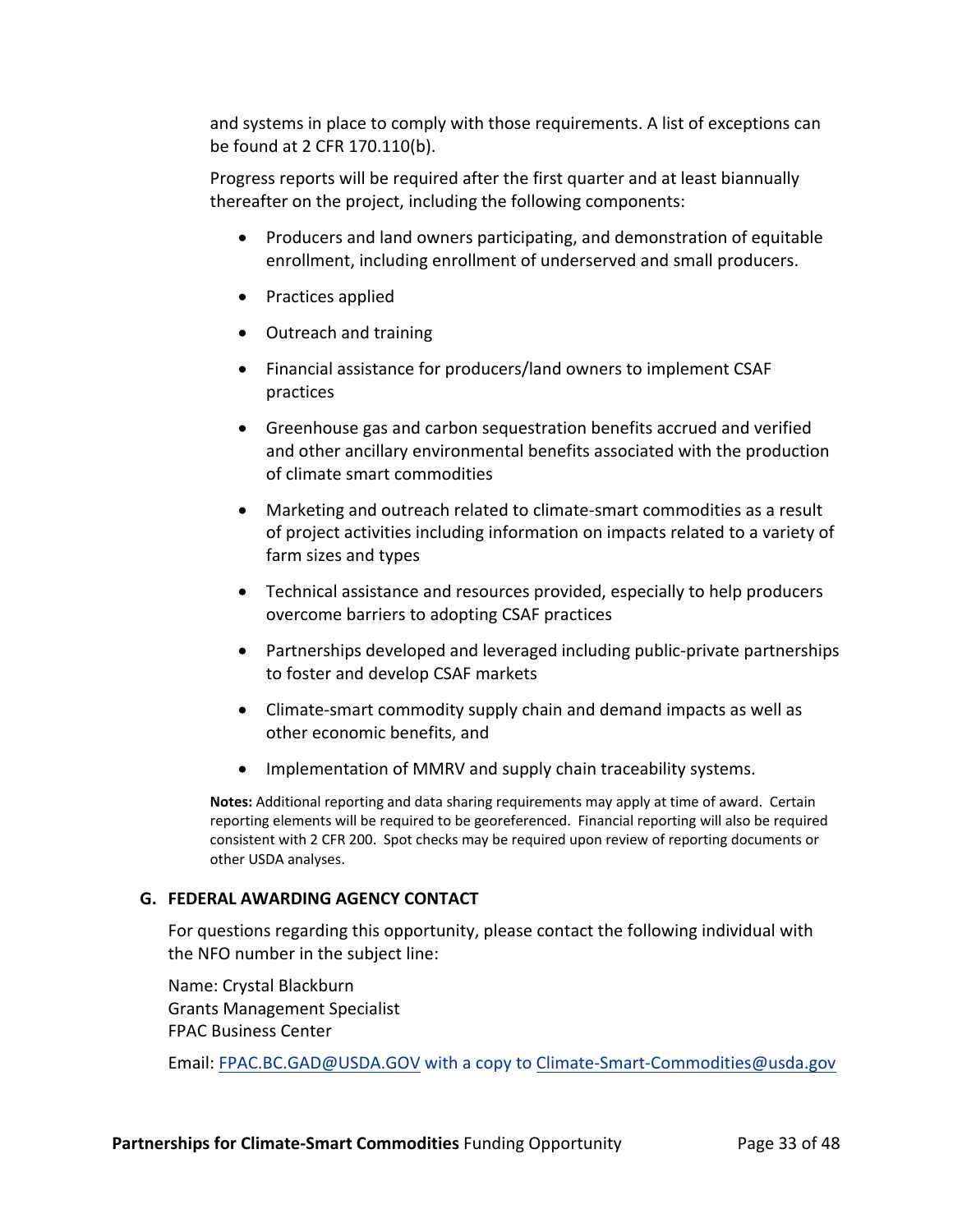### **H. OTHER INFORMATION**

- 1. Questions regarding this opportunity must be submitted to the Federal Awarding Agency Contact identified above via email with the NFO number in the subject line.
- 2. For technical issues with Grants.gov, please contact Grants.gov Applicant Support at 1‐800‐518‐4726 or support@grants.gov. Awarding agency staff cannot support applicants regarding Grants.gov accounts.

### **3. Freedom of Information Act (FOIA)**

Applications are considered confidential information. Applications are not shared with individuals or entities seeking public disclosure through the Freedom of Information Act (FOIA) without the consent of the applicant. More specifically, Executive Order 12600 and USDA FOIA regulation 7 CFR Part 1, Subpart A requires the awarding agency to provide notice to applicants that a third party has requested copies of their business information and requires the awarding agency to consult with applicants regarding the releasing their records.

#### **4. Government Obligation**

The Federal Government is not obligated to make any Federal award as a result of this opportunity. Only authorized federal officials can bind the Federal Government to the expenditure of funds.

**5.** Any award made pursuant to this NFO may be executed in any number of counterparts, each of which shall be deemed an original, but all of which together shall constitute one and the same instrument.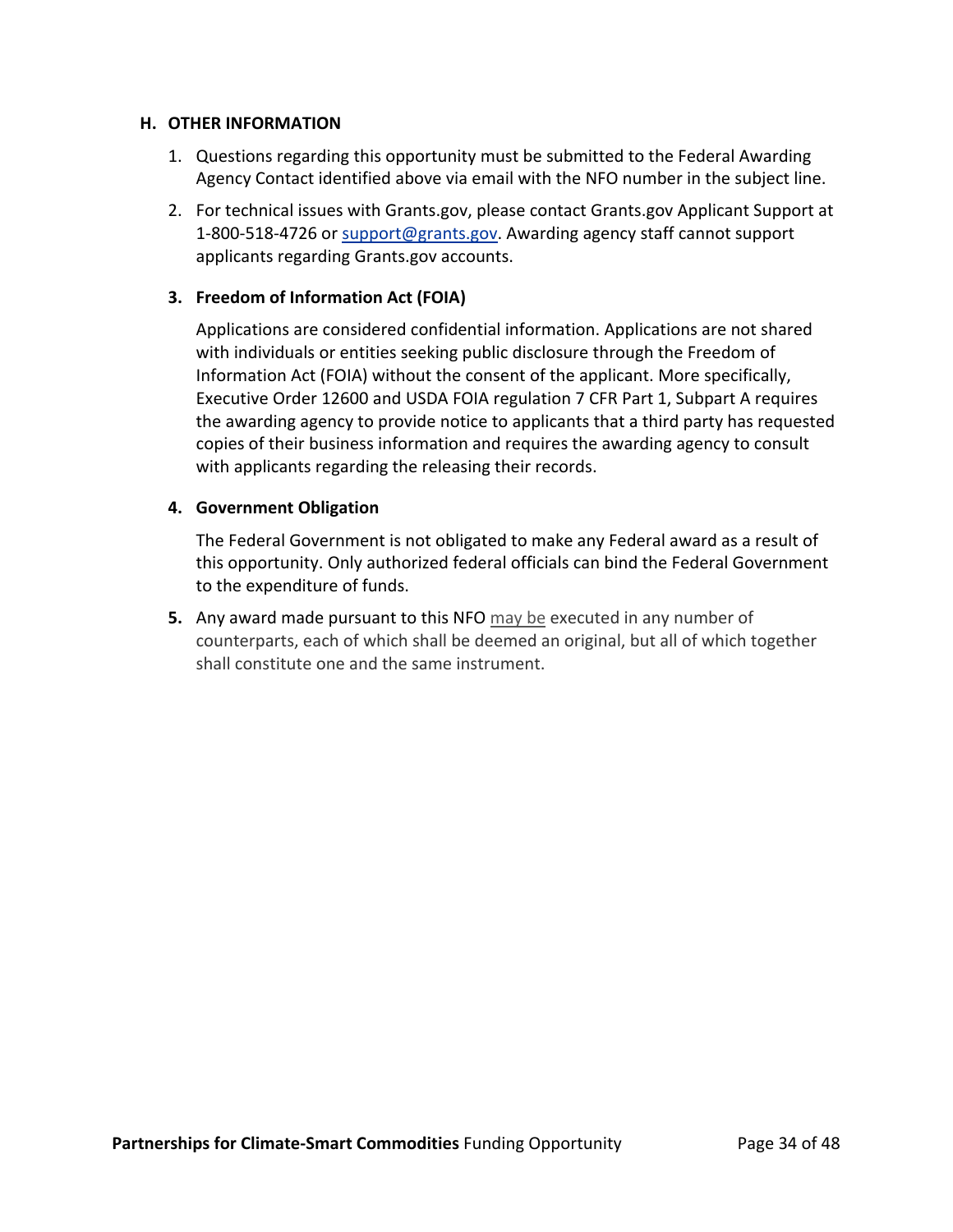# **APPENDIX A ‐ Instructions for Completing SF 424**

Available on Grants.gov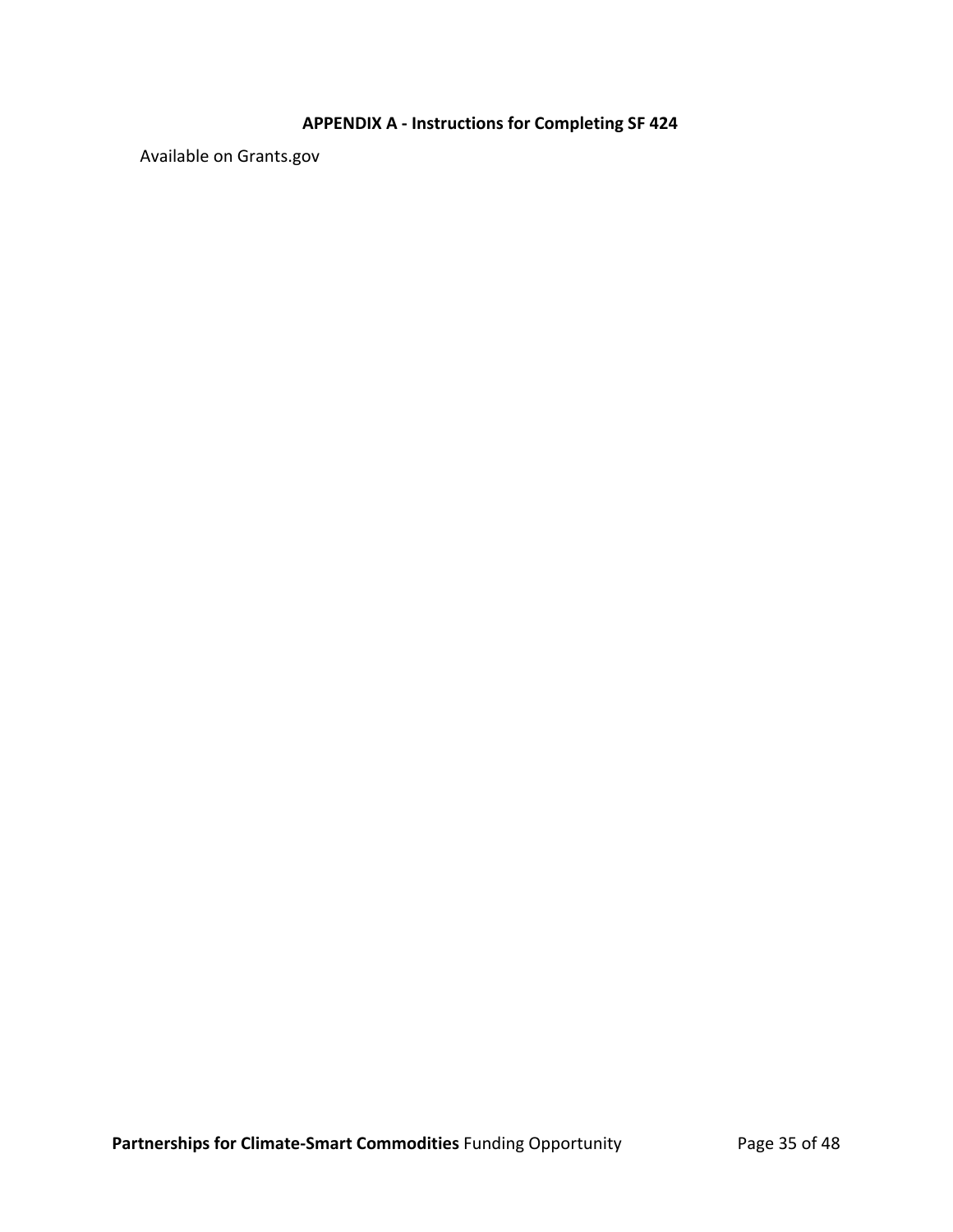# **APPENDIX B ‐ Instructions for Completing SF 424A**

Available on Grants.gov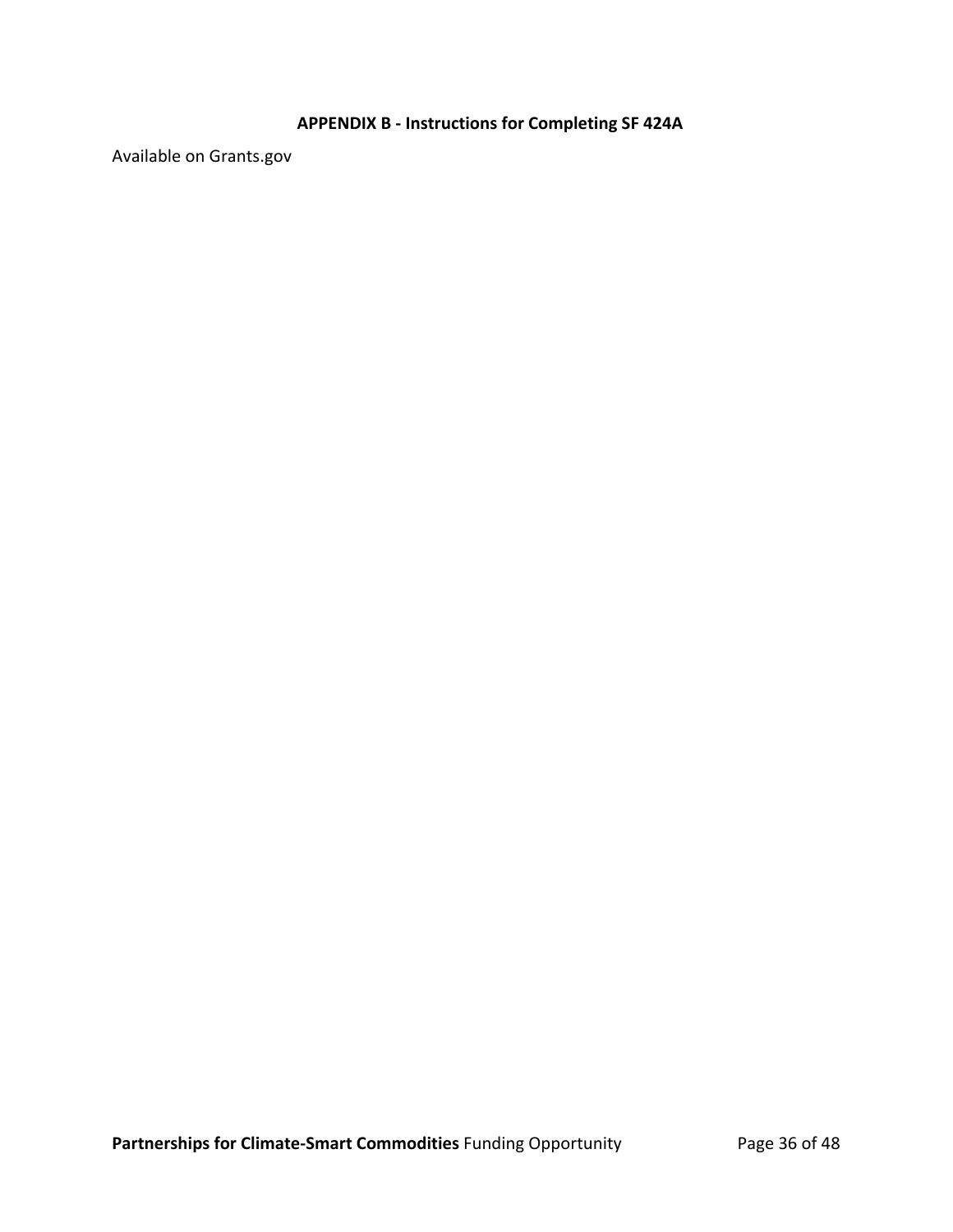### **APPENDIX C ‐ Budget Narrative Guidance**

All costs must comply with the cost principles of 2 CFR Part 200, Subpart  $E - Cost$  Principles. All costs (both Federal and any required non‐Federal cost sharing/match) that are part of an award must be:

- allowable (2 CFR 200.403),
- allocable to the agreement (2 CFR 200.405), and
- reasonable in amount (2 CFR 200.404).

A thorough budget narrative will aid the administrative review and processing of a recommended award. Amounts included in a budget and budget narrative are estimates; in the event of an award, payments will be based on actual expenditures. The following is guidance for your use in preparing a thorough budget narrative. The guidance follows the order of the budget items.

**COST SHARING/MATCHING:** If you are including match as part of your application, you must provide the information below for the Federal portion of costs and *separately* provide the information below with the same level of detail for the cost sharing/matching portion, as applicable, as part of the budget narrative.

# **PERSONNEL – Only include employees of applicant organization**

This category includes salaries and wages of personnel of the applicant organization (i.e., employees) that will be working directly on the project. For each individual, identify their role and describe their contributions to the project. Also include their annual salary, percent of effort, and the period of time they will contribute to the project along with the associated funds requested for support. The following format is an appropriate way to provide the information.

Mr. Jones – Project Director. Accountable for assuring that all project activities are carried out in a timely, cost-efficient and responsible manner. He will provide oversight of daily activities and lead and direct the project toward accomplishment of the objectives of the project. He is responsible for the submission of the required reports.

| Salary   | % effort | <b>Project Duration</b> | <b>Funds Requested</b> |
|----------|----------|-------------------------|------------------------|
| \$50,000 | 25%      | 12 months               | \$12,500               |

# **FRINGE BENEFITS – Only related to salaries identified under Personnel**

Fringe benefits include, but are not limited to, the costs of leave (e.g., vacation, family‐ related, sick or military), employee insurance, pensions, and unemployment benefit plans.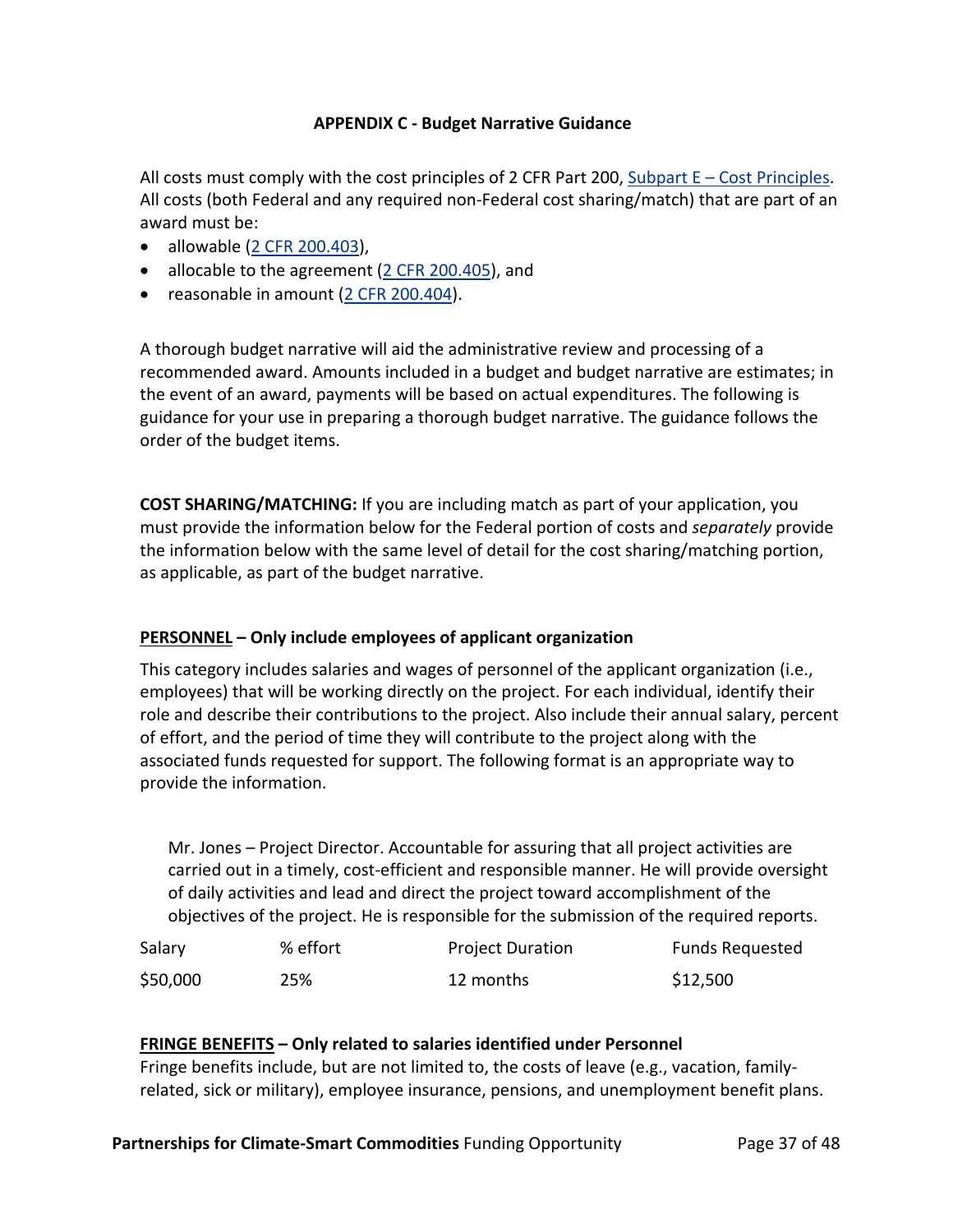Also, see 2 CFR 200.431, Compensation‐Fringe Benefits. Provide information about how fringe benefits are determined along with the amount requested.

For instance: **Example 2018** The state of the state of the state of the state of the state of the state of the state of the state of the state of the state of the state of the state of the state of the state of the state o

Fringe benefits - 25% of salaries and wages (\$12,500  $\omega$  25%). \$3,125

# **TRAVEL**

Refer to your organization's travel policy for guidance on how to arrange travel. If your organization lacks a policy, it is expected that you follow the U.S. federal government policy, see http://www.gsa.gov/federaltravelregulation.

For the budget narrative, identify the total funds requested for travel. Provide as much detail as possible including purpose, destination, dates of travel, and number of individuals for each trip. If the dates of travel are not known, specify estimated length of trip. Identify what will be followed (e.g., organizational travel policies or government per diem rates). The following are a few examples of how to provide the information.

- 2 people travel to Washington D.C. once per year for a two-day meeting [identify] purpose of meeting].
	- Airfare  $$800 \times 2$  for airfare =  $$1,600$  Airport parking = \$64 Hotel for 3 nights x 2 @ \$200 = \$1,200 Meals for 2 days  $x = 24$ ; Rental car for 3 days  $\omega$  \$110/day = \$330 Total for trip: \$3,439
- Local travel for project manager is calculated at \$0.50 per mile throughout primary service area x 326 miles/month x 12 months =  $$1,956$ .

# **EQUIPMENT**

Equipment is defined as an item of property that has an acquisition cost of \$5,000 or more (unless the organization has established lower levels) and an expected service life of more than one year. List each item of equipment along with the applicable cost. Include justification of its need in accomplishing the goals of the project.

Example: To complete objectives #1 and #2, Refrigerated Trailer is required. XYZ Refrigerated Trailer, Model #123, at \$5,555

These costs should only include the costs to purchase new equipment. The cost of renting or leasing equipment is not to be included in this category but instead, include under the Contractual category. If equipment is costly, include a lease vs. purchase comparison in the budget narrative in support of route chosen.

# **SUPPLIES**

Supplies is defined in 2 CFR 200.1 as all tangible personal property other than those described in 2 CFR.1,under the definition of Equipment. A computing device is a supply if the acquisition cost is less than the lesser of the capitalization level established by the non‐

**Partnerships for Climate‐Smart Commodities** Funding Opportunity Page 38 of 48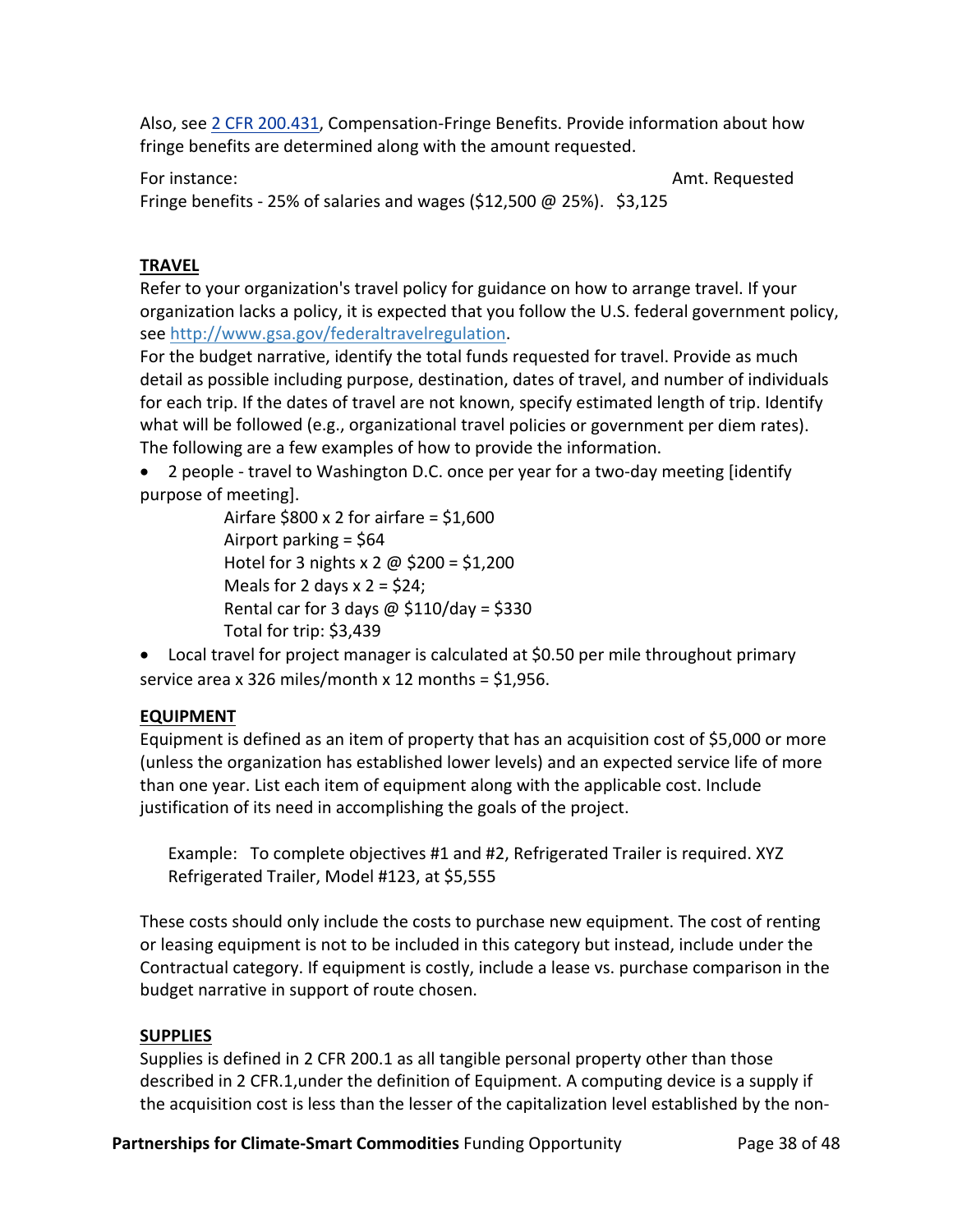Federal entity for financial statement purposes or \$5,000, regardless of the length of its useful life. We also suggest viewing 2 CFR 200.453, Materials and Supplies Costs, Including Costs of Computing Devices, regarding the allowability of costs.

Indicate general categories of expendable supplies including an amount for each category. Caution: If a category is viewed as too general or the associated amount is too high, further itemization may be requested. Therefore, use good judgement in determining the level of detail to provide.

| Example: General office supplies $$50/$ mo. x 12 mo. = $$600$ |  |  |
|---------------------------------------------------------------|--|--|
| Postage $$37/mo. x 8 mo. =$<br>\$296                          |  |  |
| \$900<br>Laptop Computer $1 \times $900 =$                    |  |  |
| \$300<br>Printer $1 \times $300 =$                            |  |  |
| \$900<br>Projector $1 \times $900 =$                          |  |  |
| \$800<br>Copies 8000 copies x .10/copy =                      |  |  |

## **CONTRACTUAL**

This category includes consultants, subcontracts, etc.

Consultants ‐‐ List the total costs for all consultant services. Identify each consultant, the services he/she will perform, total number of days, rate of pay, travel costs, per diem, and total estimated costs.

Contract ‐‐ A contract is defined in 2 CFR 200.1 as a legal instrument by which a non‐Federal entity purchases property or services needed to carry out the project or program under a Federal award. The term as used in this part does not include a legal instrument, even if the non‐Federal entity considers it a contract when the substance of the transaction meets the definition of a Federal award or subaward (see §200.1 Subaward).

Explain the need for each agreement and how their use will support the purpose and goals of the project. For each contract, describe the associated activities, scope of work or services to be provided and how the costs were estimated. If budgeting for a procurement action, document if a solicitation process has occurred or if the contract will be a sole source.

Example:

- ABC Company: Training \$250/individual x 3 staff 5 days =  $\div$  750
- Amy White to provide Technical Assistant Services

|                                  | 1FTE @ \$25,000 + 20% Fringe Benefits of \$5,000 = |          | \$30,000 |  |
|----------------------------------|----------------------------------------------------|----------|----------|--|
|                                  | Travel at 2,000 miles $\omega$ .50 per mile =      |          | \$1,000  |  |
| Training course                  |                                                    | 175      |          |  |
|                                  | Supplies @ $$42.50 \times 12$ months =             | 510      |          |  |
| Telephone $@$ \$40 x 12 months = |                                                    | 480      |          |  |
|                                  |                                                    | \$32,165 |          |  |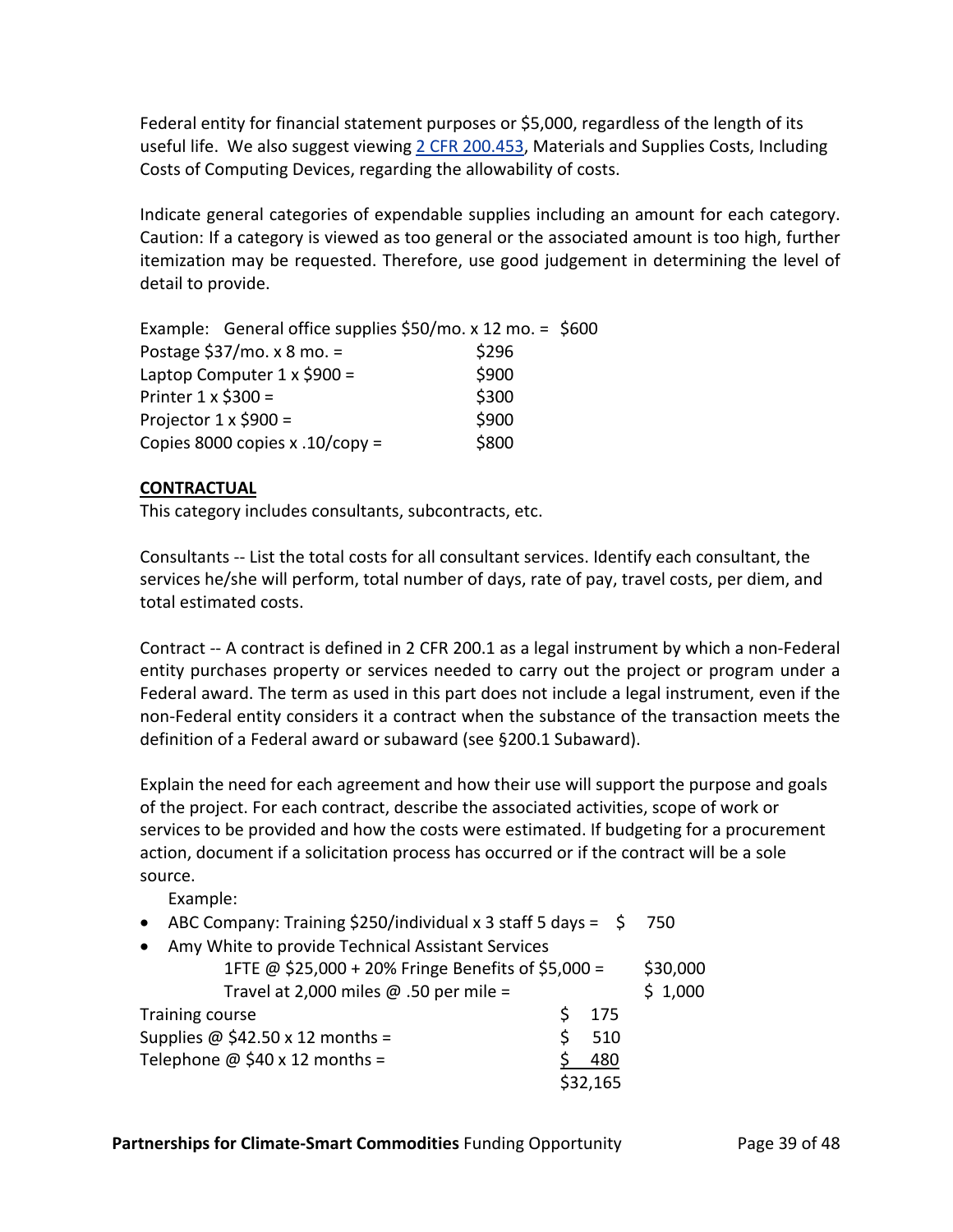- John Doe, Consultant \$40 per hour x 220 hours for 12 month period = \$ 8,800
- To Be Announced Outreach Coordinator Annual salary \$30,000 x 10% level of effort/12 months =  $$3,000$

# **CONSTRUCTION**

Construction efforts are to be included under this category with the same level of detail as described under the "Other" category below.

## **OTHER**

Costs not fitting under one of the other categories are to be included under this category. The level of detail is to be commensurate with other categories. Subawards should be included in this category. Per 2 CFR 200.1, a subaward is an award provided by a pass-through entity to a subrecipient for the subrecipient to carry out part of a Federal award received by the passthrough entity. It does not include payments to a contractor or payments to an individual that is a beneficiary of a Federal program. A subaward may be provided through any form of legal agreement, including an agreement that the pass‐through entity considers a contract.

| Example: Outreach Workshop                       |         |         |
|--------------------------------------------------|---------|---------|
| Rental of facilities (\$750/2 days)              | \$1,500 |         |
| Information technology services                  | \$400   |         |
| Training packets (approx. 125/\$40 each) \$5,000 |         |         |
| Total                                            |         | \$6,900 |

Note: Percentage for contingencies is not an allowable cost.

### **INDIRECT**

2 CFR 200.1 defines *Indirect (facilities and administrative (F&A)) costs* as those costs incurred for a common or joint purpose benefitting more than one cost objective, and not readily assignable to the cost objectives specifically benefitted, without effort disproportionate to the results achieved. To facilitate equitable distribution of indirect expenses to the cost objectives served, it may be necessary to establish a number of pools of indirect (F&A) costs. Indirect (F&A) cost pools must be distributed to benefitted cost objectives on bases that will produce an equitable result in consideration of relative benefits derived.

This cost category guidance includes several components:

- Calculation (This is to be included as part of the budget narrative)
- Indirect Cost Rates
	- o Negotiated Rate
	- o 10% De Minimis Rate
- Limitation (i.e., indirect cost cap)
- Unrecovered Indirect Costs for Cost sharing/Match
- Voluntarily Reduce/Waive

### **Calculation.**

**Partnerships for Climate‐Smart Commodities** Funding Opportunity Page 40 of 48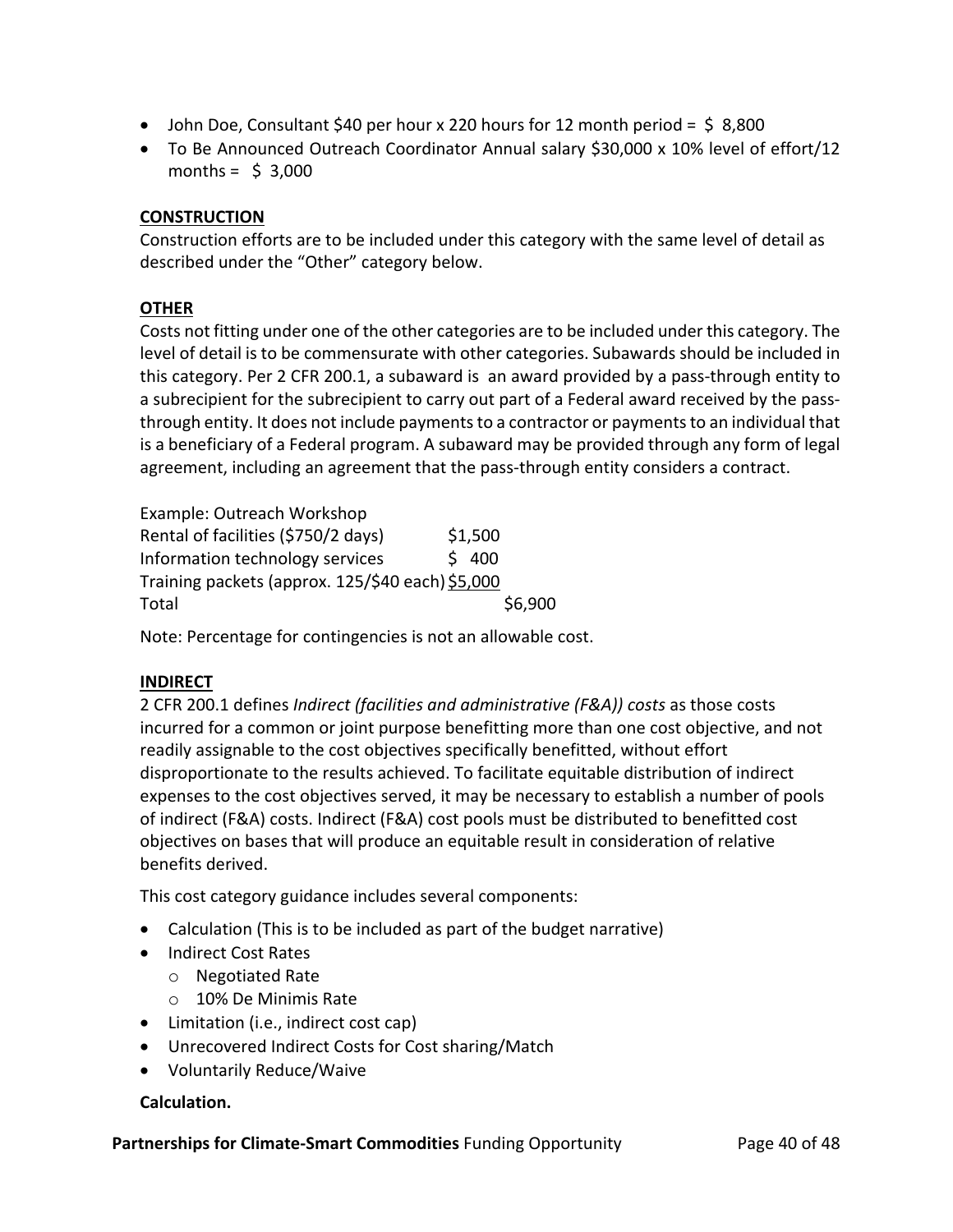If indirect costs are requested as part of the proposed budget, you must provide details used in determining the indirect costs requested. For instance, provide the calculation specifying the amounts used in applying the base (the base specified in the applicable rate agreement) by the applicable rate (see indirect cost rate info below, as well as the Limitation section, below). The calculation can be displayed in different formats but must capture the components (i.e., amounts used in applying the base and the applicable rate).

**EXAMPLE 1:** For purposes of this example, the recipient uses the 10% de minimis indirect cost rate (10% of Modified Total Direct Cost (MTDC)). MTDC means all direct salaries and wages, applicable fringe benefits, materials and supplies, services, travel, and up to the first \$25,000 of each subaward. MTDC excludes equipment, capital expenditures, charges for patient care, rental costs, tuition remission, scholarships and fellowships, participant support costs and the portion of each subaward in excess of \$25,000.

| <b>Budget</b>          | <b>Indirect Eligible Amounts</b> |          |                                            |
|------------------------|----------------------------------|----------|--------------------------------------------|
| Salaries and wages     |                                  | \$50,000 | \$50,000                                   |
| Materials and supplies |                                  | 3,000    | 3,000                                      |
| Equipment              |                                  | 5,500    | -0-                                        |
| Subaward               |                                  | 30,000   | 25,000                                     |
|                        |                                  |          | \$78,000 x $10\%$ = \$7,800 Indirect Costs |

**EXAMPLE 2:** For purposes of this example, the recipient has a Negotiated Indirect Cost Rate Agreement (NICRA) of 20% with a base of salaries and fringe benefits.

| <b>Budget</b>                            | <b>Indirect Eligible Amounts</b> |          |
|------------------------------------------|----------------------------------|----------|
| Salaries and wages                       | \$50,000                         | \$50,000 |
| <b>Fringe Benefits</b>                   | 10,000                           | 10,000   |
| Materials and supplies                   | 3,000                            | $-0-$    |
| Equipment                                | 5,500                            | -0-      |
| Subaward                                 | 30,000                           | -0-      |
| \$60,000 x 20% = \$12,000 Indirect Costs |                                  |          |

## **Indirect costs may only be recovered if the non‐Federal entity has one of the following indirect cost rates.**

**1. Negotiated Rate:** If the organization has a *current* NICRA established with the cognizant Federal agency (the agency that provides the most funds to the organization), then provide a copy of the NICRA; expired rates are not acceptable. If unable to obtain a current negotiated rate from the cognizant agency, you are permitted to opt to use the 10% de minimis cost rate (you may only be reimbursed for allowable direct cost). Violation of cost accounting principles is not permitted when re‐budgeting or charging costs to awards. Rather, costs must be consistently charged as either indirect or direct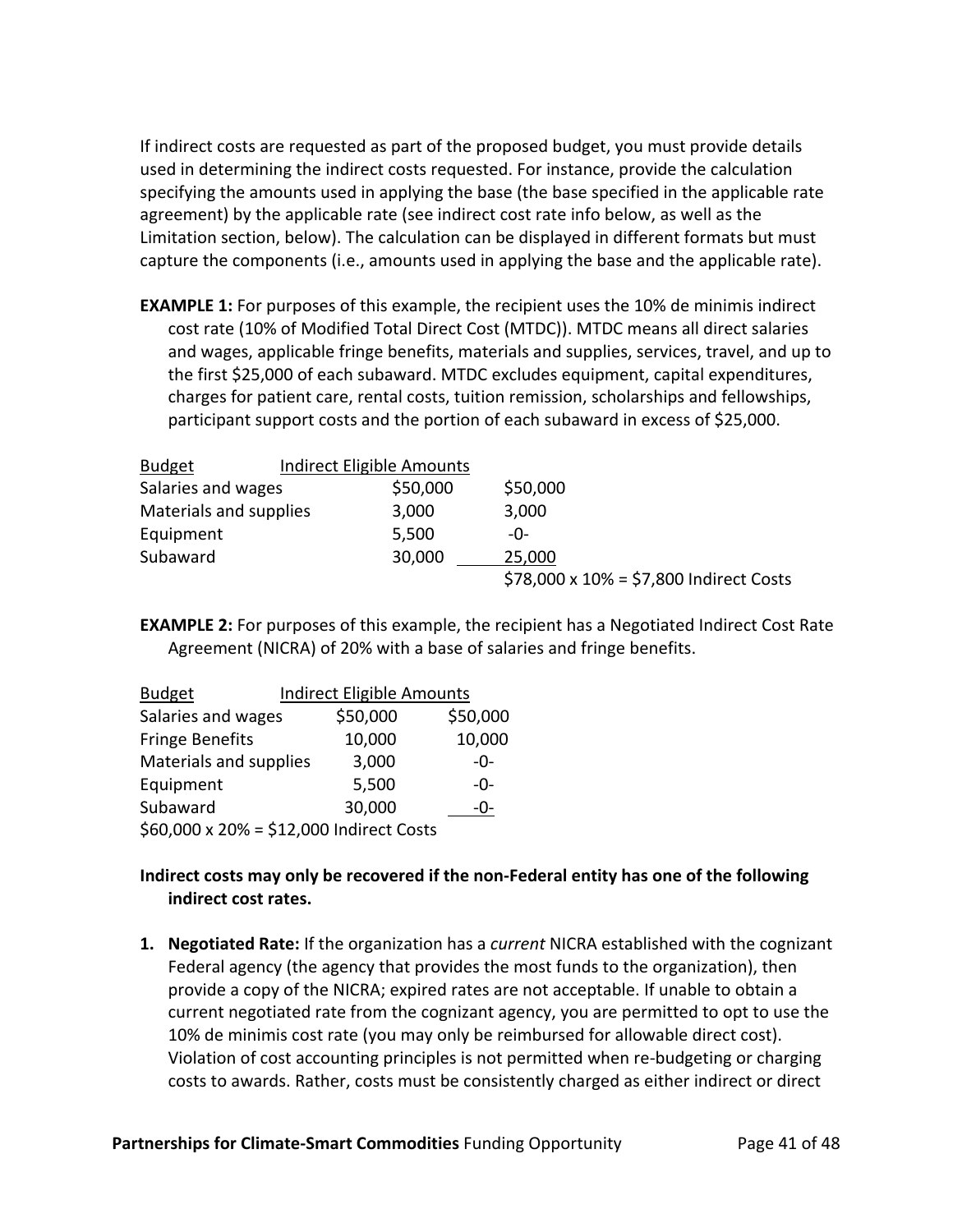costs. Along with a copy of the NICRA, include the rate and base as part of the budget narrative.

Example: Rate 24.87% of MTDC ‐ 24.87% applied to the following items: \$97,300 of Personnel, \$23,352 of Fringe, \$110,000 of other, and the first \$25,000 of three (3) subawards = \$76,015.65 indirect costs

**2. 10% De Minimis Cost Rate:** In accordance with 2 CFR 200.414(f), any non‐Federal entities, unless excepted, may elect to forgo calculation of an indirect cost rate and request a 10% de minimis indirect cost rate. The 10% de minimis rate is applied to modified total direct costs (MTDC). For this purpose, MTDC means total direct costs related to the award, such as direct labor, fringe benefits, materials and supplies, publications, consultant services and travel costs. MTDC excludes the following costs: equipment, capital expenditures, participant support costs, and the portion of each subaward and subcontract in excess of \$25,000. Violation of cost accounting principles is not permitted when charging costs to awards. Rather, costs must be consistently charged as either indirect or direct costs.

If the 10% de minimis option is chosen, it must be used consistently for all Federal awards until such time you choose to negotiate for a rate, which you may apply to do at any time. If the organization previously opted for the de minimis rate, a copy of the rate agreement must be provided. If the organization is currently electing the de minimis rate, use an indirect cost rate of no more than 10% of MTDC when preparing the budget. If selected for award, a de minimis rate agreement will be executed along with the award, as appropriate.

Example: Rate 10% of MTDC – 10% applied to the following items: \$45,000 of Personnel, \$10,800 of Fringe, and \$59,000 of Other = \$11,480 indirect costs

**Limitation:** Some programs may not allow the recovery of indirect costs. In such instances, the limitation flows down to subcontractors. Refer to the applicable notice of funding opportunity to determine if indirect costs are unallowable.

USDA appropriation acts limit indirect costs to 10 percent for cooperative and contribution agreements with nonprofit entities; for purposes of this limitation, "nonprofit entities" includes institutions of higher education. For agreements subject to this limitation, first apply the 10 percent indirect cost rate to the agreement's total direct costs; this is shown on line 6.i of the SF424A. Then, calculate indirect costs using the rate and the direct cost application base specified in the recipient's NICRA. Use whichever rate results in the lower amount.

If the organization has a NICRA, both the NICRA calculation and the 10% TDC must be completed in order to determine the lesser (i.e., maximum allowed indirect costs) for the applicable project.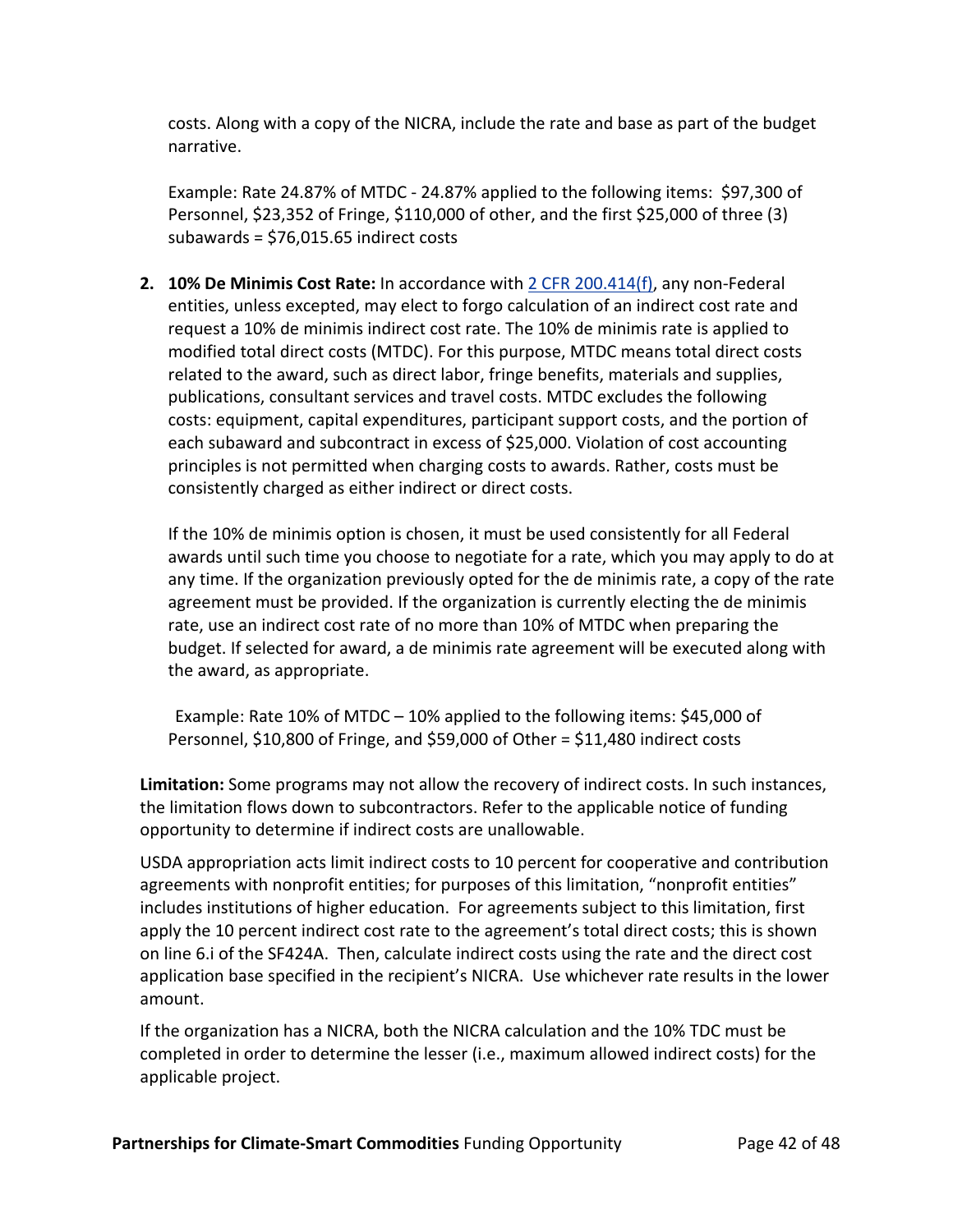Calculation instructions: First, multiply the NICRA rate by the base stated in the NICRA to arrive at Amount A. Next, multiply the statutory limit of 10% by TDC to arrive at Amount B. The lower of Amount A and B is the maximum amount of allowable indirect cost, therefore include this amount on the budget.

**Voluntarily Reduce/Waive:** A recipient may voluntarily reduce or waive recovery of indirect costs at its sole discretion and must not be encouraged or coerced in any way to do so by the agency. If organizations waive indirect cost recovery and request only direct costs, the organization is required to include in the award budget only those types of costs consistently treated as direct costs by the organization.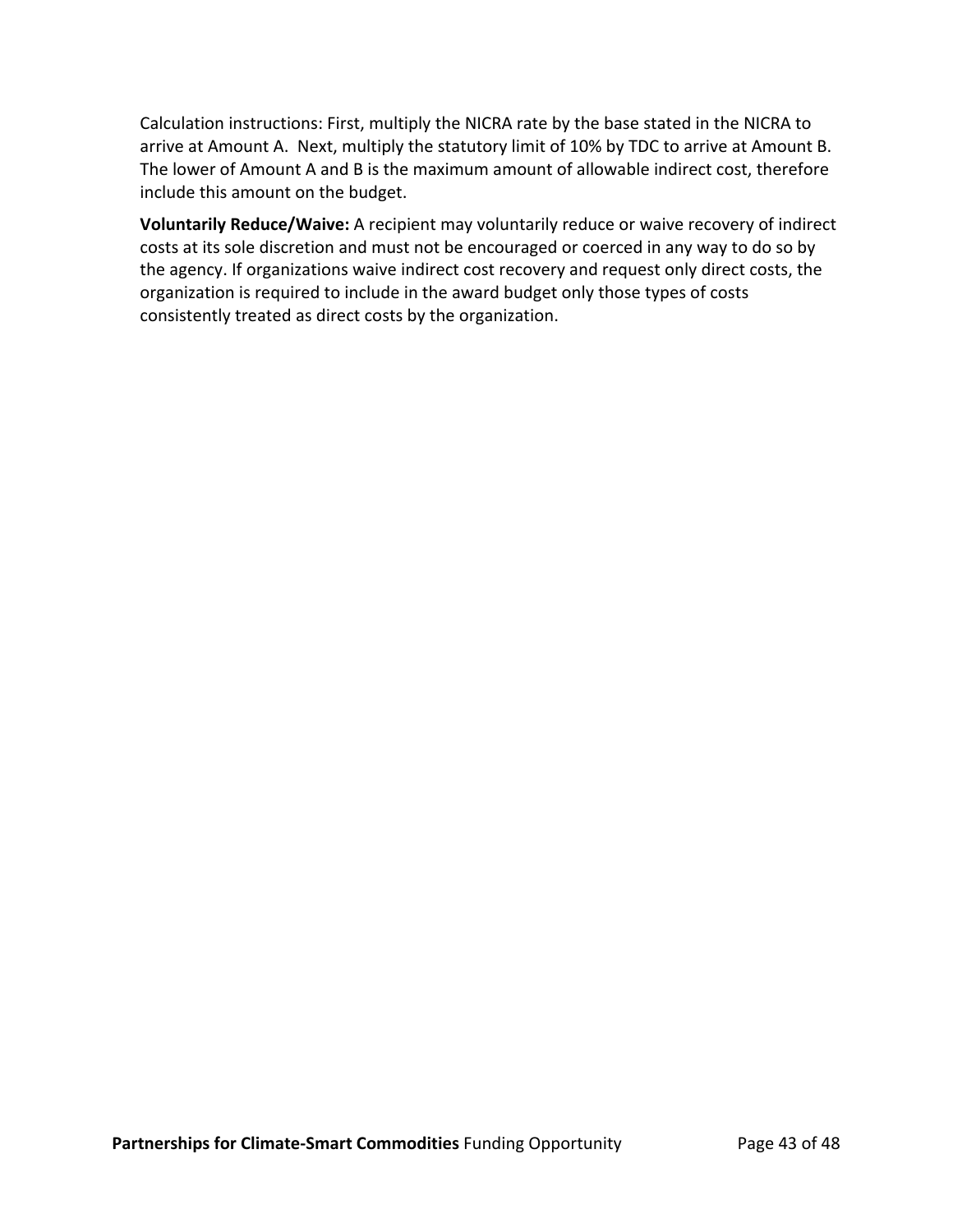### **U.S. Department of Agriculture Non‐Discrimination Statement**

In accordance with Federal civil rights law and U.S. Department of Agriculture (USDA) civil rights regulations and policies, the USDA, its Agencies, offices, and employees, and institutions participating in or administering USDA programs are prohibited from discriminating based on race, color, national origin, religion, sex, gender identity (including gender expression), sexual orientation, disability, age, marital status, family/parental status, income derived from a public assistance program, political beliefs, or reprisal or retaliation for prior civil rights activity, in any program or activity conducted or funded by USDA (not all bases apply to all programs). Remedies and complaint filing deadlines vary by program or incident.

Persons with disabilities who require alternative means of communication for program information (e.g., Braille, large print, audiotape, American Sign Language, etc.) should contact the responsible Agency or USDA's TARGET Center at (202) 720‐2600 (voice and TTY) or contact USDA through the Federal Relay Service at (800) 877‐8339. Additionally, program information may be made available in languages other than English.

To file a program discrimination complaint, complete the USDA Program Discrimination Complaint Form, AD‐3027, found online at https://www.ascr.usda.gov/filing‐program‐ discrimination‐complaint‐usda‐customer and at any USDA office or write a letter addressed to USDA and provide in the letter all of the information requested in the form. To request a copy of the complaint form, call (866) 632‐9992. Submit your completed form or letter to USDA by:

(1) mail: U.S. Department of Agriculture

 Office of the Assistant Secretary for Civil Rights 1400 Independence Avenue, SW Washington, D.C. 20250‐9410

- (2) fax: (202) 690‐7442; or
- (3) email: program.intake@usda.gov
- USDA is an equal opportunity provider, employer, and lender.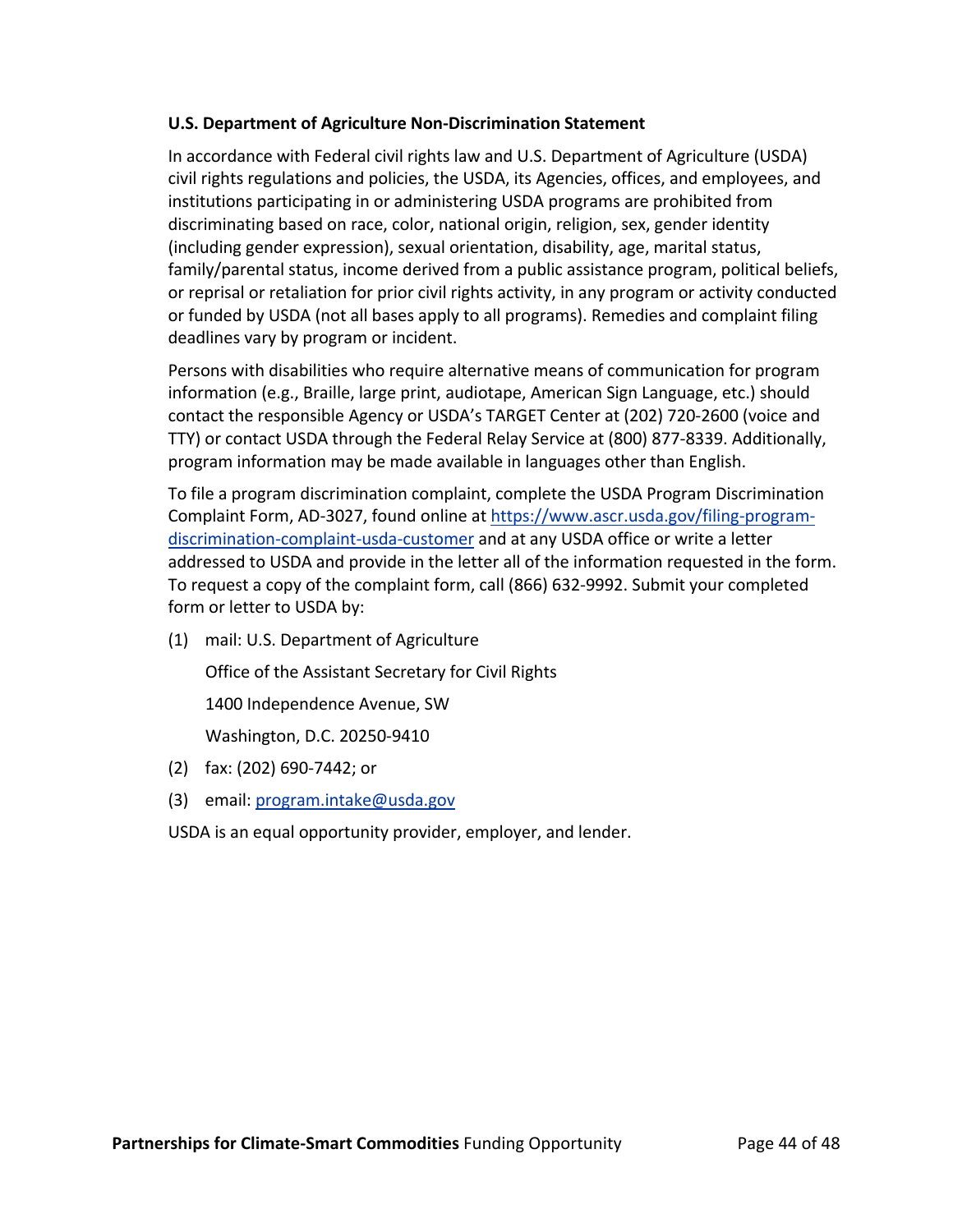# **APPENDIX D: Additional Application Requirements for Anaerobic Digester Projects**

Responses to the prompts below will not count toward the 15‐page narrative limit. Applications in the smaller funding pool requesting funding for digesters MUST complete Appendix D and Appendix E.

**Section A ‐ Agreements and Permits.** Describe the necessary agreements and permits (including any for local zoning requirements) required for the project and the anticipated schedule for securing those agreements and permits. For example, interconnection agreements and power purchase agreements are necessary for all renewable energy projects electrically interconnected to the utility grid.

**Section B ‐ Resource Assessment.** Describe the quality and availability of the renewable resource and the amount of renewable energy generated through the deployment of the proposed system. Provide adequate and appropriate data to demonstrate the amount of renewable resource available. Indicate the substrates used as digester inputs, including animal wastes or other Renewable Biomass in terms of type, quantity, seasonality, and frequency of collection. Describe any special handling of feedstock that may be necessary. Describe the process for determining the feedstock resource. Provide either tabular values or laboratory analysis of representative samples that include biodegradability studies to produce gas production estimates for the project on daily, monthly, and seasonal basis. If an anerobic digester project, identify the type of operation (e.g., dairy, swine, layer, etc.), along with breed, herd population size and demographics, and the type of waste collection method and frequency information available. For the biogas produced, identify the type of digester (e.g., mixed, plugflow, attached film, covered lagoon, etc.), if applicable, or the method of capture (landfill, sewage waste treatment, etc.) and treatment. Identify the system designer and determine the digester design assumptions such as the number and type of animals, the bedding type and estimated annual quantity used, the manure and wastewater volumes, and the treatment of digester effluent (e.g., none, solids separation by screening, etc. with details including use or method of disposal).

**Section C ‐ Design and Engineering.** Describe the intended purpose of the project and the design, engineering, testing, and monitoring needed for the proposed project. The description shall support that the system will be designed, engineered, tested, and monitored so as to meet its intended purpose, ensure public safety, and comply with applicable laws, regulations, agreements, permits, codes, and standards. In addition, identify that all major equipment is commercially available, including proprietary equipment, and justify how this unique equipment is needed to meet the requirements of the proposed design. In addition, information regarding component warranties and the availability of spare parts must be presented.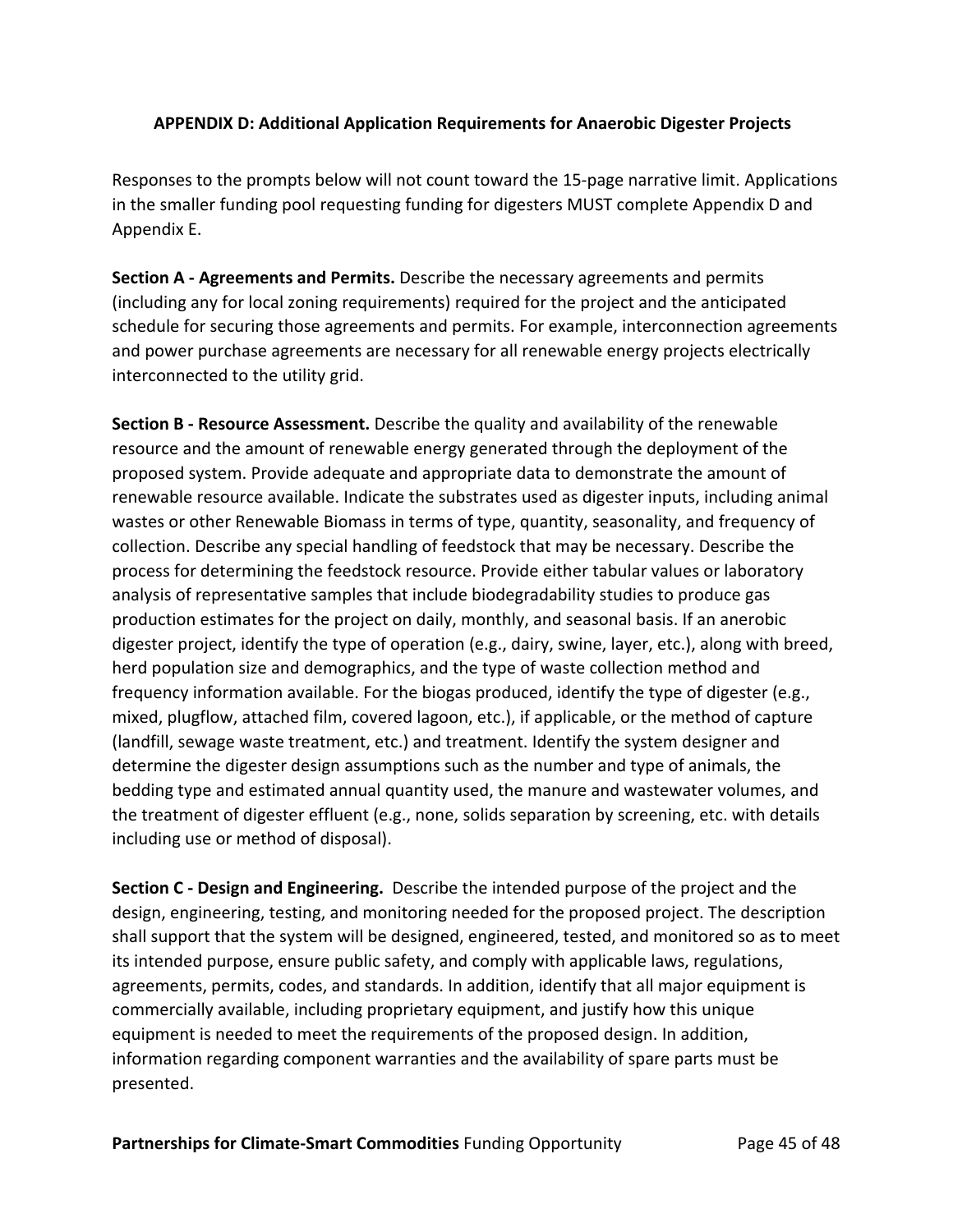**Section D ‐ Project Development.** Describe the overall project development method, including the key project development activities and the proposed schedule, including proposed dates for each activity. The description shall identify each significant historical and projected activity, its beginning and end, and its relationship to the time needed to initiate and carry the activity through to successful project completion. The description shall address applicant project development cash flow requirements. Details for equipment procurement and installation shall be addressed in Section E of this appendix.

**Section E ‐ Equipment Procurement and Installation.** Describe the availability of the equipment required by the system. The description shall support that the required equipment is available and can be procured and delivered within the proposed project development schedule. Describe the plan for site development and system installation, including any special equipment requirements. In all cases, the system or improvement shall be installed in conformance with manufacturer's specifications and design requirements, and comply with applicable laws, regulations, agreements, permits, codes, and standards. Applications should include adequate information to:

(1) Ensure open and free competition will be used for the procurement of project components in a manner consistent with the requirements of 2 CFR part 200 of this title.

(2) Ensure that the system or improvements will be installed in full compliance with the National Electric Code, and all applicable local building codes and standards, with permits, and in conformance with the manufacturer's intended purpose for the specified products.

# **Note: Anaerobic digester projects must also complete Appendix E "Feasibility Study."**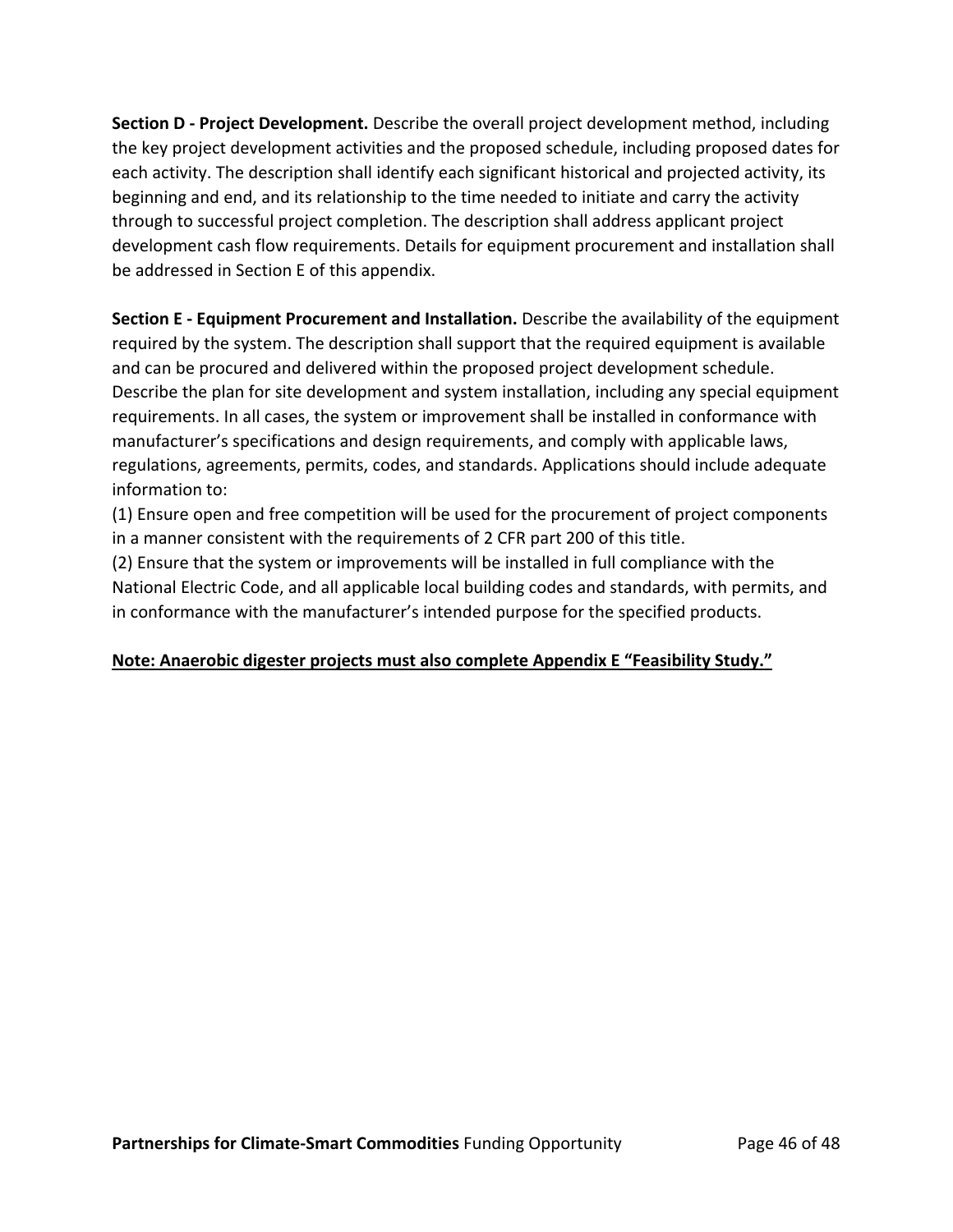# **APPENDIX E – Digester Feasibility Study Components**

#### **EXECUTIVE SUMMARY**

Provide an overview to describe the nature and scope of the proposed project and it connection to the production of climate‐smart commodities, including the purpose, project location, design features, capacity, and estimated capital costs. Include a summary of the feasibility determinations made for each applicable component.

| <b>ECONOMIC</b> |                                                                                  |
|-----------------|----------------------------------------------------------------------------------|
| What is it?     | Cost benefit analysis                                                            |
| What are        | Minimum amount of inputs (labor, infrastructure, utilities, renewable resources, |
| the factors     | feedstocks) to operate successfully                                              |
| to              | Contracts in place and contracts to be negotiated, including terms and renewals  |
| consider?       | Environmental risks                                                              |
|                 | Cost of project relative to the increase in revenues or benefits provided        |
|                 | Overall economic impact of project including new markets created and             |
|                 | economic development                                                             |

| <b>MARKET</b> |                                                                            |  |
|---------------|----------------------------------------------------------------------------|--|
| What is it?   | Analysis of the current and future market potential, competition, sales or |  |
|               | service estimations including current and prospective buyers or users      |  |
| What are      | Competition                                                                |  |
| the factors   | Type of project: service, product or commodity based                       |  |
| to            | Target market, new versus established                                      |  |
| consider?     | End user analysis, captive versus competitive                              |  |
|               | By-product revenue streams                                                 |  |
|               | Industry risk                                                              |  |

| <b>TECHNICAL</b> |                                                                                     |
|------------------|-------------------------------------------------------------------------------------|
| What is it?      | Analyzing the reliability of the technology to be used and/or the analysis of the   |
|                  | delivery of goods or services, including transportation, business location, and the |
|                  | need for technology, materials, and labor.                                          |
| What are         | Commercial availability                                                             |
| the factors      | Product and process success record and duplication of results                       |
| to               | Experience of the service providers                                                 |
| consider?        | Roads, rail, airport infrastructure                                                 |
|                  | Need for local transportation                                                       |
|                  | Labor market                                                                        |
|                  | Availability of materials                                                           |
|                  | Liability of technology                                                             |